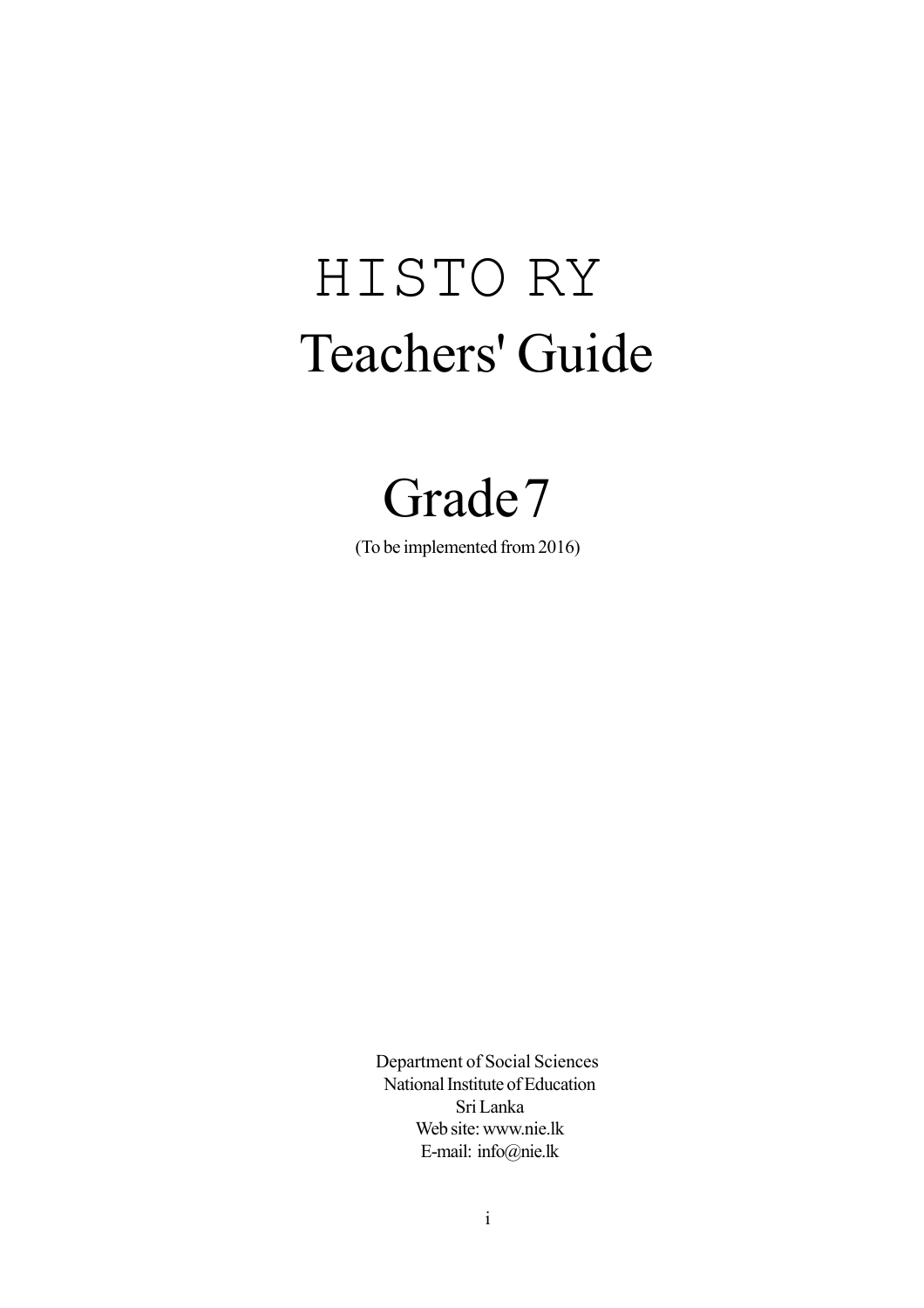History Grade 7 Teacher's Guide

First Printing 2016

© National Institute of Edcation

ISBN ..............

Department of Social Sciences Language,Humanities and Social Sciences National Institute of Education

Web site : www.nie.lk E-mail : info@nie.lk

Printed by ( Press

National Institute of Education Maharagama Sri Lanka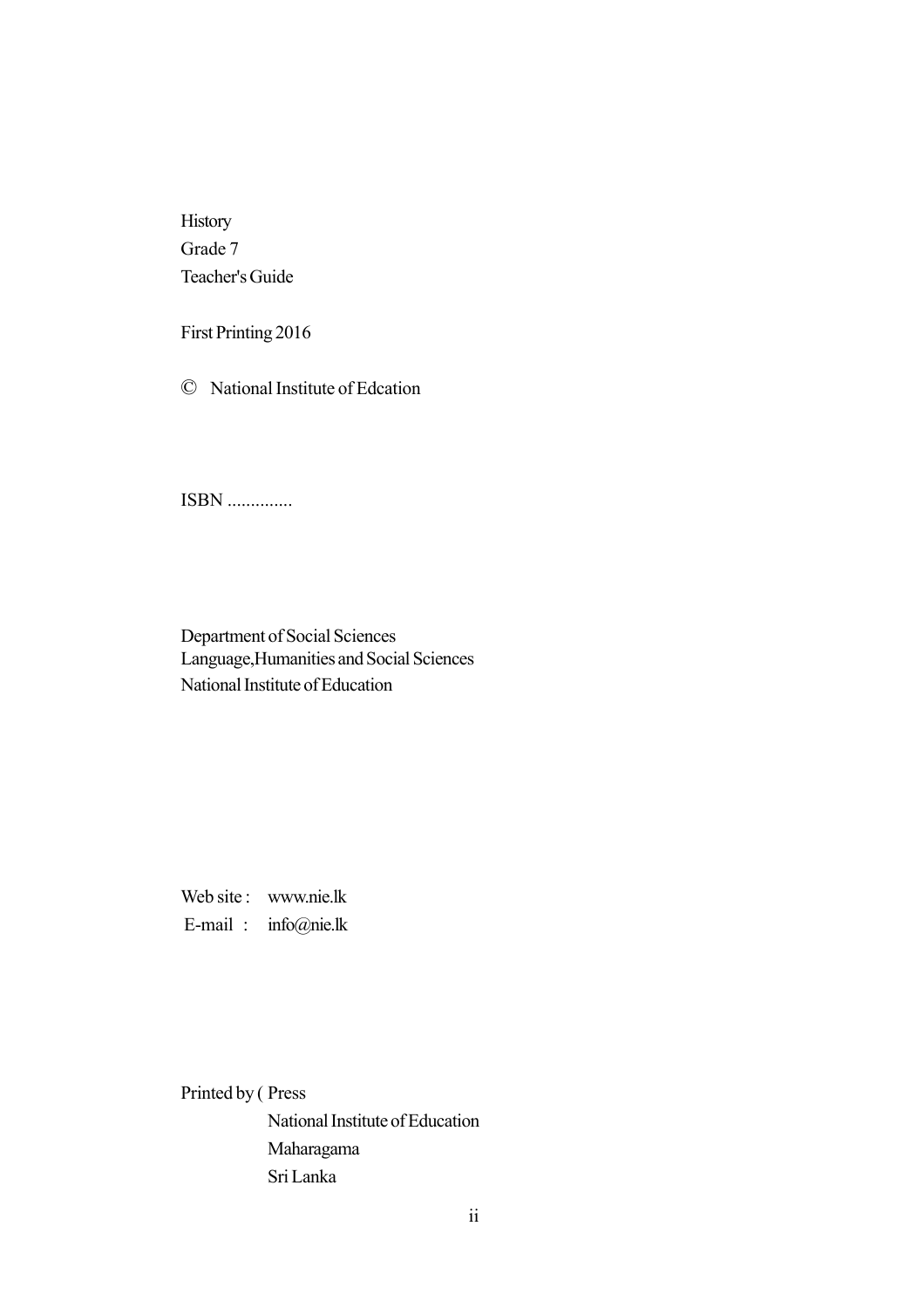#### *Message from the Director General ……………….*

The first phase of the new competency based curriculum, with an 8 year curriculum cycle was introduced to secondary education in Sri Lanka in 2007 replacing the existing content based education system with the primary objective of developing the national level competencies recommended by the National Education Commission.

The second phase of the curriculum cycle to be introduced to grades 7 and 11 starts from 2016. For this purpose, the National Institute of Education has introduced a rationalization process and developed the syllabi for these grades making use of the research based outcomes and the suggestions made by concerned stakeholders.

In the rationalization process, vertical integration has been used to systematically develop the competency levels in all subjects from fundamentals to advanced levels using the bottom up approach. Horizontal integration is used to minimize the overlapping in subject content and to reduce content over loading in the subjects to produce a more student friendly and implementable curriculum.

This new Teachers' Guide has been introduced to the teachers with the aim of providing them with the required guidance in the areas of lesson planning, teaching, carrying out activities, measurement and evaluation. These guidelines will help the teachers to be more productive and effective in the classroom. The new Teachers' Guides provide the teachers with the freedom to select quality inputs and additional activities to develop the competencies of the students. These Teachers' Guides are not loaded with the subject content that is covered in the recommended textbooks. Therefore, it is essential for the teacher to use the new Teachers' Guides simultaneously with the relevant textbooks prepared by the Education Publications Department to make the Teachers' Guides more effective.

The basic objectives of the rationalized syllabi, the new Teachers' Guides and the newly developed textbooks are to bring about a shift from the teacher centered education system to a student centered system -a more activity based education system in order to develop the competencies and skills of the student body so as to enable the system to produce the required human resources for the world of work.

I would like to take this opportunity to thank the members the of Academic Affairs Board, the Council of the National Institute of Education and all resource persons who have contributed immensely to develop these new Teachers' Guides.

*Director General National Institute of Education*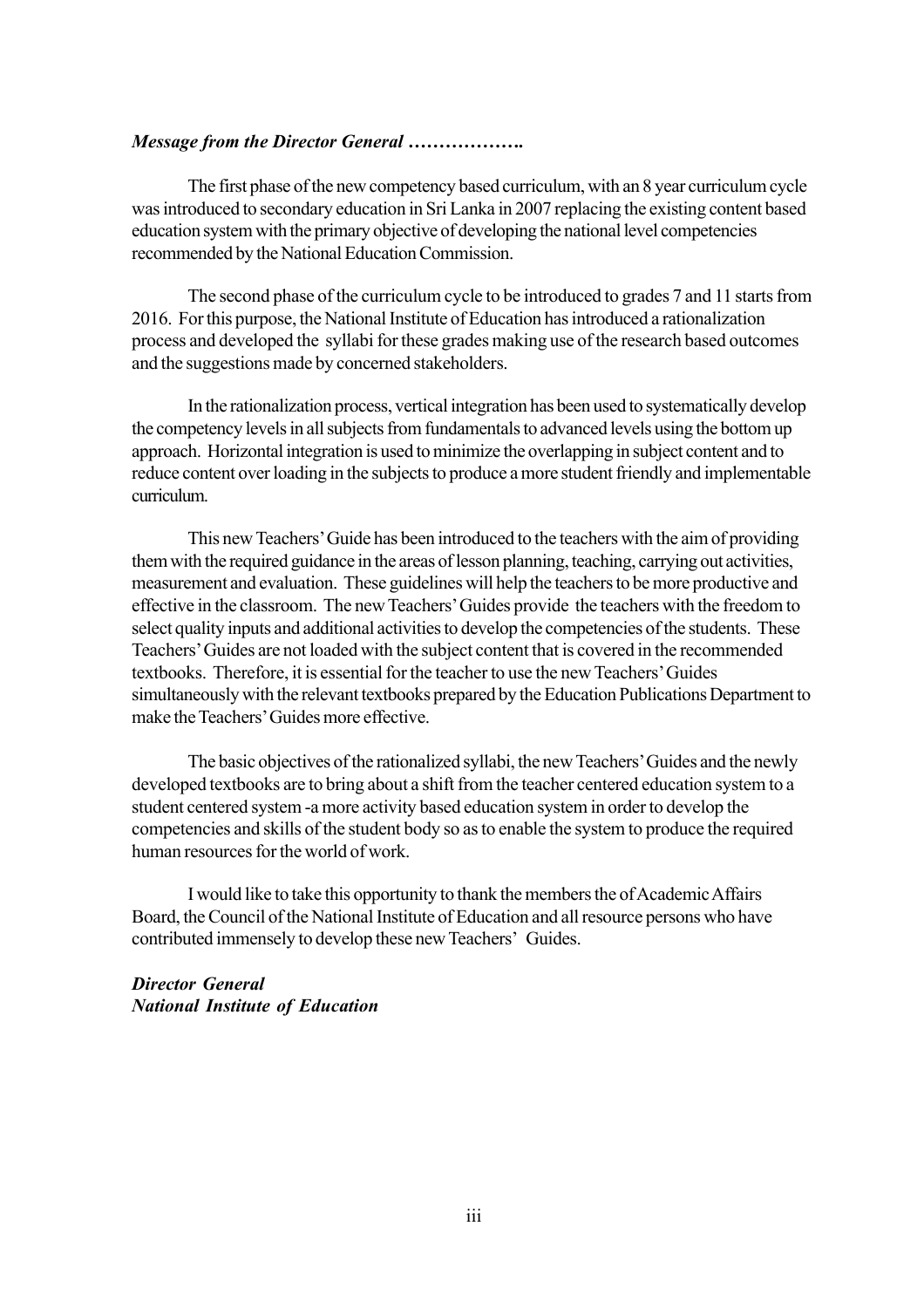#### **Message from Ven. Deputy Director General**

Learning extends across a wide area. It makes life very complex and extremely simple. The human being is capable of reaching great heights with his skill of learning. A country, a society where human development is the central focus, uses learning as an instrument to do away with the unacceptable identified through the intellect, to create a better world through good practices.

With education should arise things worthwhile for learning, methods to facilitate learning, and facilities conducive for learning. That is how the curriculum, the syllabi, the Teachers' Guide, and facilitators join the field of learning.

Modern Sri Lanka possesses an independent education system which is a blend of global trends and hereditary traditions. This Teachers' Guide comes to you-a wealth of resources - as a result of the eight yearly updating of the syllabus done on the revisions based on the requirements of the time.

It is necessary to maintain the consistency of the objectives of the subject at the national level. Yet, the teaching techniques in the Teachers' Guide do not need to be followed to the letter. I categorically state that the facilitators are free to modify or adapt the learning teaching strategies innovatively to achieve the competencies and the competency levels of the syllabus. The Teachers' Guide prepared to support and help the teachers' role in raising the percentage of the competency levels of the student to a higher level can be made use of by student as well as parent. The teacher must be aware that the Teachers' Guide is only a guide to the relevant prescribed texts and to make use of both resources- The Teachers' Guide and the prescribed texts provided by the Education Publications Department.

Furthermore at the end of the lesson, the facilitators of the learning - teaching process along with the students should come to an understanding of the level of achievement reached in relation to the expectations of national level examiners evaluating the level of achievement in relation to the subject. I sincerely trust that this Teachers' Guide would be a canoe or a raft to reach a progressive and viable culture - built in unison with all stake holders.

**Dr.Mambulgoda Sumanarathana Thero Deputy Director General Faculty of Languages, Humanities and Social Sciences**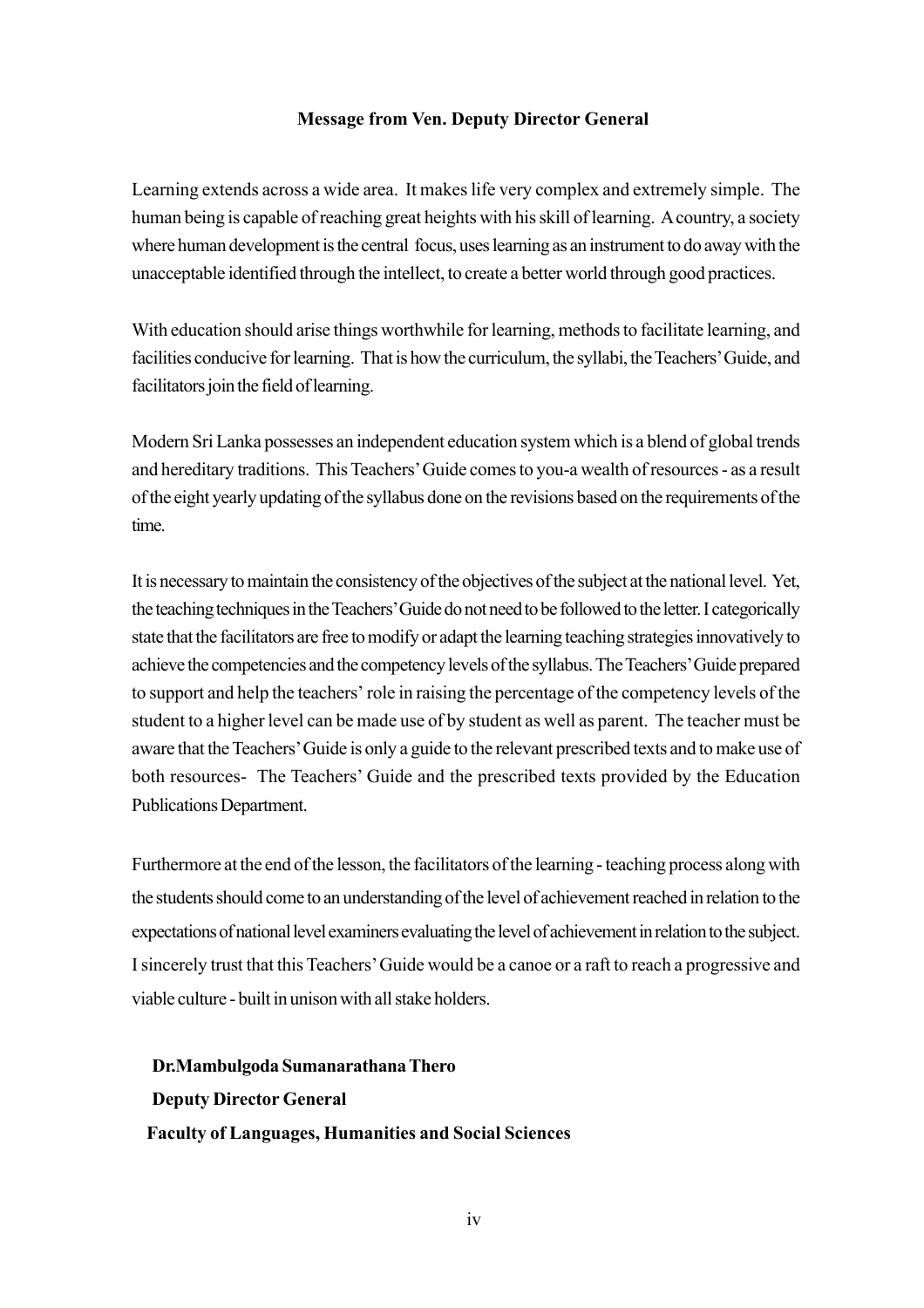#### **Cuurriculum Committee**

| <b>Instruction and Approval</b>      | Academic Affairs Board, National Institute of<br>Education |
|--------------------------------------|------------------------------------------------------------|
| Coordination                         |                                                            |
| D.H. Chandima Nishani Dharmapala     | Senior Lecturer<br>Department of Social Sciences           |
| <b>Subject Specialist assistance</b> |                                                            |
| Professor Indrani Munasinghe         | University of Colombo, (Professor Emeritus of<br>History)  |
| Professor Raj Somadewa               | Post Graduate Institute of Archaeology                     |
| Professor Pathmasiri Kannangara      | University of Sri Jayawrdhanapura                          |
| Dr. Rohitha Dasanayeka               | University of Peradeniya                                   |
| <b>Panel of writers (External)</b>   |                                                            |
| K.S. Ranjanie                        | In-service Advisor                                         |
|                                      | Zonal Education Office, Horana                             |
| W.A.Piyasilee                        | Teacher's service                                          |
|                                      | Sri Rahula Central Collage, Alawwa                         |
| H.M. Nalin Bandara                   | Teacher's service                                          |
|                                      | Kuruvita Central Collage, Kuruvita                         |
| C.S. Kumarapperuma                   | Zonal Educational Office, Sri Jayawardanapura              |
| Sister M. Donata                     | St. Anthony's Boys School, Dematragoda (Retired)           |
| M.H.M. Yakooth                       | Chief Project Officer (Retired)                            |
|                                      | National Institute of Education                            |
| <b>Panel of writers (Internal)</b>   |                                                            |
| D.H. Chandima Nishani Dharmapala     | Senior Lecturer                                            |
|                                      | Department of Social Sciences                              |
| W.Samanthi S. Gunawardana            | <b>Assistant Lecturer</b>                                  |
|                                      | Department of Social Sciences                              |

## **Language Editing**

| Professor Malani Edagama  | University of Sri Jayawardhanapura |
|---------------------------|------------------------------------|
| Professor U.B Karunananda | University of Kelaniya             |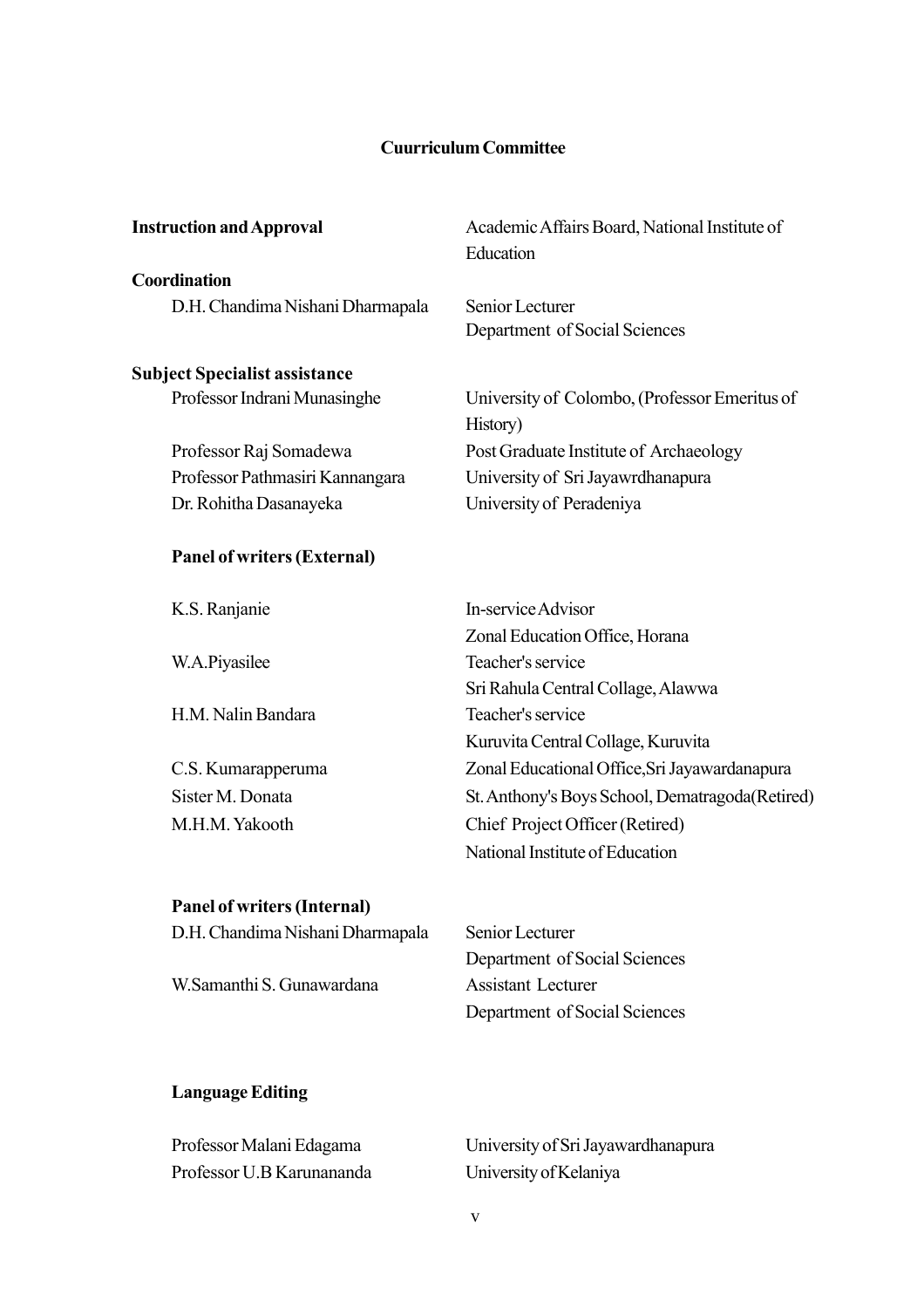#### **Instructions to use the Teachers' Guide**

The subject History has been implemented in the School curriculum as a core-Subject from 2007, and it will function as the same from year 2015.It has been allocated two periods for grade 6-9 and three periods for grade 10-11 weekly. It is suggested to prepare assessments for G.C.E. (O/L) Examination based on the syllabus prescribed for grade 10 and 11.

The syllabus of History for grade 6-11 has been designed under a competency based approach which includes 20 competencies. The Teachers' Guide, prepared for the implementation of the curriculum, consists of two sections the syllabus and the guidance to implement the syllabus.

The subject matter and the methods that are used to study the subject matter are equally important when mastering the expected competencies by the students through the subject, History. In fact some exemplary activities covering a part of the subject content are included in the Teachers' Guide. Teachers are free to develop those activities or to prepare new activities using their creativity to cater to the needs of the students in the classroom. It is to be considered that directing the students to study the required subject matter in order to achieve the objectives of the subject, History, providing learning opportunities which should at least 50% of practical based activities.

 In fact the preparation of this teachers' Guide is expected to achieve the objectives of the subject History producing a set of students who are suitable for a new world full of competencies. In this regard we kindly request you to direct us your constructive ideas and suggestions.

#### **Syllabus Committee**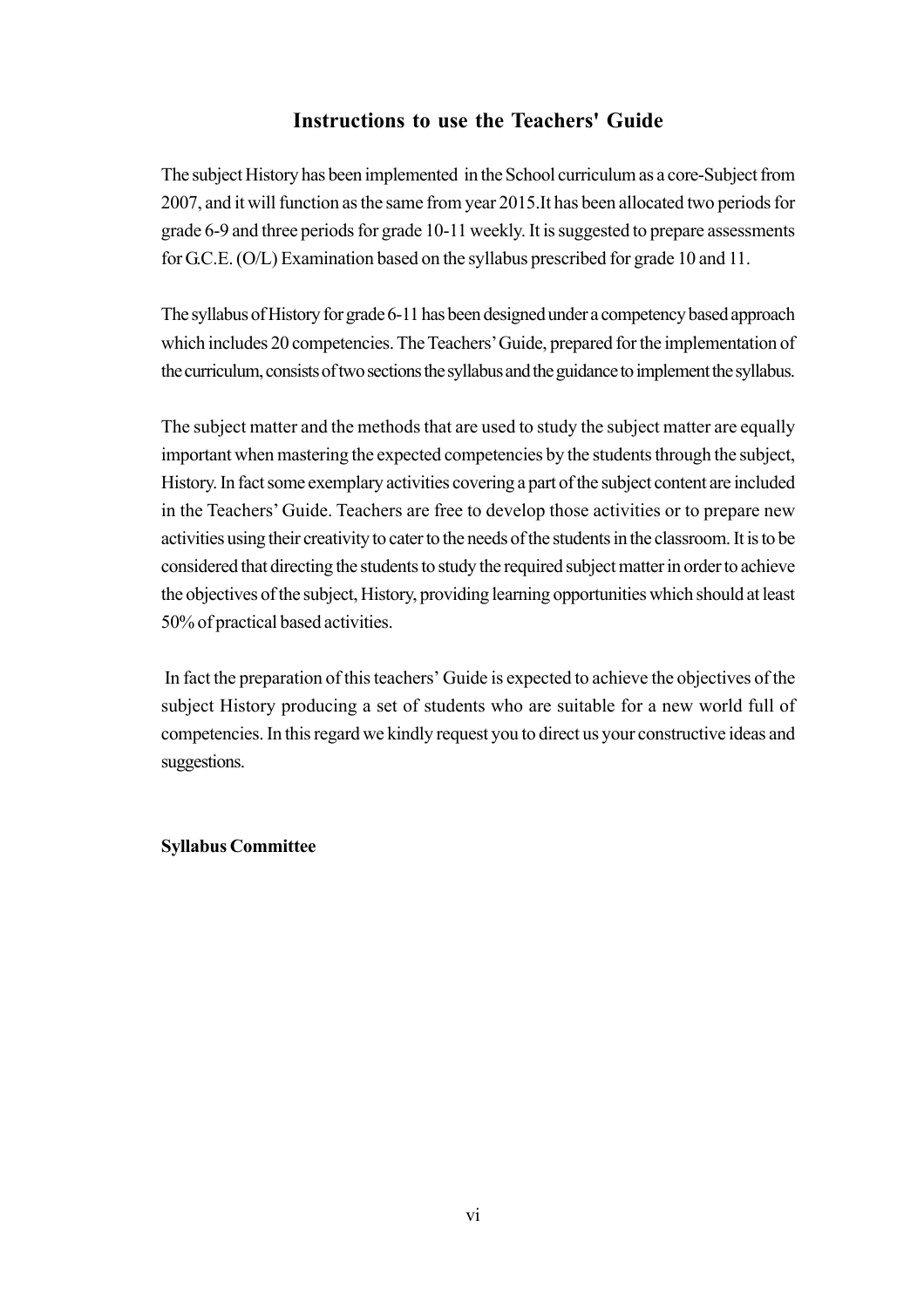## Message from the Director Genaral iii Message from the Rev. Deputy Director General iv Project Team v Instructions to use the Teachers' Guide Syllabus viii - xix Instructions for the Learning Teaching process 1 - 43 7.1 Life of our ancient people 01 - 11 7.2 Our reputed Kings 12 - 25 7.3 Our cultural Heritage 26 - 30 7.4 Later Ruling Centres 31 - 36 7.5 Ancient Civilizations of Europe 37 - 43

**Content Page**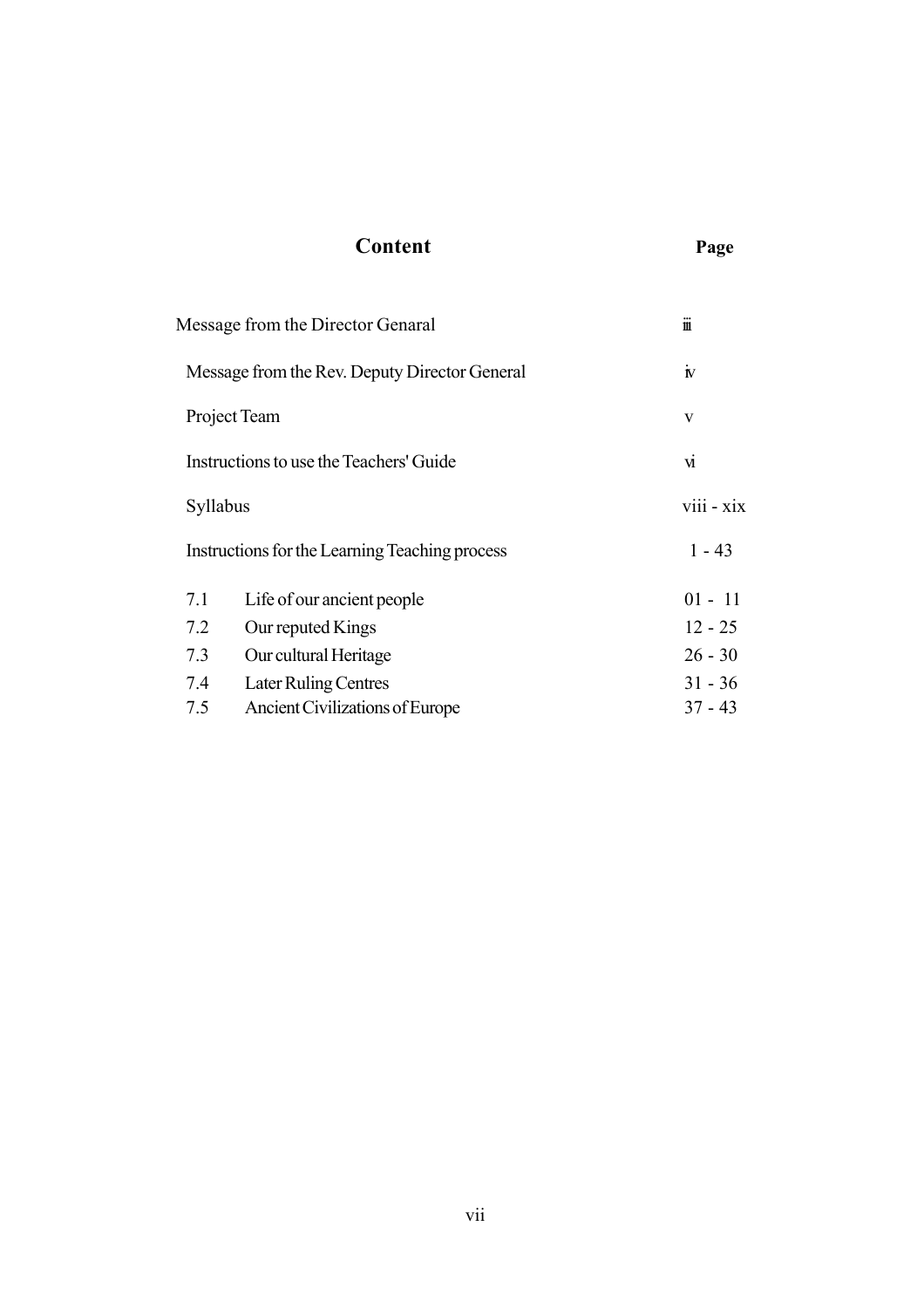# HISTO RY Syllabus

## Grade 7

(To be Implemented from 2016)

Department of Social Sciences National Institute of EducationMaharagama Sri Lankawww.nie.lk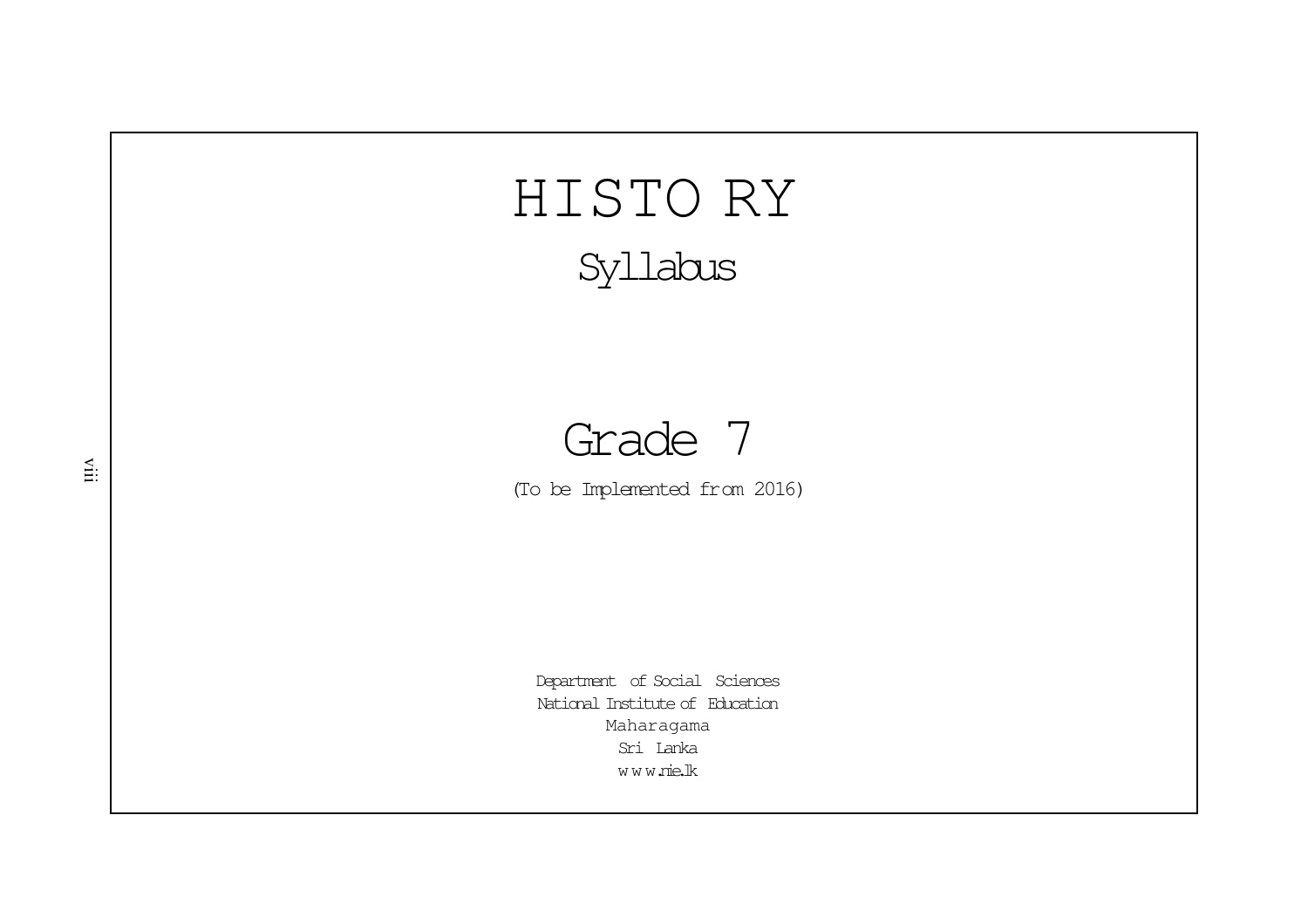#### **Introduction**

History as a discipline has been playing an important role as a core subject in the school curriculum since 2007 with the aim of producing patriotic, strongcitizens capable of identifying and protecting the nation's identity in the face of global vicissitudes.

Nourishing those objectives,further the curriculum of the subject history was revised in consonance with the education reforms to be effected from 2015.The curriculum of history from grade 6 to 11 was compiled under 23 relevant competencies based on the national common objectives and the relatedcompetency levels.

ix This grade 7 syllabus is a result of this approach. The content of this syllabus scheduled to be implemented from 2016 for grade 7 has been organised underfive competencies. It presents for study four themes such as Our Kings of repute, Our heritage, The kingdomof the past and Ancient civilization in the worldfrom a national point of view.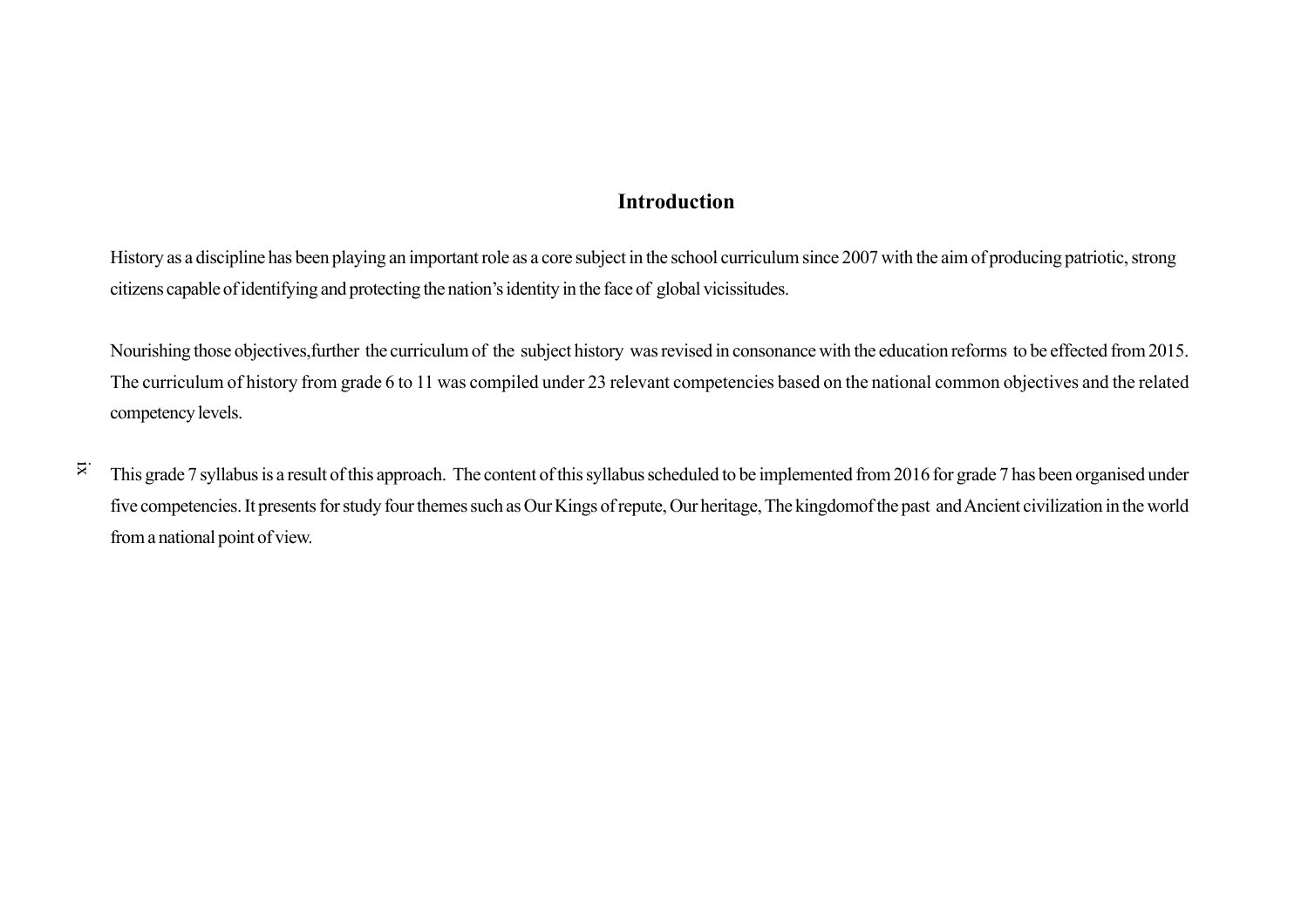#### **National Goals**

The national system of education should assist individuals and groups to achieve major national goals that are relevant to the individual andsociety.

Over the years major education reports and documents in Sri Lanka have set goals that sought to meet individual and national needs. In the light of the weaknesses manifest in contemporary education structures and processes, the National Education Commission has identified thefollowing set of goals to be achieved through education within the conceptual framework of sustainable human development. The NationalEducation Commission sees the realisation of these goals as its vision for the education system.

- (i) Nation building and the establishment of a Sri Lankan identity through the promotion of national cohesion, national integrity, national unity, harmony, and peace, and recognizing cultural diversity in Sri Lanka's plural society within a concept of respect for human dignity.
- (ii) Recognising and conserving the best elements of the nation's heritage while responding to the challenges of a changing world.
- (iii) Creating and supporting an environment imbued with the norms of social justice and a democratic way of life that promotes respect for humanrights, awareness of duties and obligations, and a deep and abiding concern for one another.
- (iv)Promoting the mental and physical well- being of individuals and a sustainable life style based on respect for human values.
- (v) Developing creativity, initiative, critical thinking, responsibility, accountability and other positive elements of a well- integrated and balancedpersonality.
- (vi) Human resource development by educating for productive work that enhances the quality of life of the individual and the nation and contributesto the economic development of Sri Lanka.
- (vii) Preparing individuals to adapt to and manage change, and to develop capacity to cope with complex and unforeseen situations in a rapidlychanging world.
- (viii) Fostering attitudes and skills that will contribute to securing an honorable place in the international community, based on justice, equality andmutual respect.(Extracted from : National Education Commission report, 2003)

x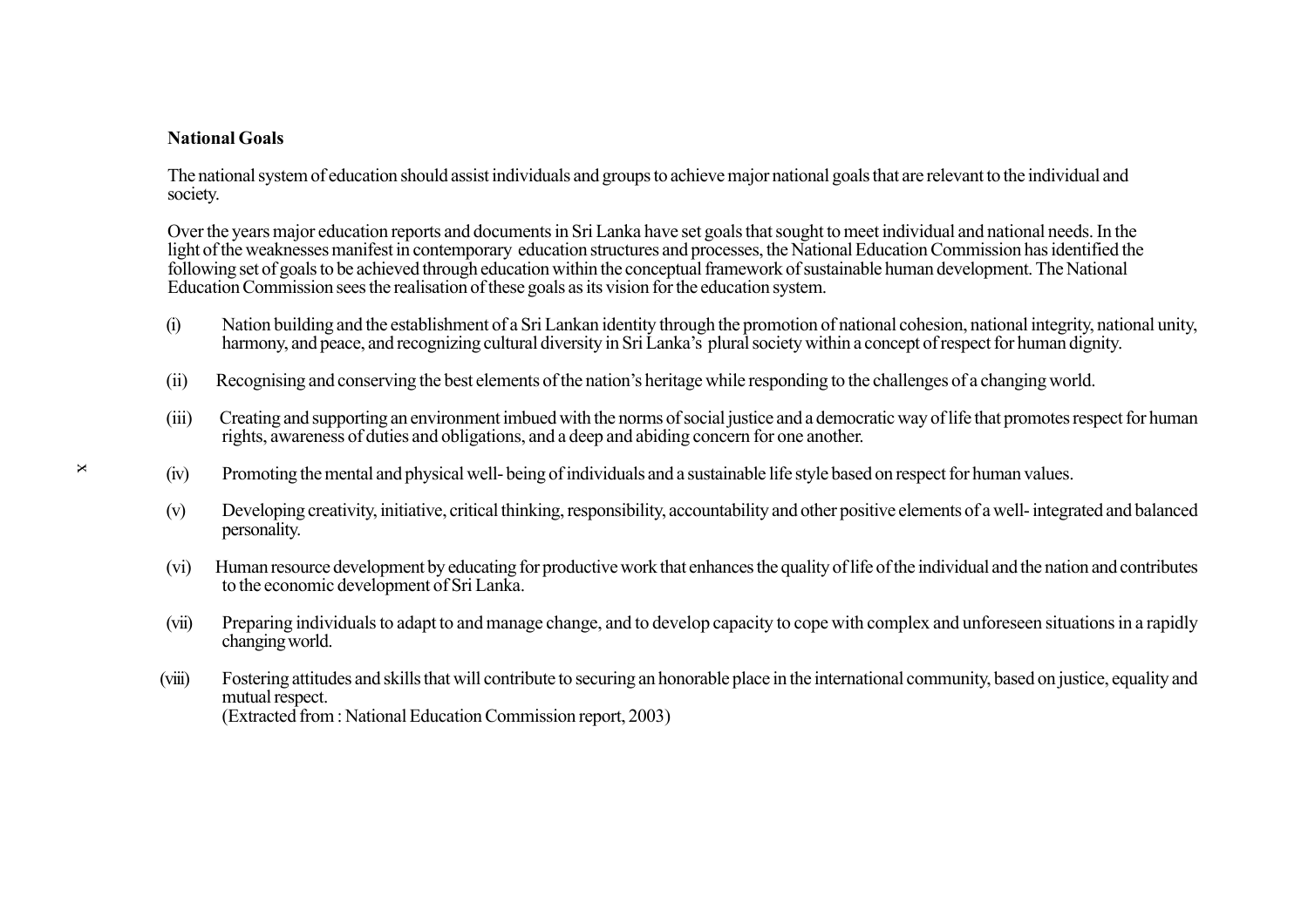#### **Basic Competencies**

The following Basic Competencies developed through education will contribute to achieving the above National Goals.

#### **(i)Competencies in Communication**

Competencies in communication are based on four subsets: Literacy, Numeracy, Graphics and IT proficiency.

Literacy: Listen attentively, speak clearly, read for meaning, write accurately and lucidly and communicate ideas effectively.

Numeracy :Use numbers for things, space and time, count, calculate and measure systematically.

Graphics:Make sense of line and form, express and record details, instructions and ideas with line form and colour.

IT proficiency: Computeracy and the use of information and communication technologies (ICT) in learning, in the work environment and inpersonal life.

#### **(ii)Competencies relating to personality Development**

- Generic skills such as creativity, divergent thinking, initiative, decision making, problem solving, critical and analytical thinking, team work,inter – personal relations, discovering and exploring ;
- Values such as integrity, tolerance and respect for human dignity;
- Emotional intelligence.

#### **(iii)Competencies relating to the Environment**

These competencies relate to the environment: social, biological and physical.

Social Environment : Awareness of the national heritage, sensitivity and skills linked to being members of a plural society, concern for distributive justice, social relationships, personal conduct, general and legal conventions, rights, responsibilities, duties and obligations.

Biological Environment : Awareness, sensitivity and skills linked to the living world, people and the ecosystem, the trees,forests, seas, water, air and life – plant, animal and human life.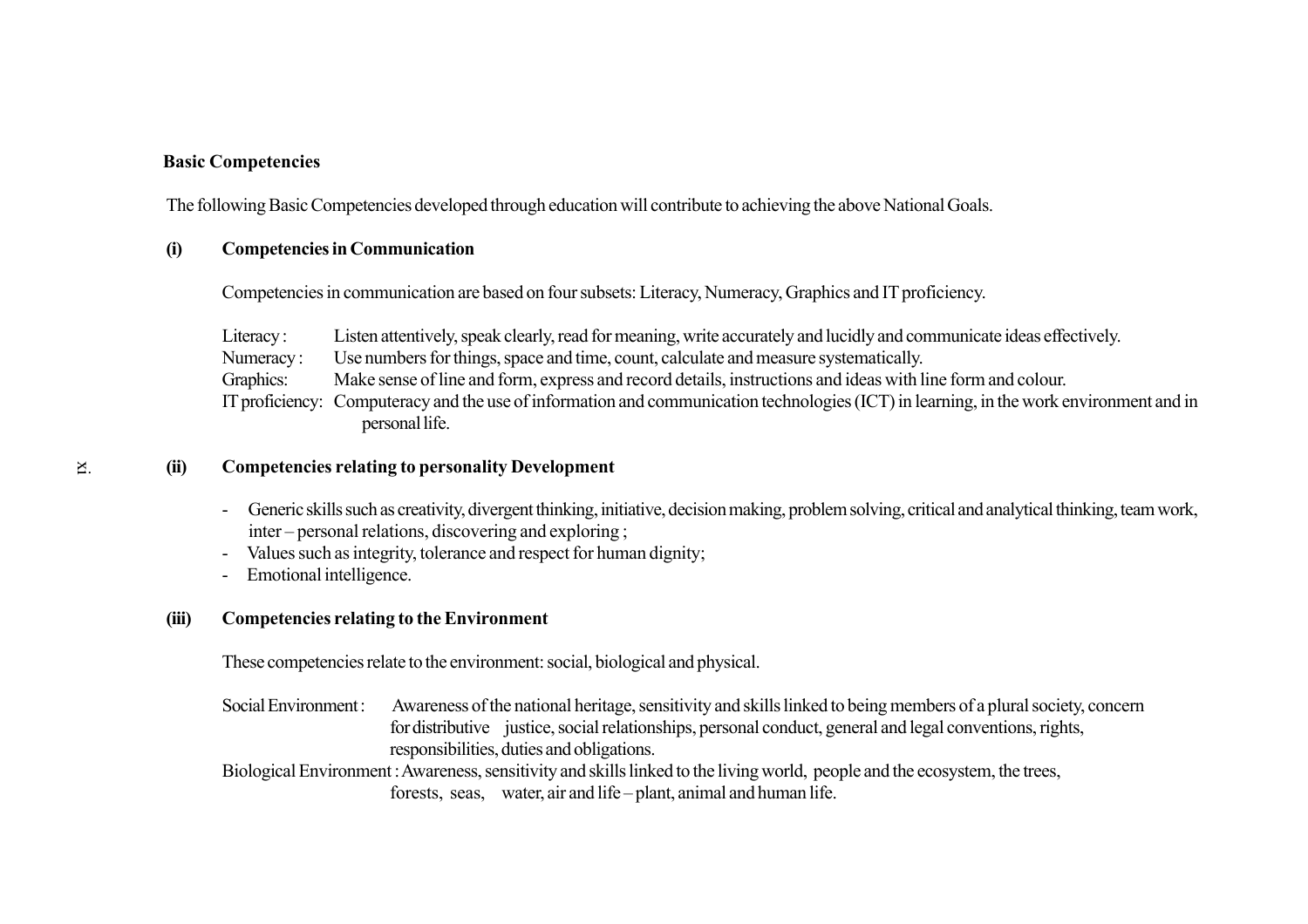Physical Environment : Awareness, sensitivity and skills linked to space, energy, fuels, matter, materials and their links with human living, food, clothing, shelter, health, comfort, respiration, sleep, relaxation, rest, wastes andexcretion.

Included here are skills in using tools and technologies for learning, working and living.

#### **(iv)Competencies relating to preparation for the World of Work**

Employment related skills to maximize their potential and to enhance their capacityto contribute to economic development. to discover their vocational interests and aptitudes,to choose a job that suits their abilities, andto engage in a rewarding and sustainable livelihood.

#### **(v)Competencies relating to Religion and Ethics**

Assimilating and internalising values, so that individuals may function in a manner consistent with the ethical, moral and religious modes ofconduct in everyday living, selecting that which is most appropriate.

#### **(vi)Competencies in Play and the Use of Leisure**

Pleasure, Joy, emotions and such human experiences as expressed through aesthetics, literature, play, sports and athletics, leisure pursuits andother creative modes of living.

#### **(vii)Competencies relating to ' learning to learn'**

Empowering individuals to learn independently and to be sensitive and successful in responding to and managing change througha transformative process, in a rapidly changing, complex and interdependent world.

(Extracted from : National Education Commission report, 2003)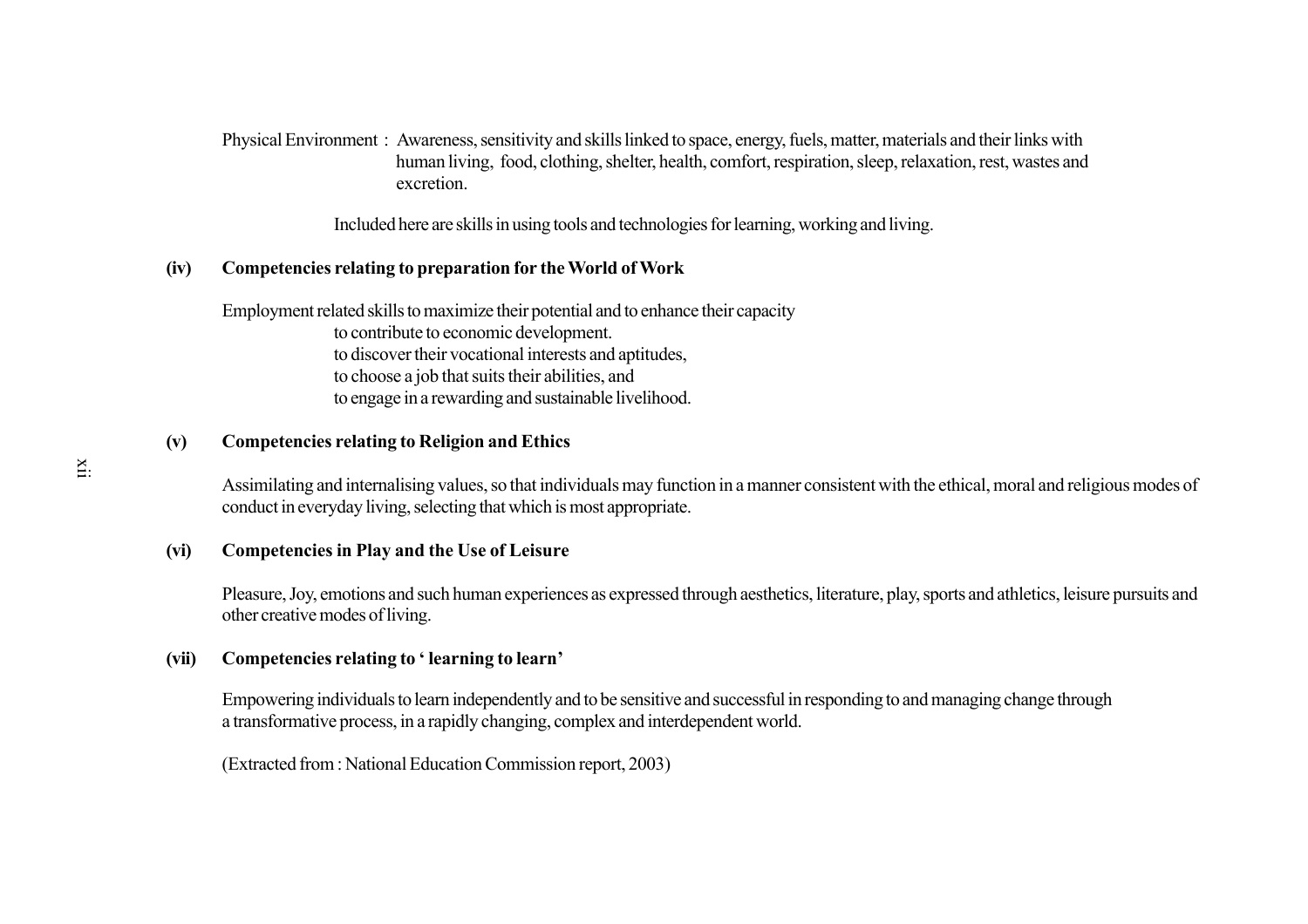## **Objectives of Teaching History**

It is expected that by following the history curriculum in grades 6-11, the following objective will be achieved.

- 1. Understanding the changes that have occurred throughtout history through an undestanding of the historical evolution and trends.
- 2. Understanding the present and forseeing the future through the study of history.
- 3. To be a loyal citizen while safeguarding the national heritage and maintainning national identity.
- 4. To deal with national problems with a balanced mind.
- 5. To respect other cultures.
- 6. Applying to practical life the rational knowledge and discipline brought about through a study of cause and effect the relationship, the chronology, critical appraisal of sources.
- 7. To mould one's character on the biographies of important historical persons.
- 8. To sharpen the ability to face global challenges with an insight into how global and historical trends affect the history of Sri Lanka.
- 9. Enhancing knowledge about time and space.
- 10. Identification of sites through historical information.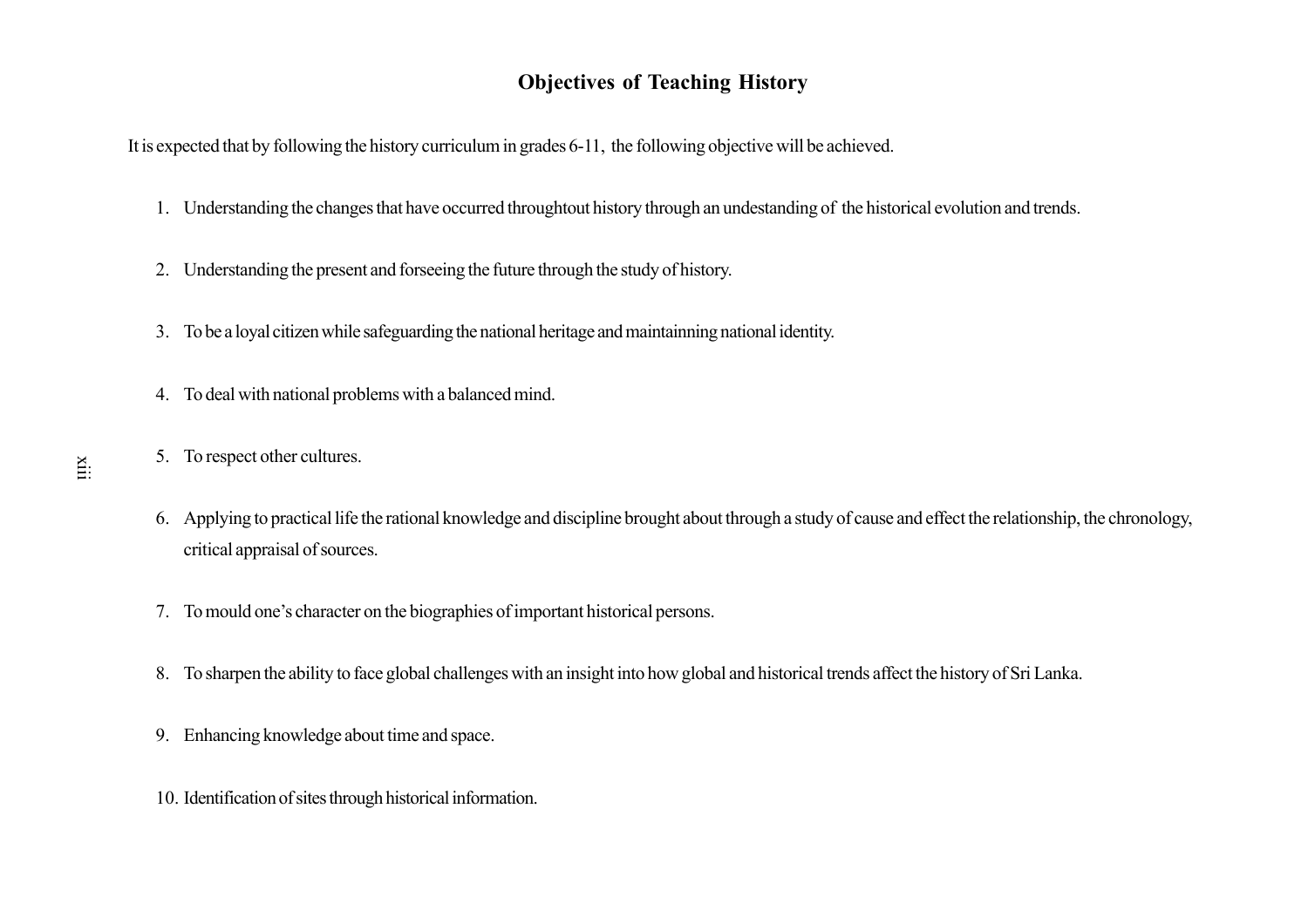| Competency                                                    | <b>Competency Level</b>                                                                              | <b>Subject Content</b>                                                                                                                                                                                    | <b>Learning Outcome</b>                                                                                                                                                                                                                                                                                                                                                                                                                                                                                                                                                                                                                       | <b>Period</b> |
|---------------------------------------------------------------|------------------------------------------------------------------------------------------------------|-----------------------------------------------------------------------------------------------------------------------------------------------------------------------------------------------------------|-----------------------------------------------------------------------------------------------------------------------------------------------------------------------------------------------------------------------------------------------------------------------------------------------------------------------------------------------------------------------------------------------------------------------------------------------------------------------------------------------------------------------------------------------------------------------------------------------------------------------------------------------|---------------|
| Draws examples through<br>past experiences for the<br>present | 1.1. Points out the national<br>identity seen through the<br>ancient social and economic<br>patterns | Life of our ancient people<br>1.<br>1.1 Economy<br>Agriculture<br>Industries<br>Trade<br>1.2 Society<br>Culture<br>Appreciation<br>folk entertatainment<br>Art, folksongs, folk<br>dance, drawings, tales | Describes the subsistence<br>$\bullet$<br>activities of the ancient<br>period<br>Describes the handicraft<br>$\bullet$<br>technology of the ancient<br>period<br>Describes how trade was<br>$\bullet$<br>conducted in ancient<br>times<br>Explains aesthetic<br>$\bullet$<br>sensibility, beliefs and<br>social life of the ancient<br>period<br>Points out lessons that<br>$\bullet$<br>could be taken by the<br>present from the conomic<br>and social aspects in the<br>ancient period<br>Describes the kings of the<br>$\bullet$<br>Manavamma dynasty<br>Highlights the<br>$\bullet$<br>administrative policies of<br>the Manavamma kings | 10            |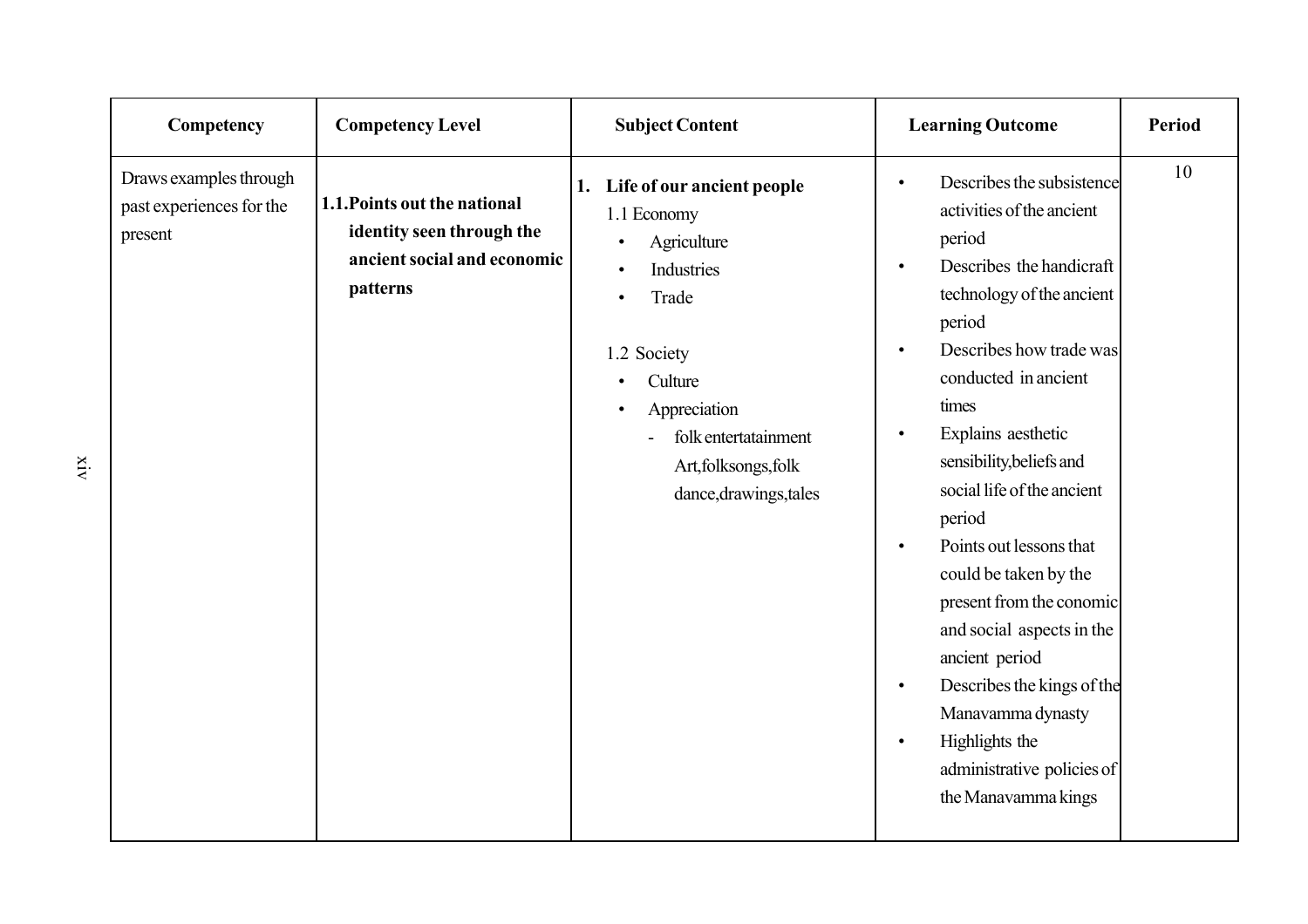| Competency                                                                                                                              | <b>Competency Level</b>                                                           | <b>Subject Content</b>                                                                                                                                                                                                                          | <b>Learning Outcome</b>                                                                                                                                                                                                                                                           | <b>Period</b> |
|-----------------------------------------------------------------------------------------------------------------------------------------|-----------------------------------------------------------------------------------|-------------------------------------------------------------------------------------------------------------------------------------------------------------------------------------------------------------------------------------------------|-----------------------------------------------------------------------------------------------------------------------------------------------------------------------------------------------------------------------------------------------------------------------------------|---------------|
| Investigates the greatness<br>of the past kings of Sri<br>Lanka by appreciating<br>their biographies and their<br>service to the nation | 2.1 Demonstrates the greatness<br>of the Manavamma kings                          | Our great kings -2<br>2.<br>Manavamma dynasty<br>2.1<br>Origins<br>2.1.1<br>Administrative organization<br>2.1.2<br>and Activities<br>Political strategies and social<br>2.1.3<br>welfare<br>2.1.4 Political and social trends of<br>the region | Describes the welfare<br>$\bullet$<br>activities of the kings of<br>the Manavamma dynasty<br>Describes the foriegn<br>$\bullet$<br>affairs of the kings of the<br>Manavamma dynasty<br>Shows what lessons can<br>$\bullet$<br>be learnt from the kings of<br>the Manvamma dynasty | 06            |
| Examines how the local<br>rulers functioned in<br>managing regional<br>Political conflicts                                              | 2.2.1 Describes how the past<br>rulers acted in protecting<br>the national status | King Vijayabahu<br>2.2<br>Childhood<br>2.2.1<br>2.2.2<br>His accesson as the ruler<br>Political achievements of<br>King Vijayabahu<br>War campaigns and<br>$\bullet$<br>background<br>Foreign Policy<br>$\bullet$                               | Shows how the rulers<br>$\bullet$<br>approach their objectives<br>with unfailing courage<br>Explains the politics that<br>$\bullet$<br>rulers should follow for<br>the progress of the<br>society                                                                                 | 06            |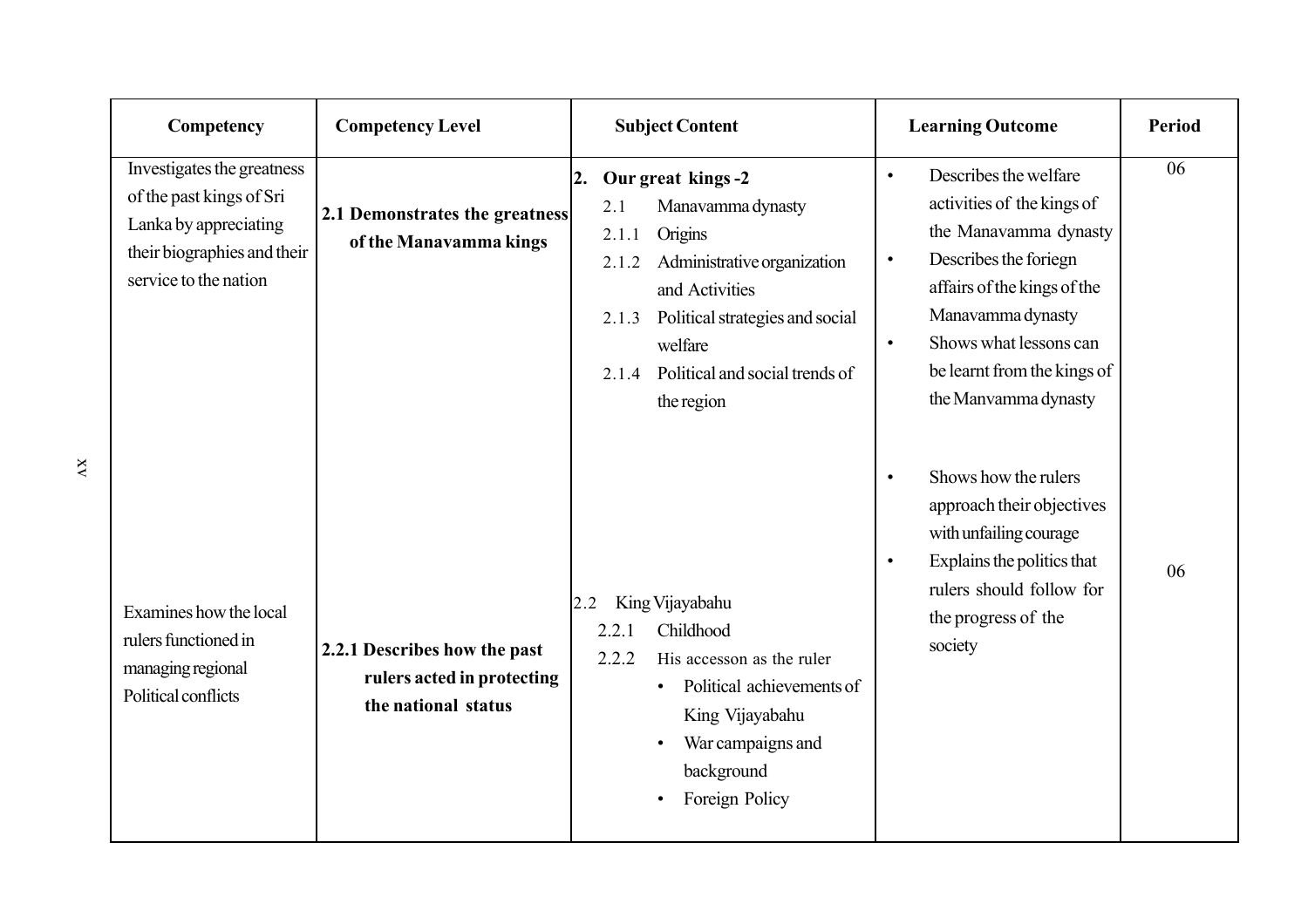| Competency                                                                                                |                | <b>Competency Level</b>                                                                                                                      |                                         | <b>Subject Content</b>                                                                                                                                                                                                                                                                                | <b>Learning Outcome</b>                                                                                                                                                                                                                                                                                    | <b>Period</b> |
|-----------------------------------------------------------------------------------------------------------|----------------|----------------------------------------------------------------------------------------------------------------------------------------------|-----------------------------------------|-------------------------------------------------------------------------------------------------------------------------------------------------------------------------------------------------------------------------------------------------------------------------------------------------------|------------------------------------------------------------------------------------------------------------------------------------------------------------------------------------------------------------------------------------------------------------------------------------------------------------|---------------|
| Investigates the greatness                                                                                |                |                                                                                                                                              | 2.2.3                                   | Social accomplishments of<br>king Vijayabahu<br>Religious Activities<br>Social welfare                                                                                                                                                                                                                | Points out the leadership<br>$\bullet$<br>qualities of a great leader<br>patience, knowledge,<br>wide vision and strength<br>of organization                                                                                                                                                               |               |
| of the past kings of Sri<br>Lanka by appreciating<br>their biographies and their<br>service to the nation | 2.3.1<br>2.3.2 | <b>Highlights the greatness</b><br>of king Parakramabahu<br>Points out how the local<br>rulers related with<br>the neighbouring<br>countries | 2.3<br>2.3.1<br>2.3.2<br>2.3.3<br>2.3.4 | King Parakramabahu the great<br>Dynasty and royal connection<br>Battles to strength his power<br>National development<br>activities<br>Major irrigation works<br>Unification of the Sangha<br>Foreign Policy<br>Military undertakings to<br>South India<br><b>Relations with South - East</b><br>Asia | Shows the growth of the<br>$\bullet$<br>personality of king<br>Parakramabahu<br>Highlights how king<br>$\bullet$<br>Parakramabahu's<br>administrative policies<br>facilitated the development<br>of the society<br>Describes the foreign<br>$\bullet$<br>policy of king<br>Parakramabahu and its<br>impact | 05            |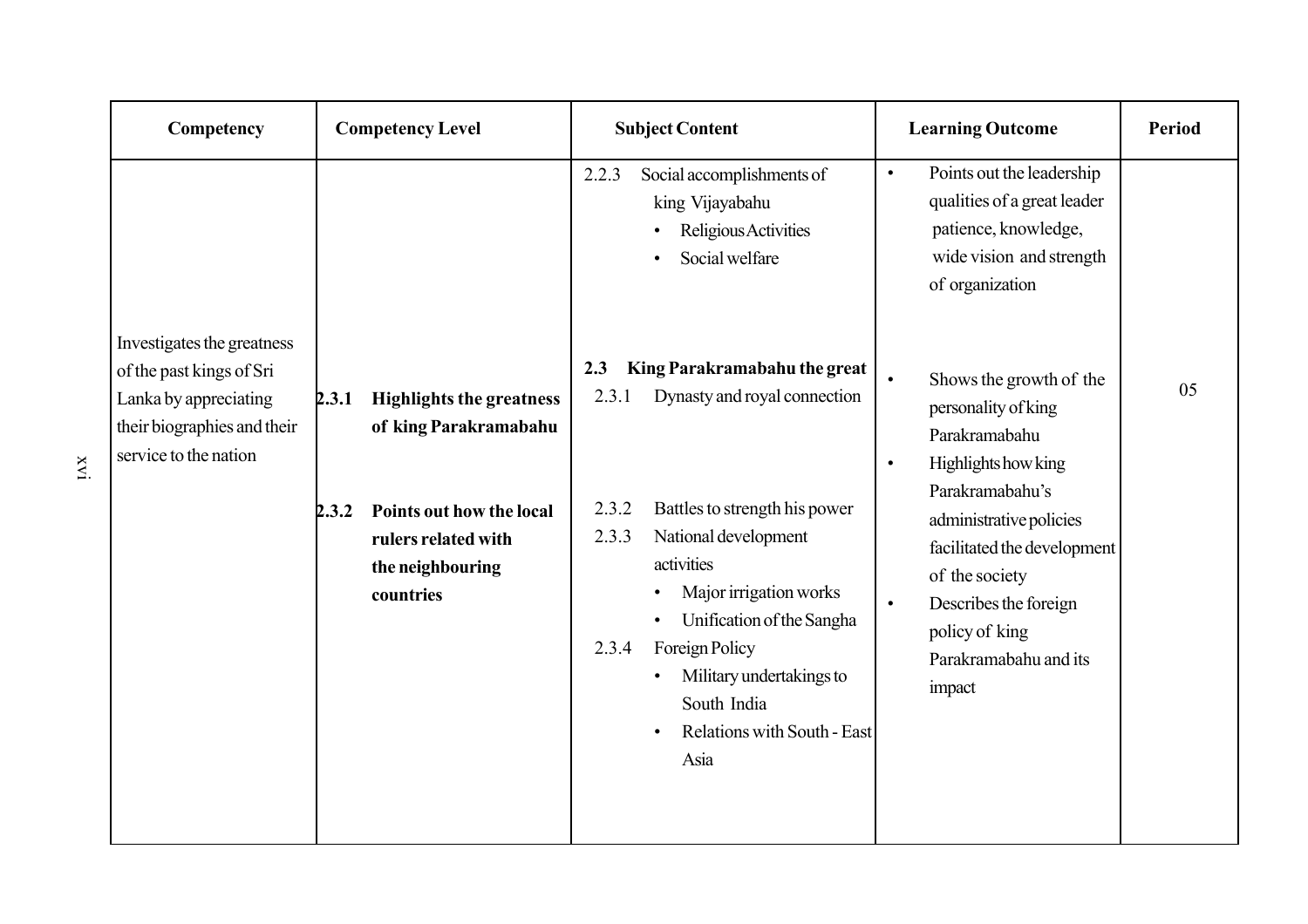| Competency                                                                                                     | <b>Competency Level</b> |                                                                                                                  | <b>Subject Content</b>                                                                                                                                                                                                                                 | <b>Learning Outcome</b>                                                                                                                                                                                                                                                                                                                                                                    |  |
|----------------------------------------------------------------------------------------------------------------|-------------------------|------------------------------------------------------------------------------------------------------------------|--------------------------------------------------------------------------------------------------------------------------------------------------------------------------------------------------------------------------------------------------------|--------------------------------------------------------------------------------------------------------------------------------------------------------------------------------------------------------------------------------------------------------------------------------------------------------------------------------------------------------------------------------------------|--|
|                                                                                                                |                         | 2.4 Emphasizes the career<br>and achievements of<br>king Nissankamalla                                           | 2.4 King Nissankamalla<br>Dynasty and Identification<br>Political activities and<br>social welfare                                                                                                                                                     | • Describes the distinctive<br>03<br>qualities of the ruler's<br>uniqueness<br>• Highlights how king<br>Nissankamalla<br>successfully overcame<br>the challanges faced by<br>him<br>• Points out lessons one<br>can get from the character<br>of king Nissankamalla                                                                                                                        |  |
| Values the cultural<br>heritage reflected in the<br>Sri Lankan history as<br>world heritage and<br>protects it | 3.1<br>3.2              | <b>Illustrates our cultural</b><br>heritage<br><b>Shows that our cultural</b><br>heritage should be<br>protected | 3. Our cultural heritage<br>Introducing our cultural<br>3.1<br>heritage<br>3.1.1 Tangible heritage<br>• Introducing the tangible<br>heritage<br>• Sigiriya as a world heritage<br>3.1.2 Intangible heritage<br>• Introducing the itangible<br>heritage | • Describes the cultural<br>10<br>heritage<br>• Describes the tangible<br>heritage<br>• Names the World<br>heritages in Sri Lanka<br>• Describes the Sigiriya which<br>is a world heritage the<br>intangible heritage<br>• Shows that Sri Lanka has<br>an immence national<br>heritage, is a country with<br>a long ancient history<br>• Explains national heritage<br>should be protected |  |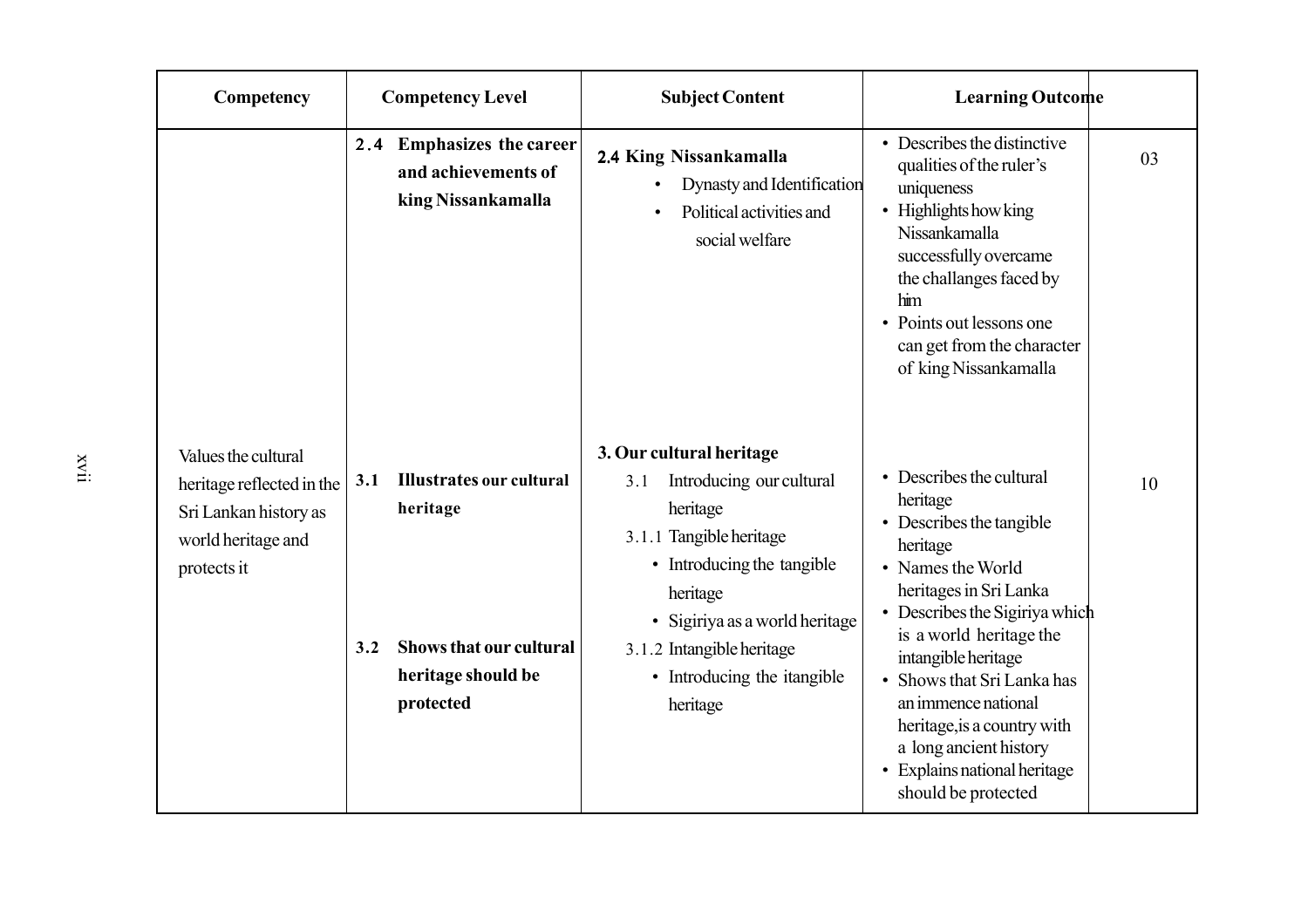| Competency                                                                                                                            | <b>Competency Level</b>                                                     | <b>Subject Content</b>                                                                                                                                               | <b>Learning Outcome</b>                                                                                                                                                                                 | <b>Period</b> |
|---------------------------------------------------------------------------------------------------------------------------------------|-----------------------------------------------------------------------------|----------------------------------------------------------------------------------------------------------------------------------------------------------------------|---------------------------------------------------------------------------------------------------------------------------------------------------------------------------------------------------------|---------------|
|                                                                                                                                       |                                                                             | Protection of our cultural<br>3.2<br>heritage                                                                                                                        | Explains that national<br>$\bullet$<br>heritage should be protected                                                                                                                                     |               |
| Investigates how the Sri<br>Lankan culture conformed<br>to the socio economic<br>trends in the Indian Ocean<br>region, parallel to it | <b>Presents information</b><br>4.1<br>about later administrative<br>centres | 4. Later ruling centres<br>Dambadeniya<br>$\bullet$<br>Yapahuwa<br>$\bullet$<br>Kurunegala<br>$\bullet$<br>Gampola<br>٠<br>Kotte<br>$\bullet$<br>Jaffna<br>$\bullet$ | Introduces the later ruling<br>$\bullet$<br>centres<br>States reasons for the<br>$\bullet$<br>change of the ruling centres<br>Highlights the role of rulers<br>$\bullet$<br>in the later ruling centres | 10            |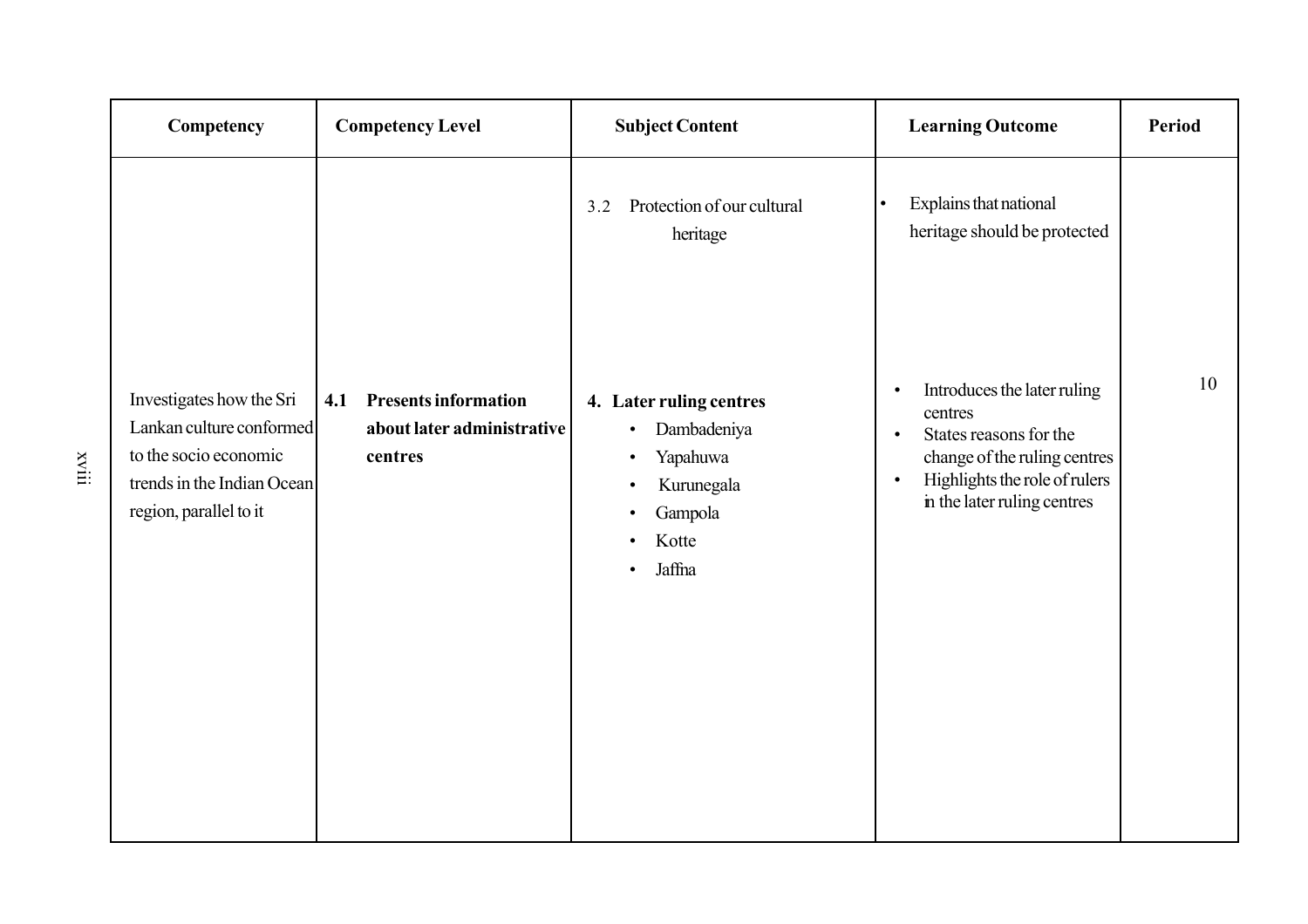| Competency                                        |     | <b>Competency Level</b>                                   | <b>Subject Content</b>                                                                                              | <b>Learning outcome</b>                                                                                                                                                                                                                                                                                                                                                                                                                                                                         | period |
|---------------------------------------------------|-----|-----------------------------------------------------------|---------------------------------------------------------------------------------------------------------------------|-------------------------------------------------------------------------------------------------------------------------------------------------------------------------------------------------------------------------------------------------------------------------------------------------------------------------------------------------------------------------------------------------------------------------------------------------------------------------------------------------|--------|
| Illustrates the evolution of<br>human development | 5.1 | <b>Explains the ancient</b><br>civilizations of the world | 5. Ancient Civilizations in the world -2<br>Ancient Civilizations in Europe<br>5.1<br>• Greece<br>Rome<br>$\bullet$ | Identifies the location of<br>$\bullet$<br><b>Greek Civilization</b><br>Describes the origin of<br>$\bullet$<br><b>Greek Civilization</b><br>Describes the features of<br>Greek Civilization<br>Explains the legacies of the<br>$\bullet$<br>Greek Civilization to the<br>world<br>Identifies the location of<br>$\bullet$<br>Roman Civilization<br>Describes the ancient<br>$\bullet$<br>Roman Civilization<br>Explains the legacies of the<br>$\bullet$<br>Roman Civilization to the<br>world | 08     |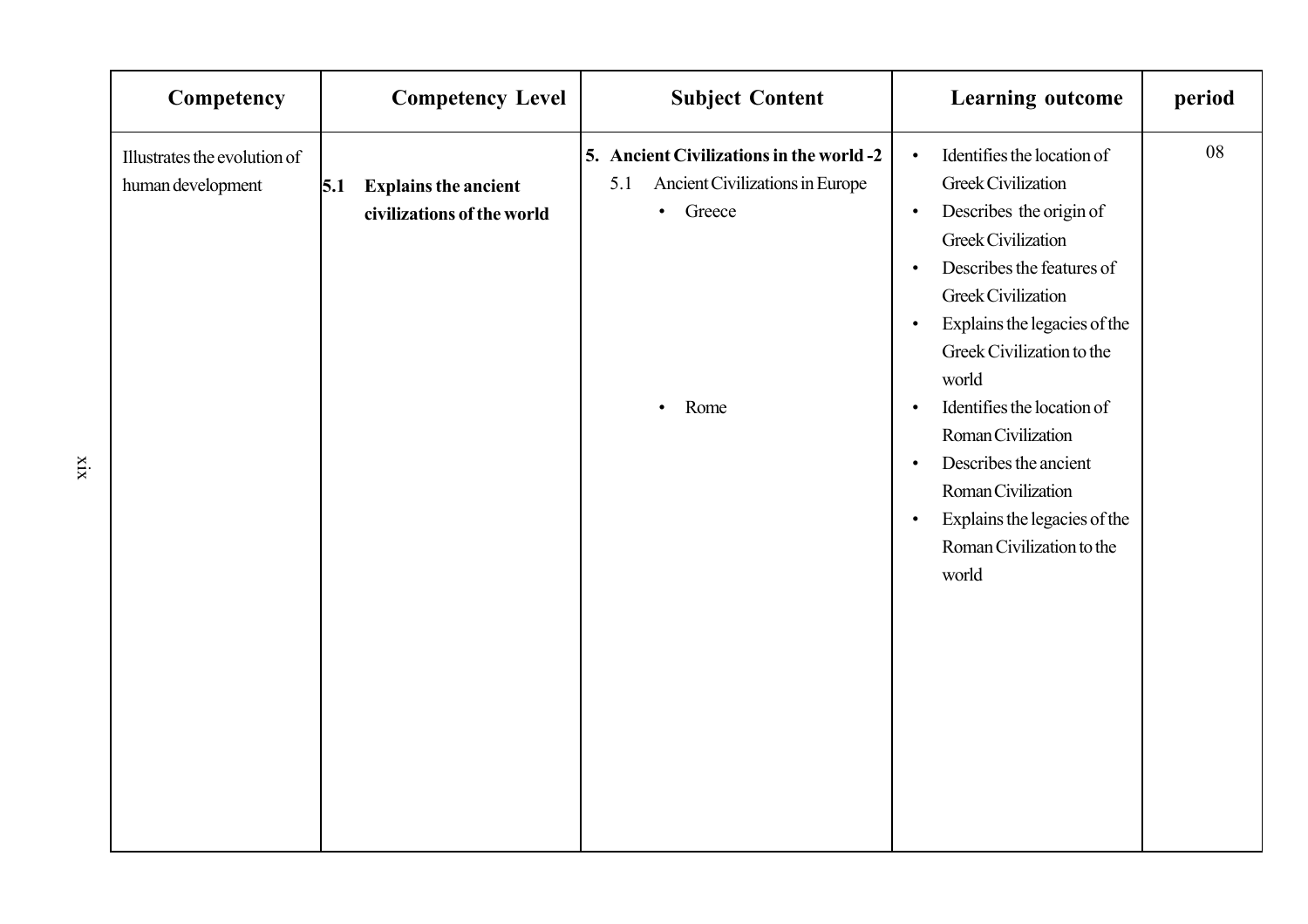Instructions for the Learning Teaching proces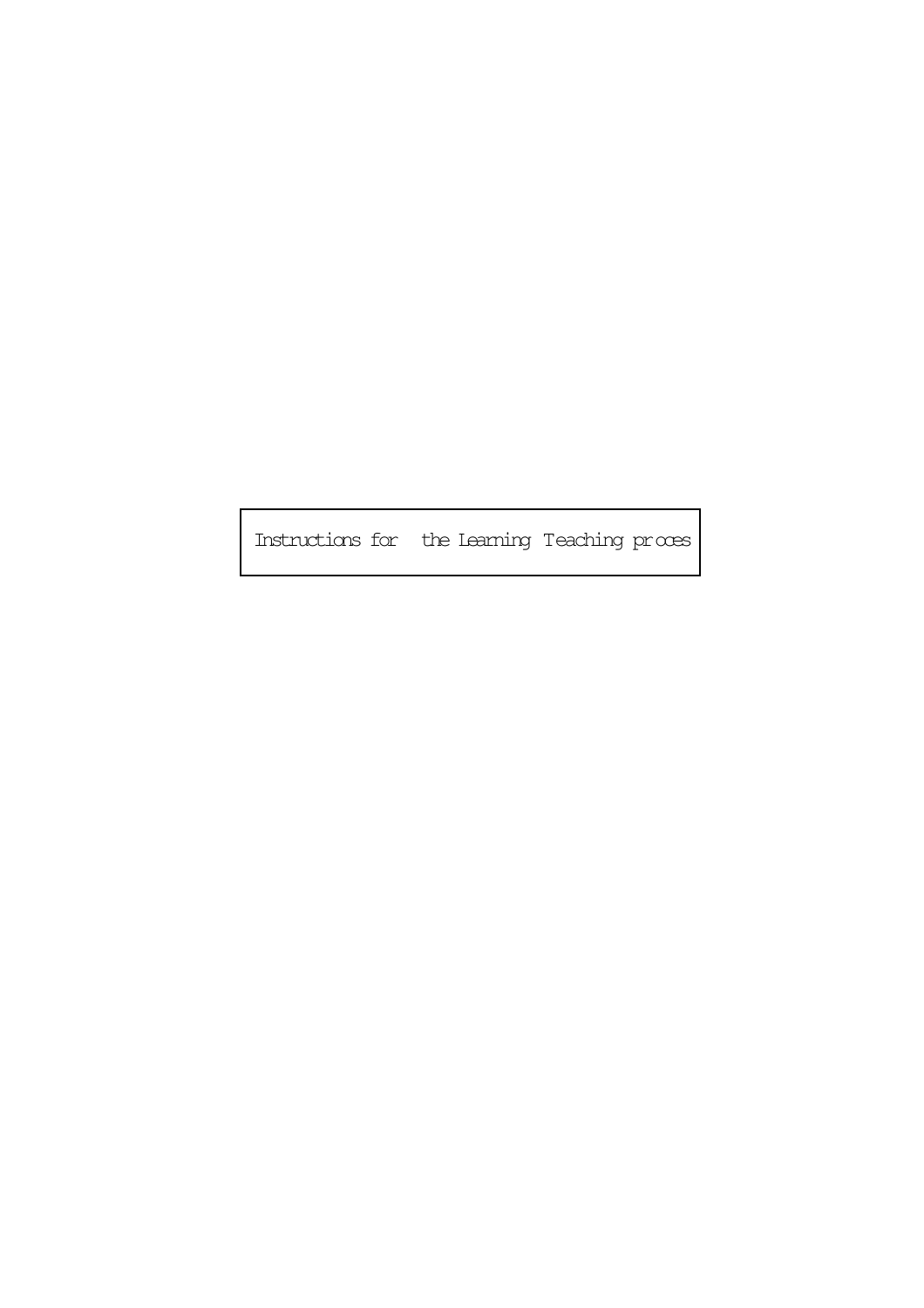### **7.1 Life of our ancient people**

The ancient Sri Lankans were able to build their identity in the face of various challenges. This unit is meant to study the way they build their identity and the fields which reflect it. The objective of this unit is to build a citizen sensitive to the heritage and identity of the society of ancieant times and to promote an understanding of how lessons from history can be adopted to the needs of modern community life.

| Competency                          | Draws examples through past experiences for the present                              |  |  |
|-------------------------------------|--------------------------------------------------------------------------------------|--|--|
| <b>Competency level</b><br>economic | 1.1. Points out the national identity seen through the ancient social and<br>pattern |  |  |
| <b>No of Periods:</b>               | 0 <sup>3</sup>                                                                       |  |  |
| <b>Learning outcome</b>             | Describes the subsistence activities of the ancient period<br>$\bullet$              |  |  |

#### **Instructions for lesson planning**

Plan the lesson with reference to the subject matter given below

#### **7.1 life of our ancient people**

#### 1.1 **Economy**

- The composition of the ancient Sri Lankan economic pattern being of agriculture, industries and trade
- Agriculture
- Description of agriculture under Chena cultivation paddy cultivation and animal husbandry
	- Chena Cultivation
		- Explaining what a Chena is
		- Using the rains for the Chena cultivation
		- Describing the method of preparation for the chena cultivation under the following:
			- Selection of a suitable land area for Chena cultivation
			- \* Chasing away the wild animals inhabiting the area
			- Explaining to the students how the people of older time avoided harassment to animals and how they assured the animals the right to live
			- \* Clearing and burning the area reserved for the Chena
			- \* Setting up a fence around the Chena using the logs and trunks of trees.
			- \* Cultivating various crops on the prepared land
			- \* Abandoning the Chena after harvesting
			- \* Use of various farming equipment
			- \* Special words used in Chena cultivation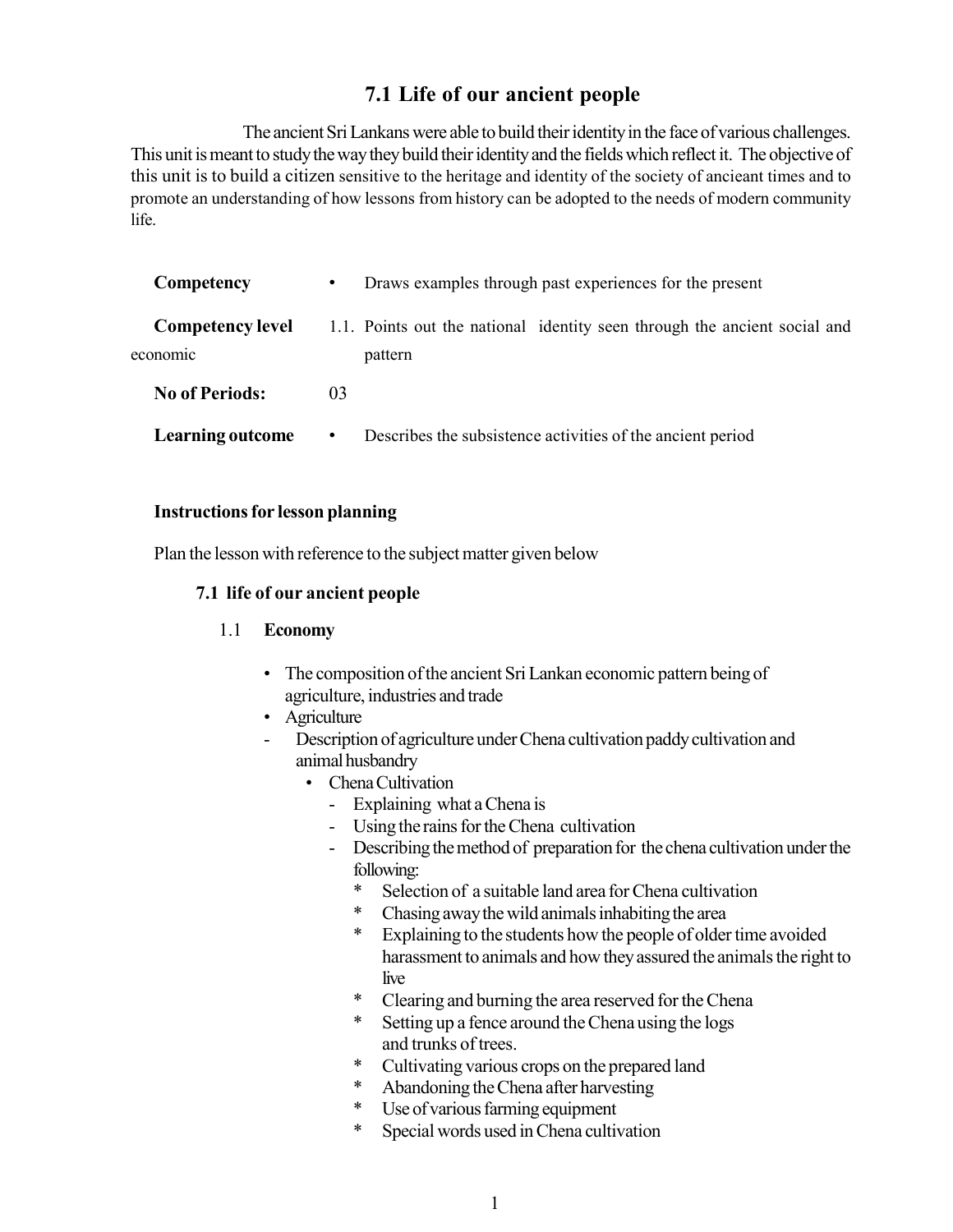#### **Picture of a Chena**



#### *•* **Paddy cultivation**

- Describing the paddy cultivation under the following facts:
	- \* Cultivation with irrigated water<br>\* Creation of tanks and anicuts
	- \* Creation of tanks and anicuts<br>\* Cultivating primarily in two
	- Cultivating primarily in two seasons
		- I *Maha* season
		- II *Yala* season
	- \* Paying the taxes for consumption of water from a portion of harvest.
	- \* Naming the villages where the framers lived as "*Kaseekara*" villages.
	- Specific terms in relation to paddy cultivation
	- \* Describing method of preparation of paddy fields for paddy cultivation.
	- \* Usage of various farming tools<br>\* Harvesting protection and met
	- Harvesting, protection and methodical consumption.

#### *•* **Animal Husbandry**

- *-* animals were reared
	- \* for milk and consumption.
	- \* for cultivation purposes.
	- \* for transportation
	- \* for military purposes
- Introduction of domesticated animals (cows, fowls, goats)
- Importance of the cow among these animals (to get *pasgorasa*)
- Show the examples which can be learnt from the ancient agriculture

Ask the students to prepare a concept map regarding the agriculture covering the facts above.

- *•* Use this as a group activity
- Divide the class into three groups
- *•* (If the number of students are too many, ask them to prepare two concept maps)
- Show the concept map in Annexe 04, to the class
- Distribute annex 01,02,03 to the groups.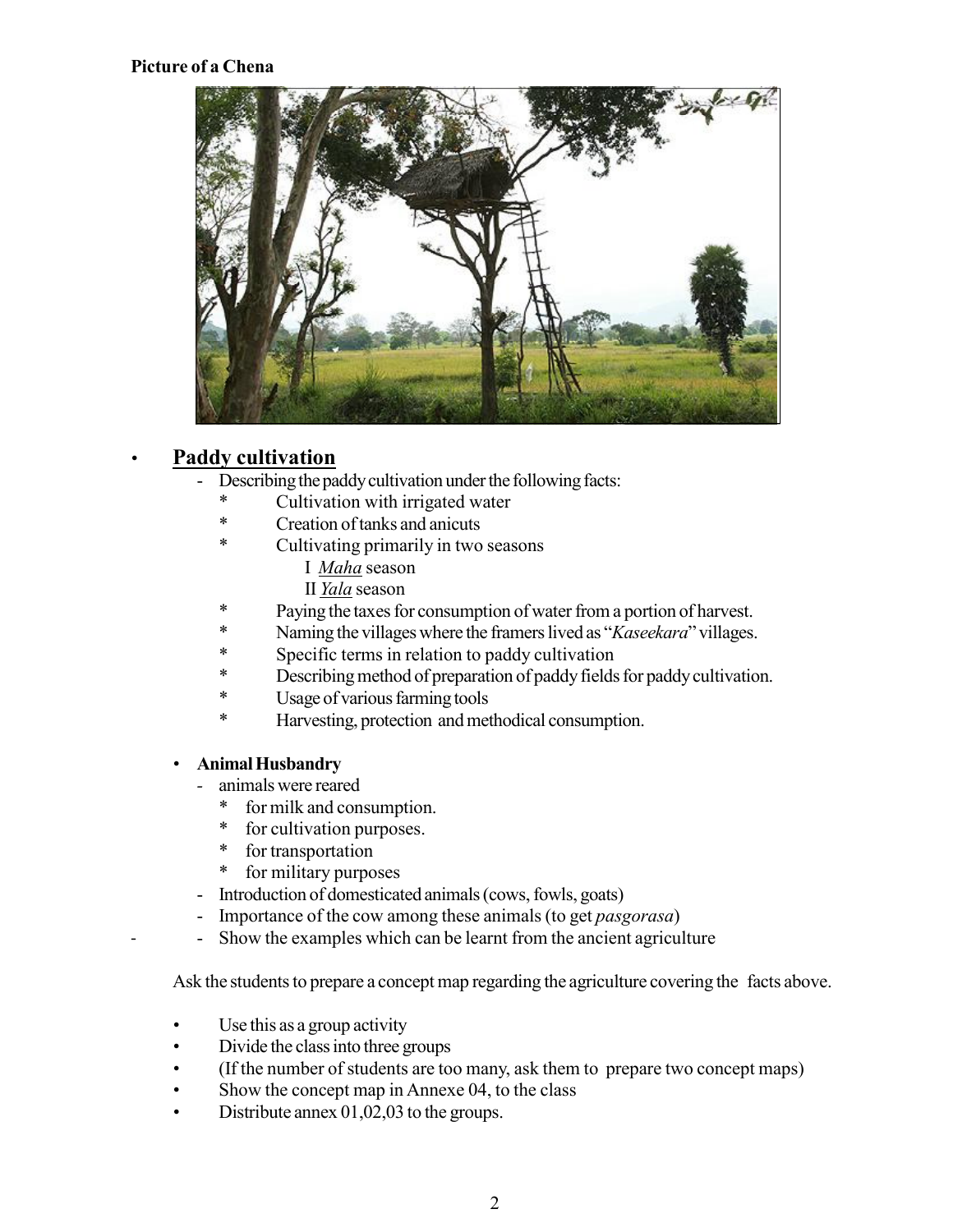- instruct each group to complete the given list
- Instruct a student good at drawing in the group to draw the pictures
- Allocate two periods for this activity
- provide the opportunity to display the group work to the class
- Collect the completed sections and build up the concept map as indicated in Annex 04 and present to the class

#### **Quality inputs**

- *•* Colour pencils, platignum
- *•* Activity Papers in Annexes 01, 02 and 03
- *•* Concept map in Annexe 04

#### **Annexe 01**

Complete the following with reference to Chena cultivation.

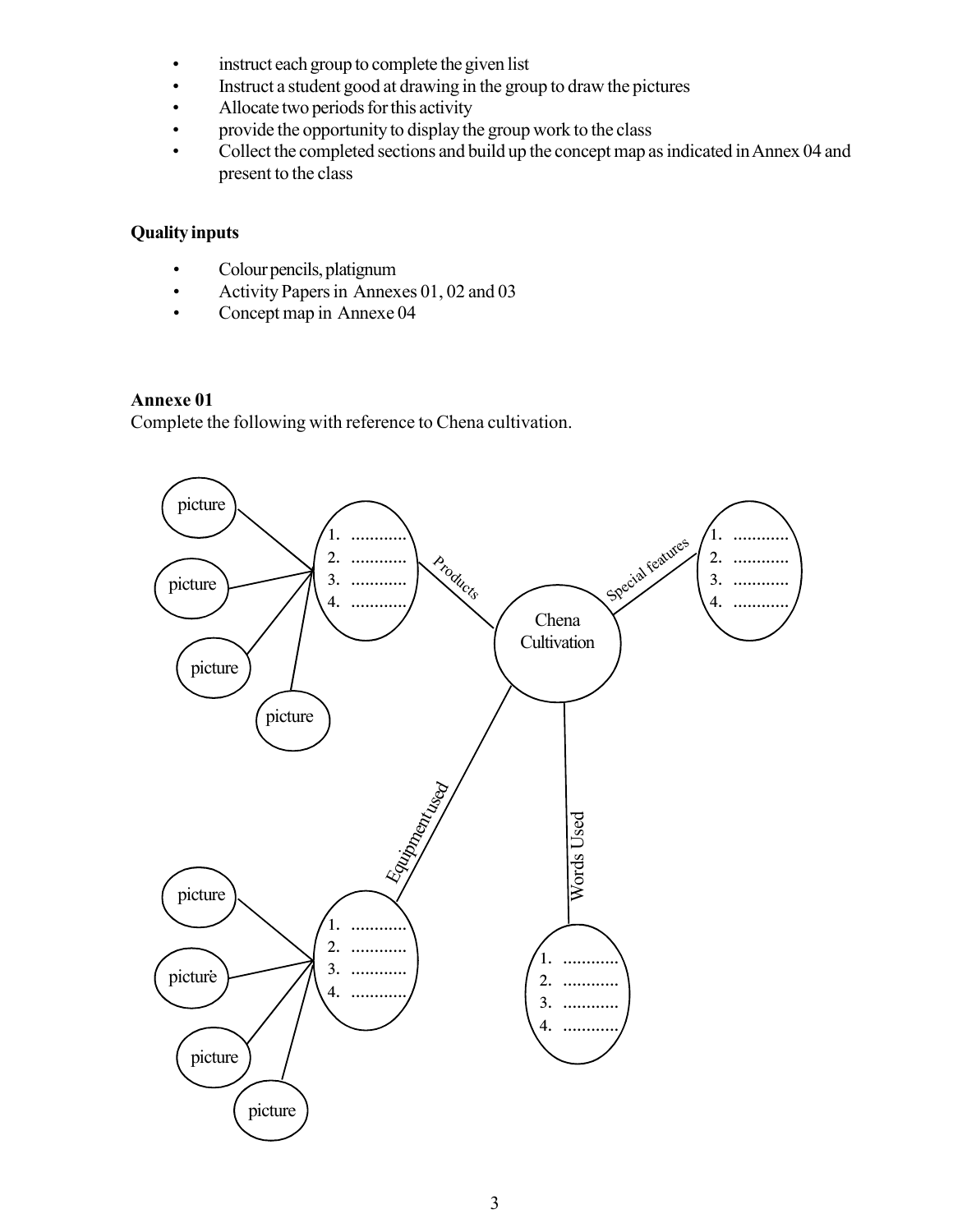**Annexe 02** Complete the following with reference to Paddy Cultivation

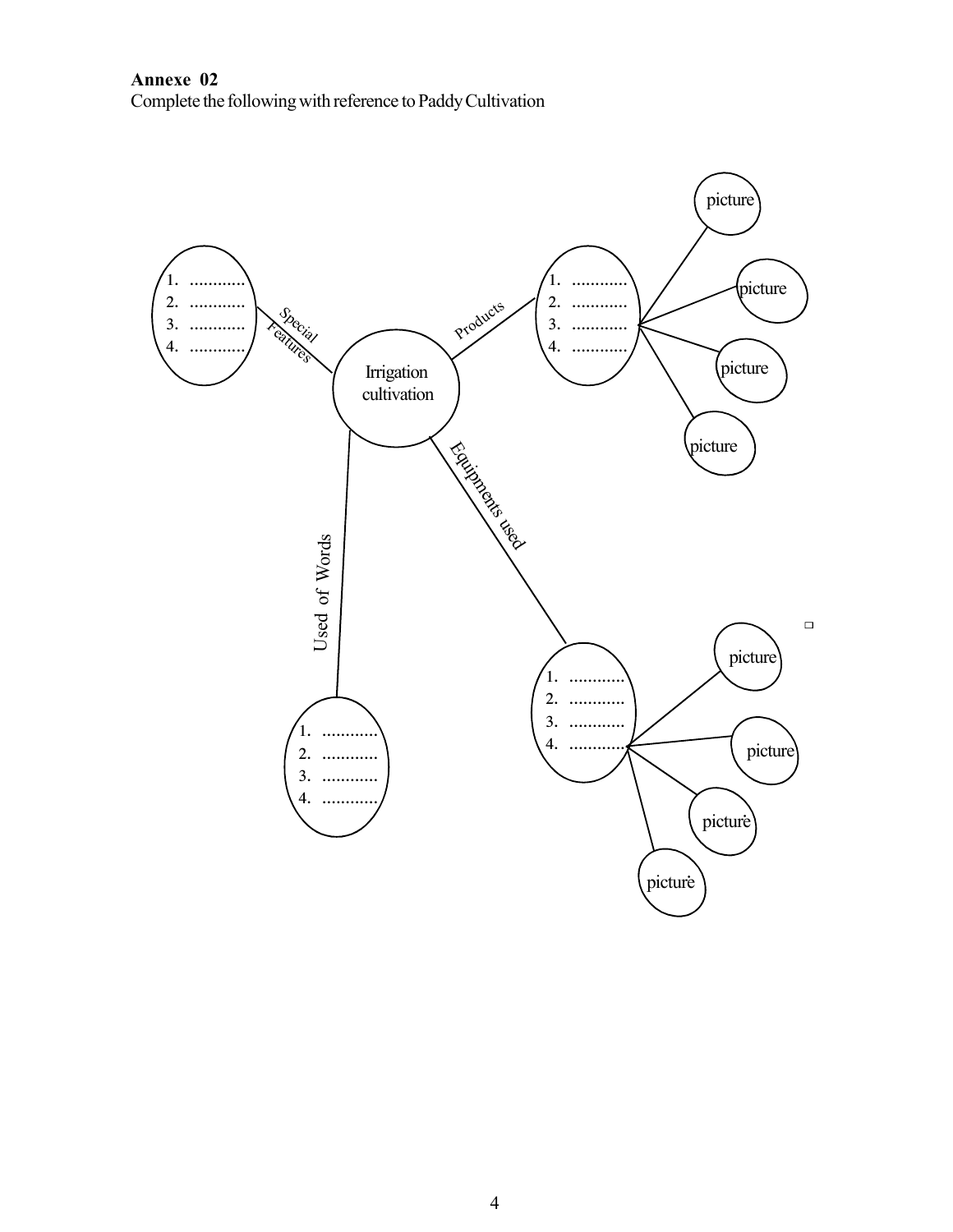**Annexe 03** Complete the following with reference to animal husbandry

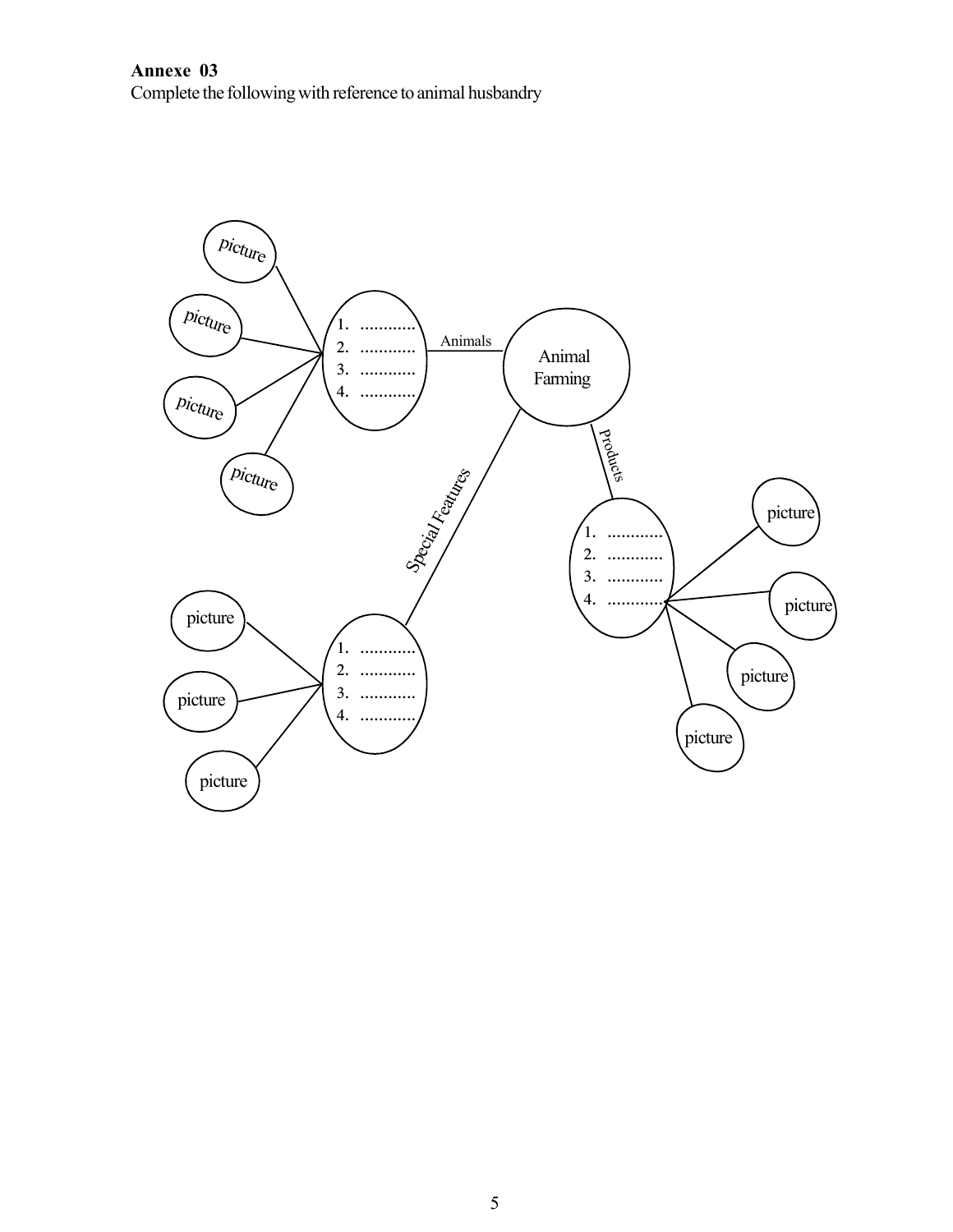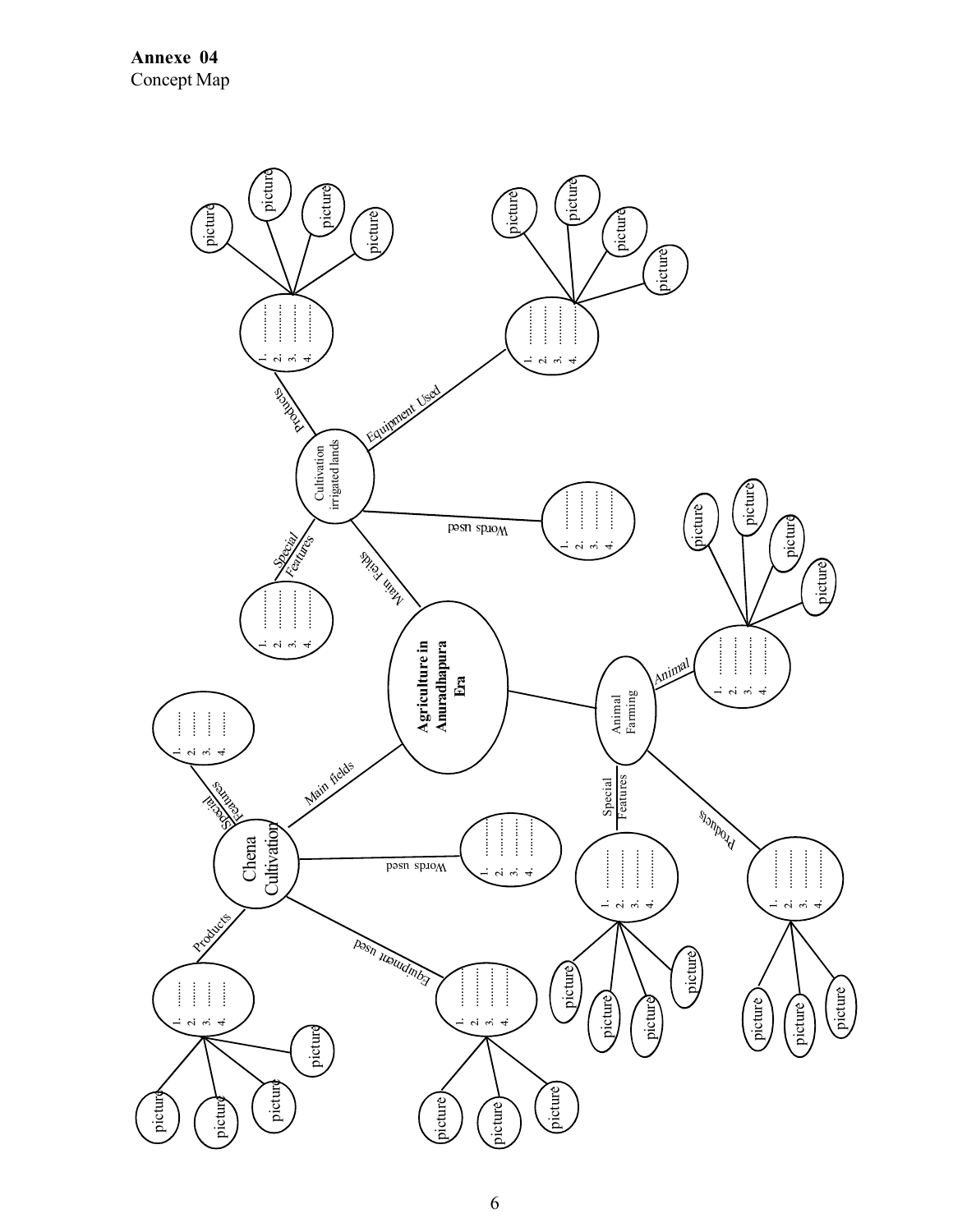#### **Key terms / concepts**

- *• Pasgorasa* (five products of the cow-*Dee,Kiri,githel,Vendaru,Moru*)
- *• Liyadi* (paddy field beds)

#### **Instructions for evaluation and assessment**

Instruction for lesson planning. Prepare the lesson with reference to the facts given below

- *•* Describes the special features of ancient agriculture
- *•* Admires the manner of meeting their requirements by the peoples of the past while protecting the environment.
- *•* Completes the concept map
- *•* Helps in building the activity creatively.
- *•* Completes at the prescribed time

| $Competency$ level $1.1$ . | Points out the national identity seen through ancient social and economic |
|----------------------------|---------------------------------------------------------------------------|
|                            | patterns                                                                  |
|                            |                                                                           |

- **No of Periods:** 01
- **Learning outcomes** Describes the handicraft technology of the ancient period

#### **Instructions for lesson planning**

Plan the lesson using the subject matter given below

#### 1.1 **Economy**

- Industries
	- Industries existed in the past and examples for them. (clay, roofing tiles, bricks, sugar cane, metal, cotton)
	- Existence of technical skills in relation to various industries. (Potters,metal workers, gemmers, *kabara, kammakara, pehekara,kabakara*)
	- Referring tofolk stories with details of industries (The story of Kuweni weaving cotton wool)
	- Introduction of industry related products.
	- Showing the artistic skill of the artist with reference to various creation.
	- Introduction of equipment used for products. *(Sakaporuwa* bellows *(Mainahama)*, Iron Furnaces, melting pot)
	- Existence of a number of industries relevant to the metal industries
	- Transportation of goods within the country via, land and inland waterways

Do the following activities covering the above mentioned facts

- Write the notes in Annex 01 on the blackboard
- Write the words in Annex 02 on bits of paper according the number of students in the class in chits
- Give every student a piece of paper with the words written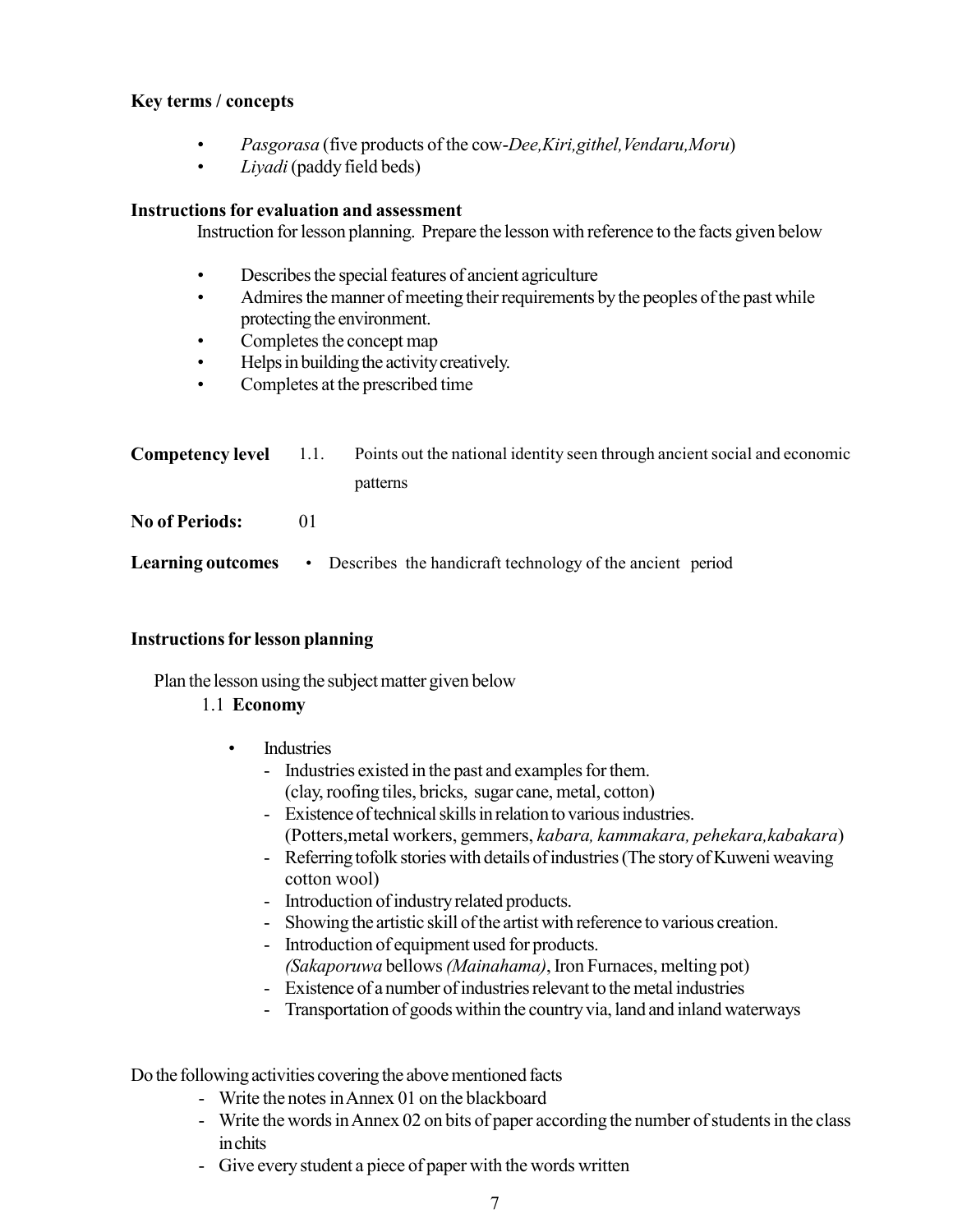- Tell the students to write the word they got at the suitable place of the note in the blackboard
- Accordingly, let them identify the old industries the tools used for the different products, and the artists and technicians

#### **`Quality inputs**

- *•* Annexe 01
- *•* Annexe 02

#### **Annexe – 01**



#### **Annexe - 02**

| Clay industry<br>Cotton<br>Metal<br>Gum | Pots<br><b>Bricks</b><br>Textile<br>Honey<br>Jaggery | Sakaporuwa<br>Bellow(Mainahama) Thambakara<br>Iron furnaces<br>mMelting pot (kova) | Kabara<br>Manikara<br>Kumbal     |
|-----------------------------------------|------------------------------------------------------|------------------------------------------------------------------------------------|----------------------------------|
|                                         |                                                      | Jewelry<br>Farming eruipments<br>Weapons                                           | Pehekara<br>Kamarakama<br>Lokuru |

#### **Instructions for evaluation and assessment**

Assess according to criteria mentioned below

- *•* Indicates the names in relation to industries.
- *•* Helps to complete table about industries
- *•* Writes the given terms at the relevant place
- *•* work actively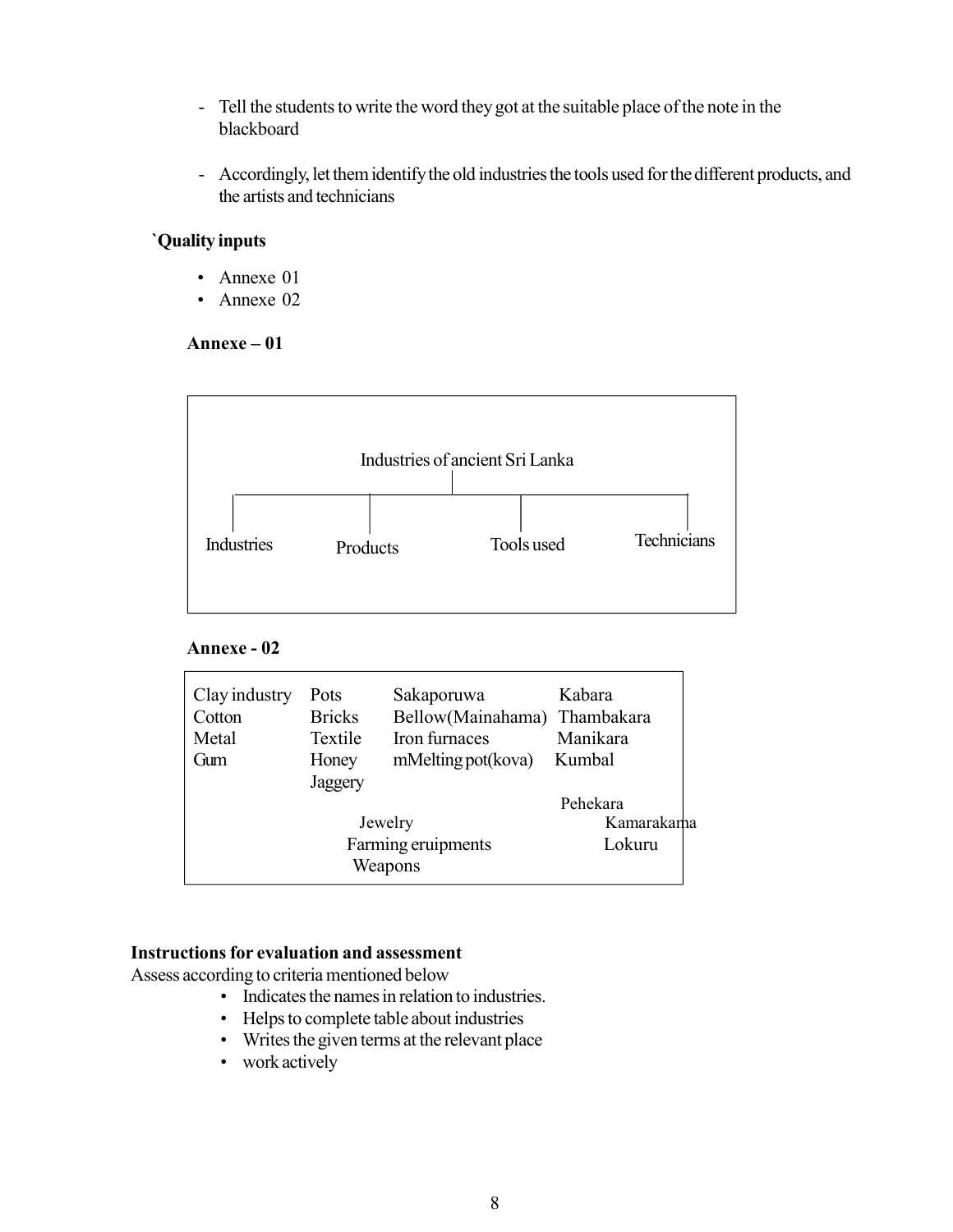| <b>Competency level</b> | 1.1. Points out the national identity seen through ancient social and economic |  |  |
|-------------------------|--------------------------------------------------------------------------------|--|--|
|                         | pattern                                                                        |  |  |
| <b>No of Periods:</b>   | 02                                                                             |  |  |
| <b>Learning outcome</b> | Describes how trade was conducted in ancient times<br>$\bullet$                |  |  |

#### **Instructions for lesson planning**

Prepare the lessons according to the facts mentioned below

- 1.1 Economy
	- Trade
		- Describing the trade in ancient Sri Lanka
		- Trade was carried out in two main ways
			- Internal Trade
			- External Trade
		- Introduction of the Internal and External Trade
		- Explaining the nature of Trade under each field
			- exchange of goods
			- use of coins
		- Existence of Trade cities in relation to trade and being called them "*Nigama*"
		- Existence of villages closer to the commercial harbours *(pattana gam / patun gam)* (pattana villages/ patsn villages)
		- Existence of Trade classes to which the persons engaged in trade belonged. (Valangiyar, Nanadesin, Anjuwannam)
		- Imposing law and regulations to prevent fraudulent acts to carry on organized trade and to give relief to the consumers Eg : Hopitigama pillar inscription
- 1.1 Economy
	- External Trade
		- Sri Lanka has maintained trade connections with various countries from the past.
		- (India, Persia, Iran, Arabia, Rome, China, South East)
		- Possessions of natural resources
		- Sri Lanka had International ports and harbours (exported natural resources like minerals and spices of Sri Lanka)
		- Mannar (Matota), Trincomalee , (Gokanna), Godavaya (Godapavatha)
		- Items of Archeological importance imported from various countries have been excavated.
		- (Chinese clay ware Roman coding and canilian pebales)
		- Taxing the ships coming from different countries.

#### **Quality inputs**

• A map indicates ancient harbours and trade cities

#### **Instructions for assessement and evaluation:**

Prepare assessment criteas which have the ability to measure subject facts and effects for learning.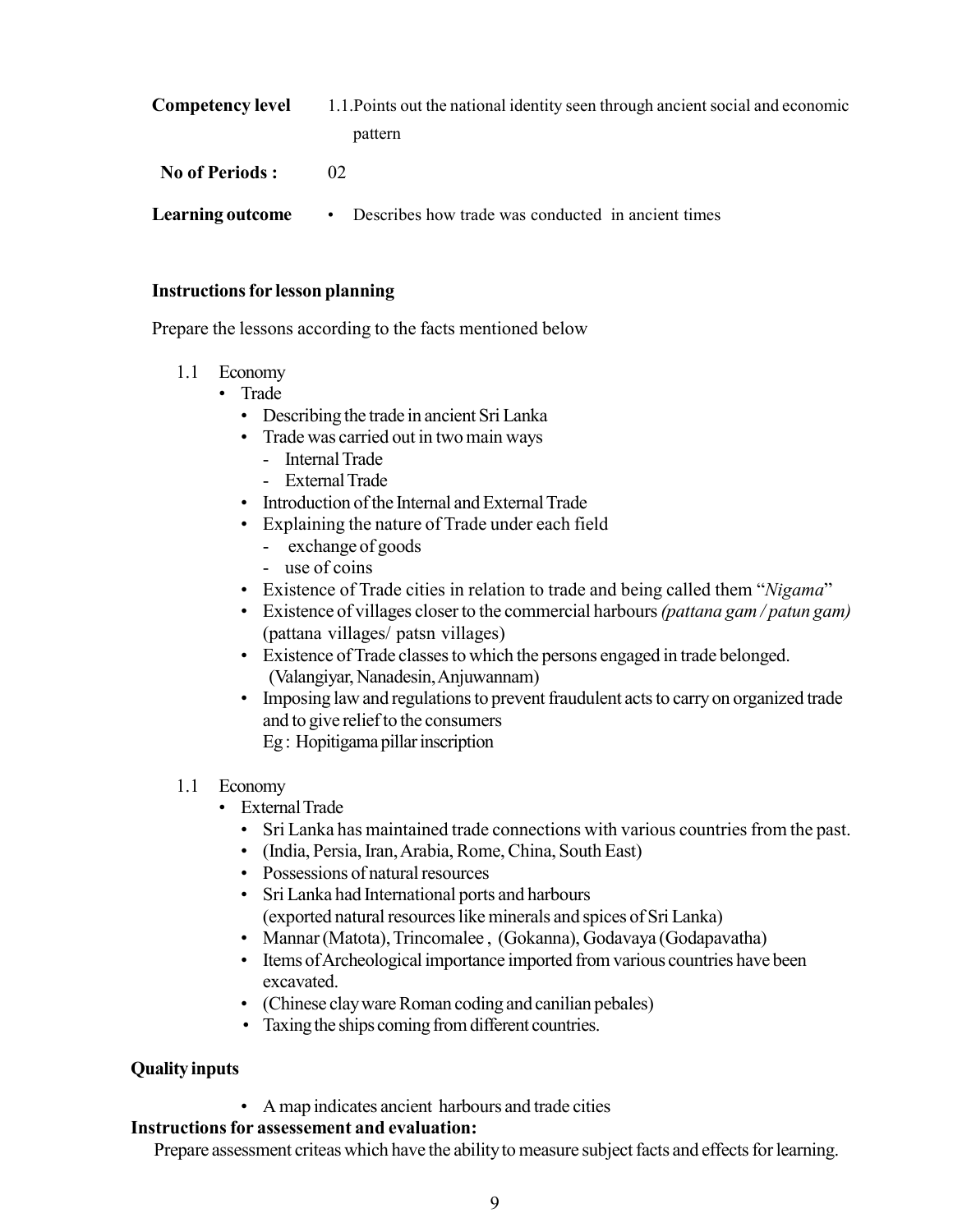| <b>Competency level</b> | 1.1. Points out the national identity seen through ancient social and economic<br>patterns |
|-------------------------|--------------------------------------------------------------------------------------------|
| <b>No of Periods:</b>   | 04                                                                                         |
| <b>Learning outcome</b> | • Describes the easthetic sensibility, beliefs and social life in the ancient<br>period    |

• Points out lessons that could beaken by the present from the economic and social aspects of the ancient period

#### **Instructions for lesson planning**

Prepare the lesson with reference to the facts mentioned below.

- 1.2 Society
	- Culture
		- Explaining what of culture is
		- Explaining with examples how the ancient people acted in an environmentally friendly manner
			- dealing with the environment
		- Explain the manner in which the people of the past lived in mutual operation with examples
			- *Aththan* method
			- marriages/ deaths
			- sharing of food
			- customs and ethics
			- moral lifestyle

#### **Do the above mentioned activities covering the facts mentioned below**

- Do it as a group work
- Group the class as appropriate.
- Give the activity paper in Annex 01 to the groups
- Give instructions to write an essay relevant to the action paper given to each group
- Give opportunity to present the answers of students
- Use one period for this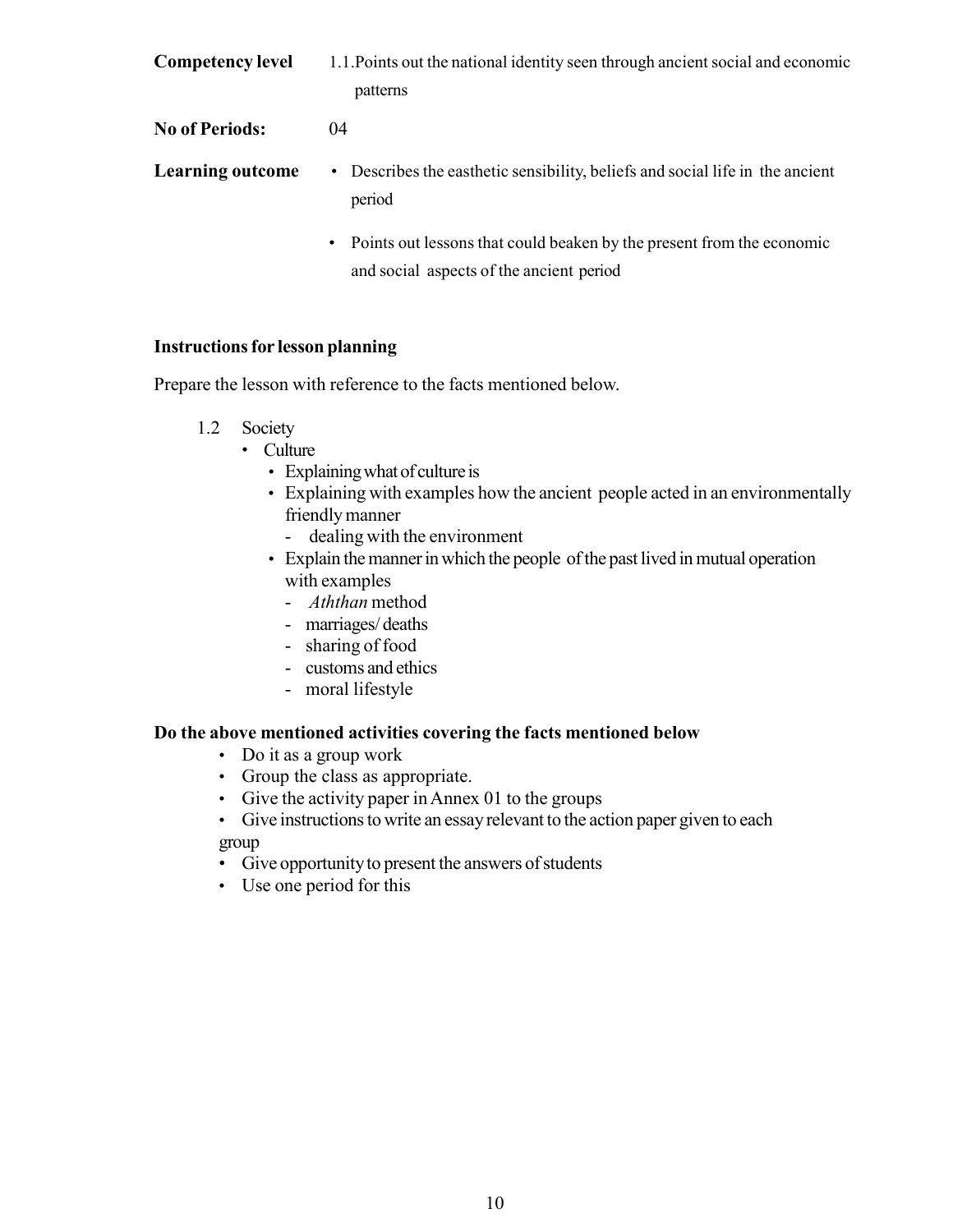#### **Do the following activity convering the above mentioned facts.**

- Do this as a group activity. GRoup the class as appropriate.
- Distribute the Action Papers in Annex 01 among the groups.
- Give instructions to prepare answer according to the Action Paper they got.
- Give an opportunity to the astudents to forword their answers.
- allocate one period for this activit

#### **Quality inputs**

Annex 01 - Action paper

Write an essay on "the examples which can be taken to the present society from the ancient society"

#### **Instructions for assessement and evaluation:**

use the following criteria in assessing and evaluating

- Forwarding correct factors regarding the ancient society
- Appreciating the examples of the ancient society
- Pointing out the examples which can be taken from the ancient society to the present
- Assisting the group work
- Handing over the given work in time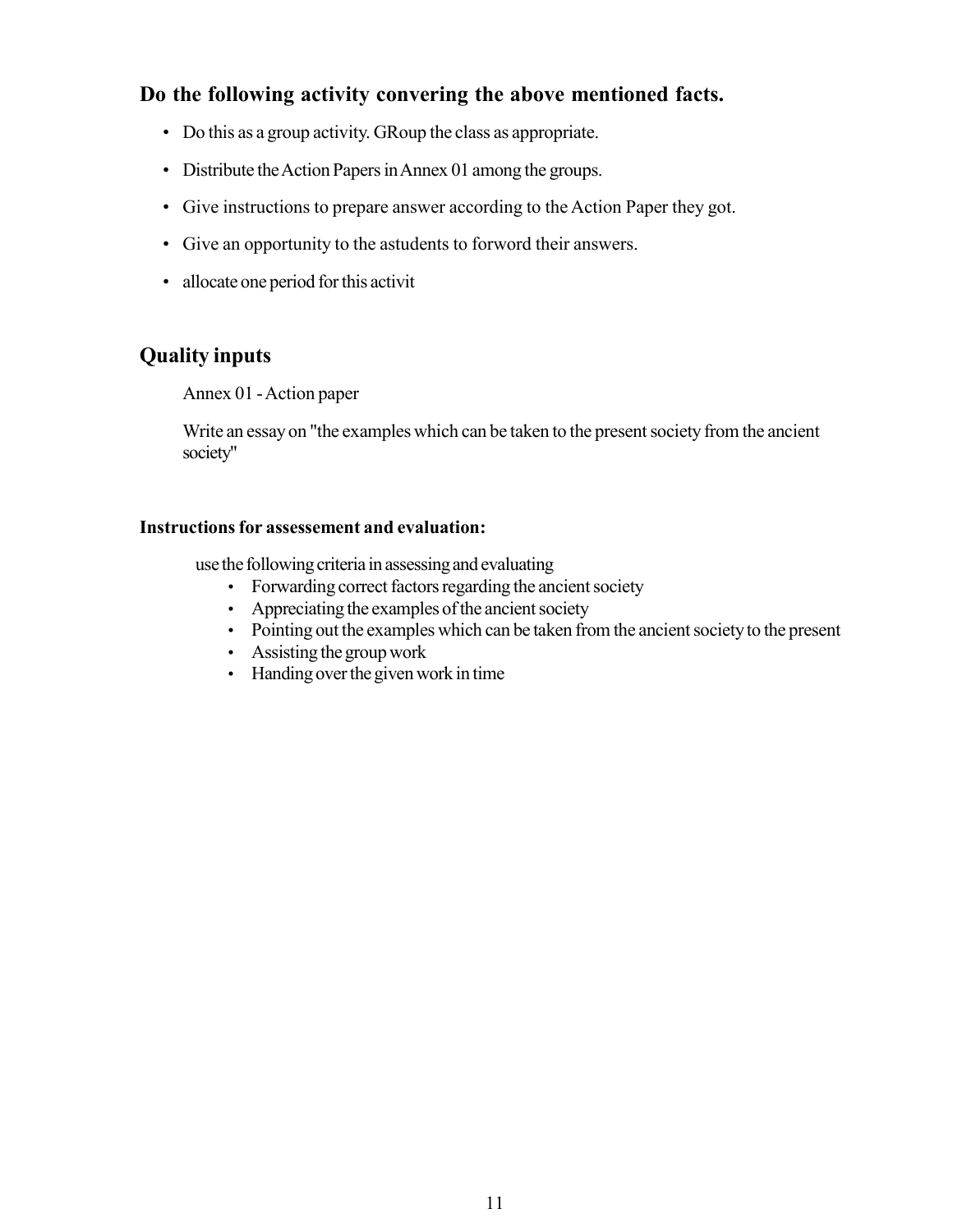### **7.2 Our Reputed Kings**

This unit focuses on the greatness of the Royal clan which controlled the Anuradhapura kingdom and the greatness of king Vijayabahu the Great, Parakramabahu the Great and Nissankamalla of the Polonnaruva kingdom.

**Competency** • Investigates the greatness of the past kings of Sri Lanka by appreciating their biographies and their service to the nation

#### **7.2.1 Manavamma Royal Dynasty**

| <b>Competency level</b> | 2.1             | Demonstrates the greatness of the Manavamma kings |
|-------------------------|-----------------|---------------------------------------------------|
| <b>No of Periods:</b>   | 02 <sub>1</sub> |                                                   |
| <b>Learning outcome</b> | $\bullet$       | Describes the kings of the Manavamma dynasty      |
|                         |                 |                                                   |

• Highlights the administrative policies of the Manavamma kings

#### **Instructions for lesson planning**

Prepare the lessons according the facts mentioned below

2.1 Manavamma Dynasty

- The control of the Anuradhapura kingdom by the Kings of the Lambakarna and Moriya Royal clan before the Manavamma Royal clan and the clashes between them
- 2.1.1. Beginning of the Manavamma Royal Dynasty
	- Explain the beginning of the Manavamma Royal Dynasty relevant to the following facts
	- Political activities of Prince Manavamma and relations with South India
		- Explain how Prince Manavamma enters politics
			- \* Prince Mana attempting to get the power of the state
		- Explain the nature of relations Prince Mana had with the Pallava State of India
			- \* Explaining the manner in which the South Indian connection helped prince Mana in getting the power of the state
		- Prince Mana becoming the king of the Anuradhapura Kingdom
			- Period of King Manavamma's power
			- Explain how the victories are achieved because of good friends with reference to the character of Manavamma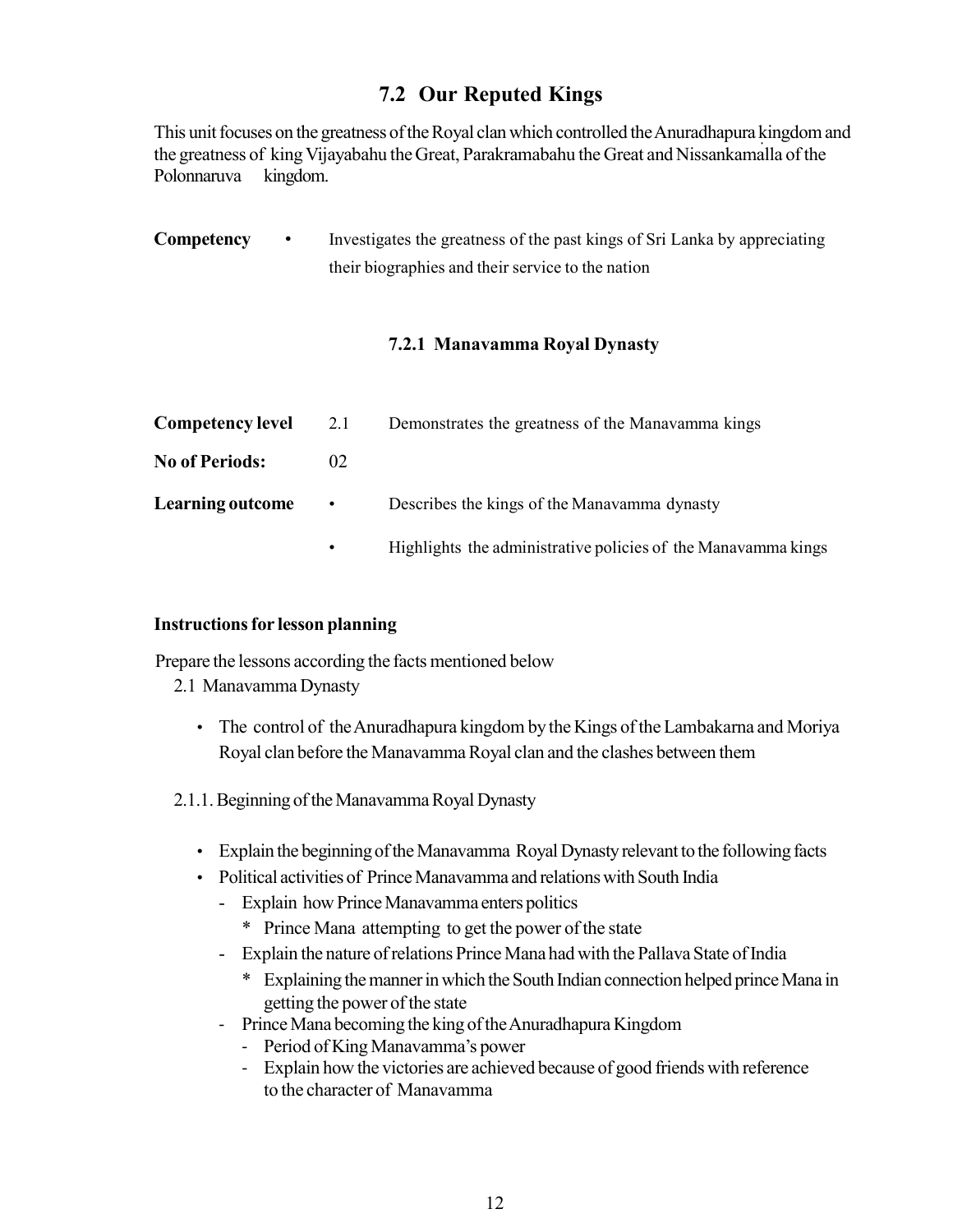- Reign of King Sena II
	- The invasion of the Pandya state by King Sena II

Conduct the following activity covering the above mentioned facts

- Do this as an individual activity
- Write the table in Annex 01 on the blackboard.
- Give an opportunity to complete the table after copying it on the exercise book
- Develop attitudes of the students showing instances from the character of Manawamma
- Take one period for this activity

#### **Quality inputs**

• Action paper of Annex 01

#### Annex 01- Action paper

| A - Question                                                                                                                                                                                                                                                                                                                                                        | $B -$ Answer |
|---------------------------------------------------------------------------------------------------------------------------------------------------------------------------------------------------------------------------------------------------------------------------------------------------------------------------------------------------------------------|--------------|
| 1. Who was the king who ruled Anuradhapura prior<br>to Prince Mana?<br>2. What was the South Indian state which maintained<br>relations with Prince Mana?<br>3. Who was the South Indian ruler who supported<br>Prince Mana?<br>4. Where did Prince Mana setup his ruling centre?<br>5. What was the name used to refer to Prince Mana<br>after he became the King? |              |

- Fill in the blanks of Column B with the answers taken from within the brackets below.
- (In Anuradhapura, Narasinghavarman II, Pallava kingdom, king Manavamma, king Hattadata)

#### **Instructions for assessement and evaluation:**

Conduct the assessment using criteria mentioned below.

- Presenting information about King Manavamma
- Writing correct answers to the questions
- Admiring the greatness of King Manavamma
- Following the instructions of teachers
- Completing the job within the prescribed time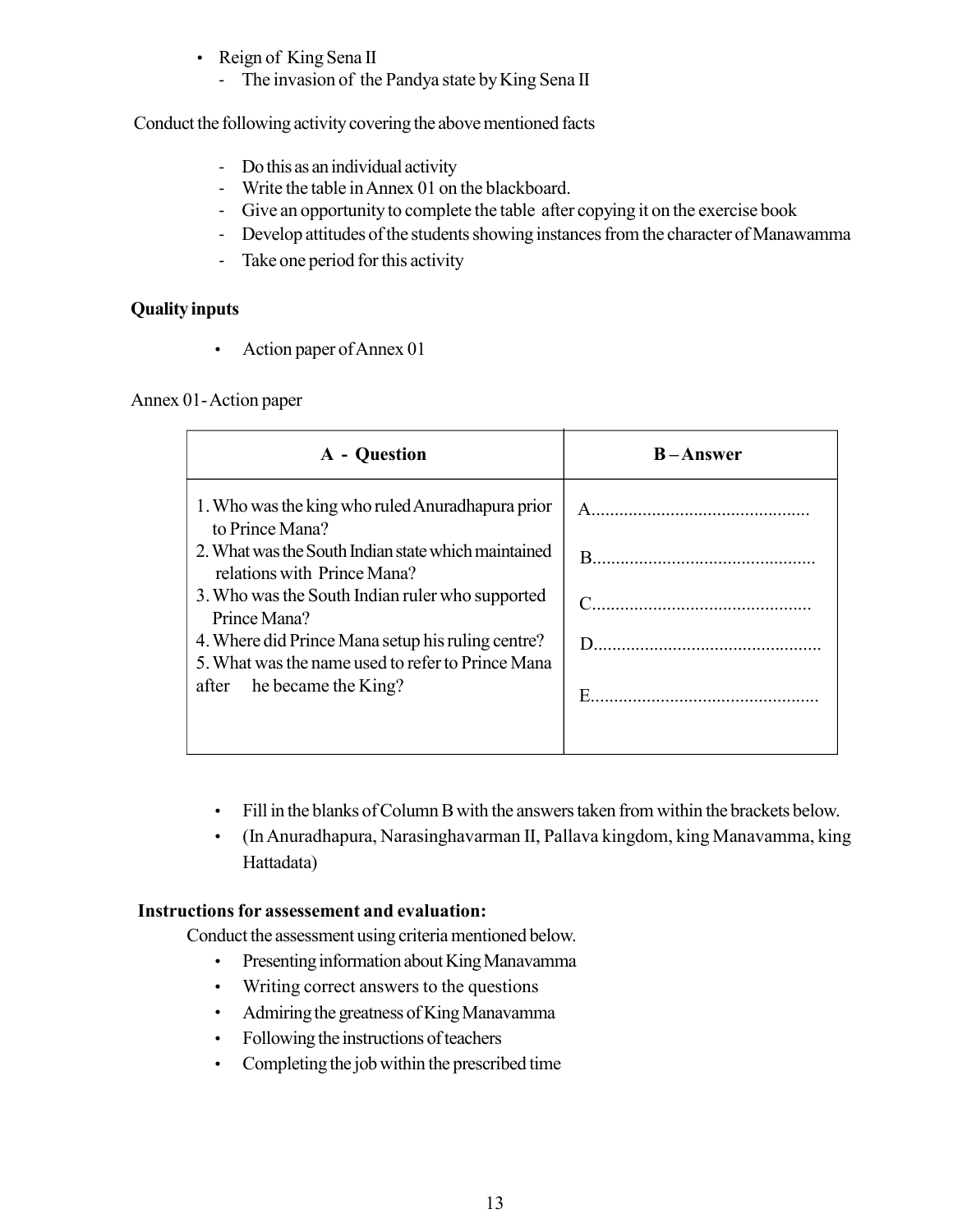| <b>Competency level</b> | 2.1 | Demonstrates the greatness of the Manavamma kings |  |
|-------------------------|-----|---------------------------------------------------|--|
|-------------------------|-----|---------------------------------------------------|--|

**No of Periods:** 02

**Learning outcome** • Highlights the administrative policies of the Manavamma kings

#### **Instructions for lesson planning**

Prepare the lessons according to the facts given below

- 2.1.2 Organization of the state administration
	- I. Central administration
	- II. Local administration
	- Explaining the officers appointed for the central administration ,nature and its functions
	- explaining the officers appointed for the local administration, and their position and functions
	- Discussing the examples which can be taken from the Manavamma Kings to keep the state stable by implementing systematic administrative principles

Do the following activity covering the above mentioned facts.

- Do this as an individual activity
- Write the table in annexe 02 on the blackboard.
- Give an opportunity to complete the table after copying it on the exercise book
- Take one period for this activity
- Evaluate the students' activities

#### **Quality inputs**

Action paper of Annexe 02

Annexe 02

| Field of<br>Administration | Officers                       | Functions                                                   |
|----------------------------|--------------------------------|-------------------------------------------------------------|
| Central<br>Administration  | 2.<br>3.<br>4.<br>5.           | 2.<br><br>3.<br><br>5.                                      |
| Local<br>Administration    | 2.<br>$\mathcal{L}$<br>.<br>5. | $\mathcal{D}_{\mathcal{L}}$<br>$\mathcal{L}$<br>4<br>5.<br> |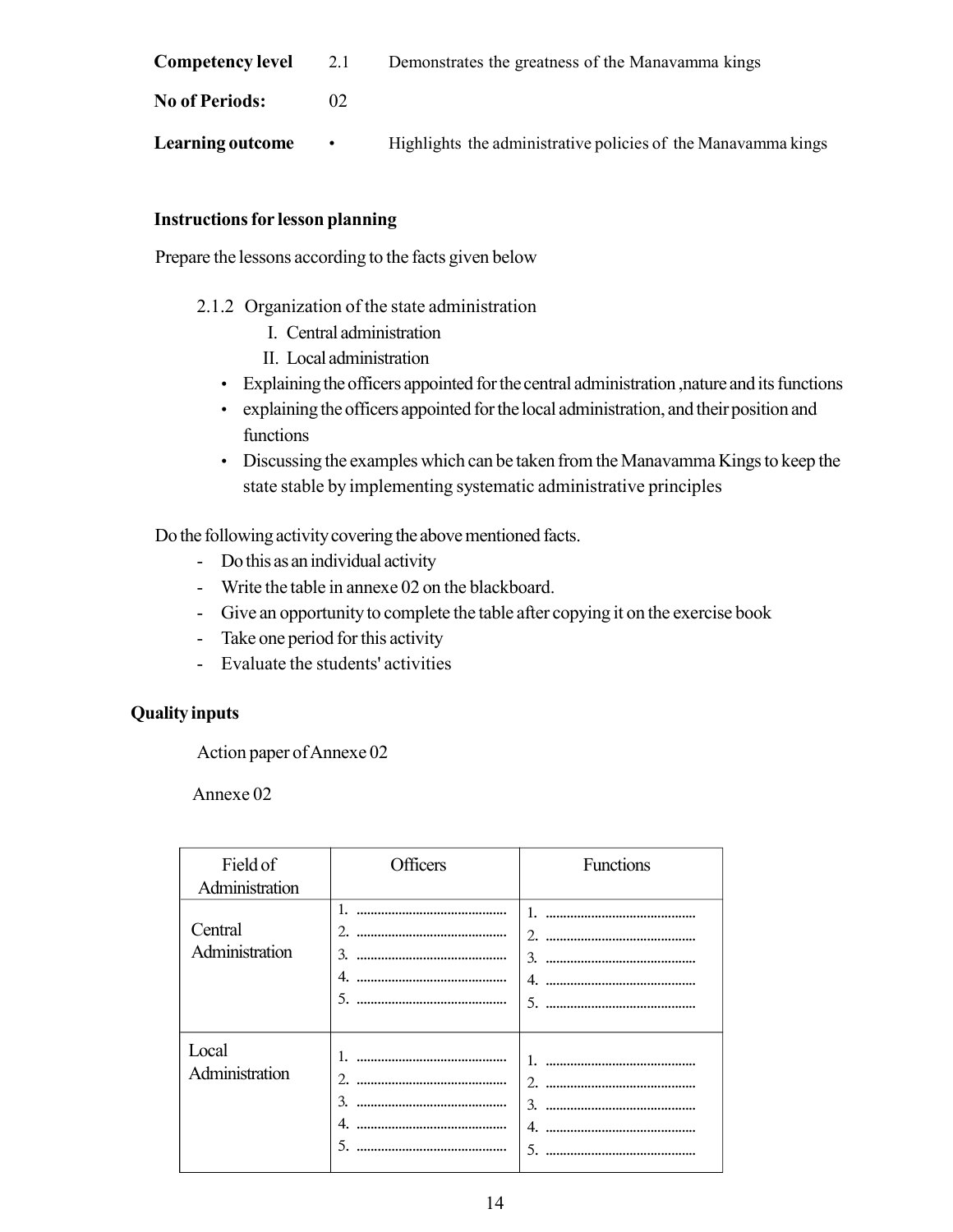#### **Instructions for assessement and evaluation:**

- Presenting information about the administrative system of Manavamma Kings
- Admires the administrative policy of Manavamma Kings
- Completing the table correctly
- Following the instruction of the teacher
- Completing within the prescribed time

| <b>Competency level</b> 2.1 |           | Demonstrates the greatness of the Manavamma kings              |
|-----------------------------|-----------|----------------------------------------------------------------|
| <b>No of Periods:</b>       | 02        |                                                                |
| <b>Learning outcome</b>     | $\bullet$ | Describes the welfare activities of the kings of the Manavamma |
|                             |           | dynasty                                                        |

#### **Instructions for lesson planning**

Prepare the lessons according to the facts given below

- Explain the diplomatic strategies and social welfare activities of the Manawamma kings with examples
	- 2.1.3 Government policies and social welfare
		- I Defence
		- I I Law and peace
		- I I I Maintaining and developing the economy
- Explaining the measures adopted for the defense of the state with examples
	- Organizing of squads
	- Establishing of forts
	- Creating of cities
- Measures taken in oder to strengthen the law and peace for public welfare
	- Laws and rules imposed for the administration of justiceand the manner they were implemented

Eg.Vevalkati inscription (found at Mannar close to courts)

- Measures taken for the safety of the state
	- Policy of Taxation
	- Principles of financial management eg.Inscription of Mihintale by Mahinda IV
	- Explains the nature of royal allocations (*atthani* documents)
	- Actions for social welfare
	- Building of Hospitals
	- 2.1.4 Regional political tendencies
		- Contemporary regional economic and social transformation
			- Changes that took place in the Indian Ocean trade pattern
		- Explain the way the Manvamma Kings faced these changes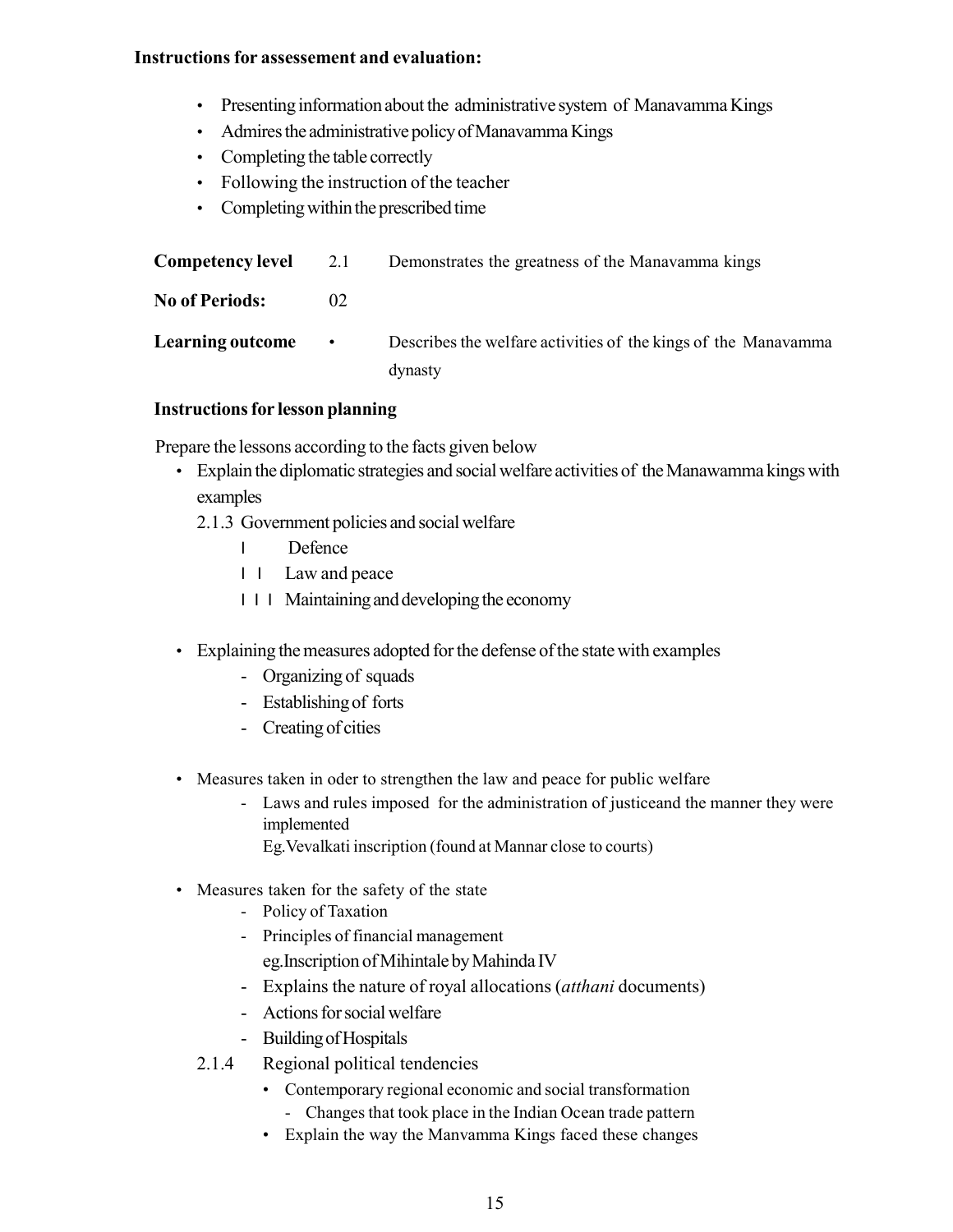- Foreign policy of the Manavamma Kings
	- relations with South India and China
	- Cultural tendencies created through foreign relations

#### **Key words/ concepts**

*Atthani* documentry - (documents related to the donations to religious institutions )

#### **Instructions for assessement and evaluation:**

Award marks using a criteria that measures the lernning outcomes **r**elating to the lesson.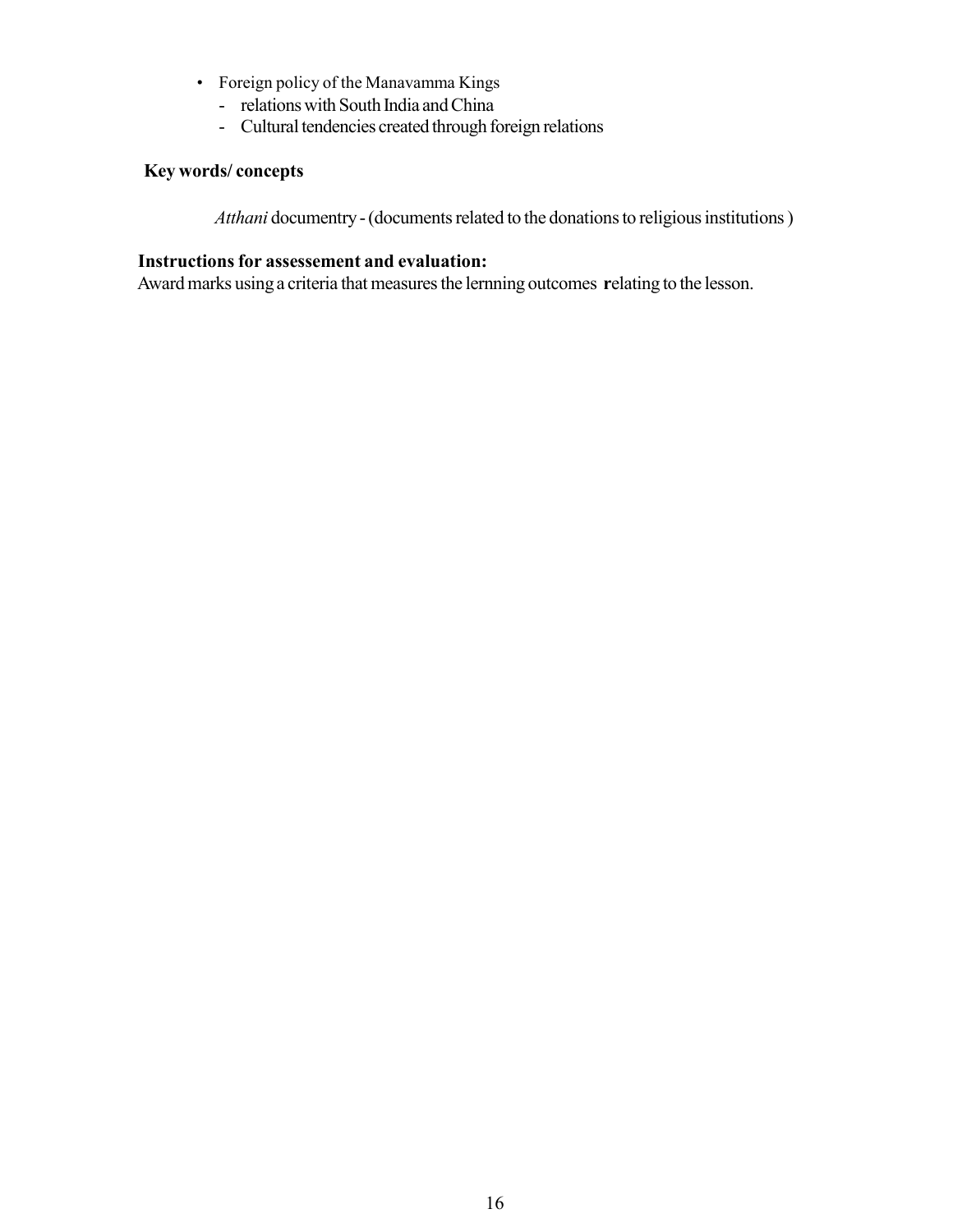### **2.2 The King Vijayabahu the Great**

**Competency** • Examines how the local rulers functioned in managing regional Political conflicts **Competency level** 2.2.1 Describes how the past rulers acted in protecting national status **No of Periods:** 06 **Learning outcome** • Shows how the rulers approach their objectives with unfailing courage • Explains the policies that rulers should follow for the progress of the society • Points out the leadership qualities of a great leader such as patience, sharp interlectual knowledge, wide vision and strength of organization

#### **Instructions for lesson planning**

Build the lesson with reference to the facts mentioned below

#### **2.2.1 Childhood and getting hold of state power**

- Explain the students about the parents of King Vijayabahu and his dynasty
- Explain the students the life during his childhood through the following facts
	- In the Panakaduwa copper plate, the King himself has inscribes true informations about the numerous hardships he underwent in his childhood
	- Calling the prince 'Kitti' before coronation
	- Details of the childhood of prince, fullof hardships
		- \* Going in search of heirs to the throne and killing those princes
		- \* Cholas devastating the Ruhuna from time to time
			- Power struggles among the rulers in Rohana
			- In such a background the life led in childhood hiding here and there seeking shelter in the forset. All these facts are recorded in the Panakaduwa Copper plate
- Protection given by a commander in chief of Rohana known as Buddharaja alias Budalnawan.
- Becoming the ruler of Rohana
	- In 1055 A.D., Prince Kitti, was enthroned under the royal name as Vijayabahu
	- Making Maha Nagahula as the seat of goverment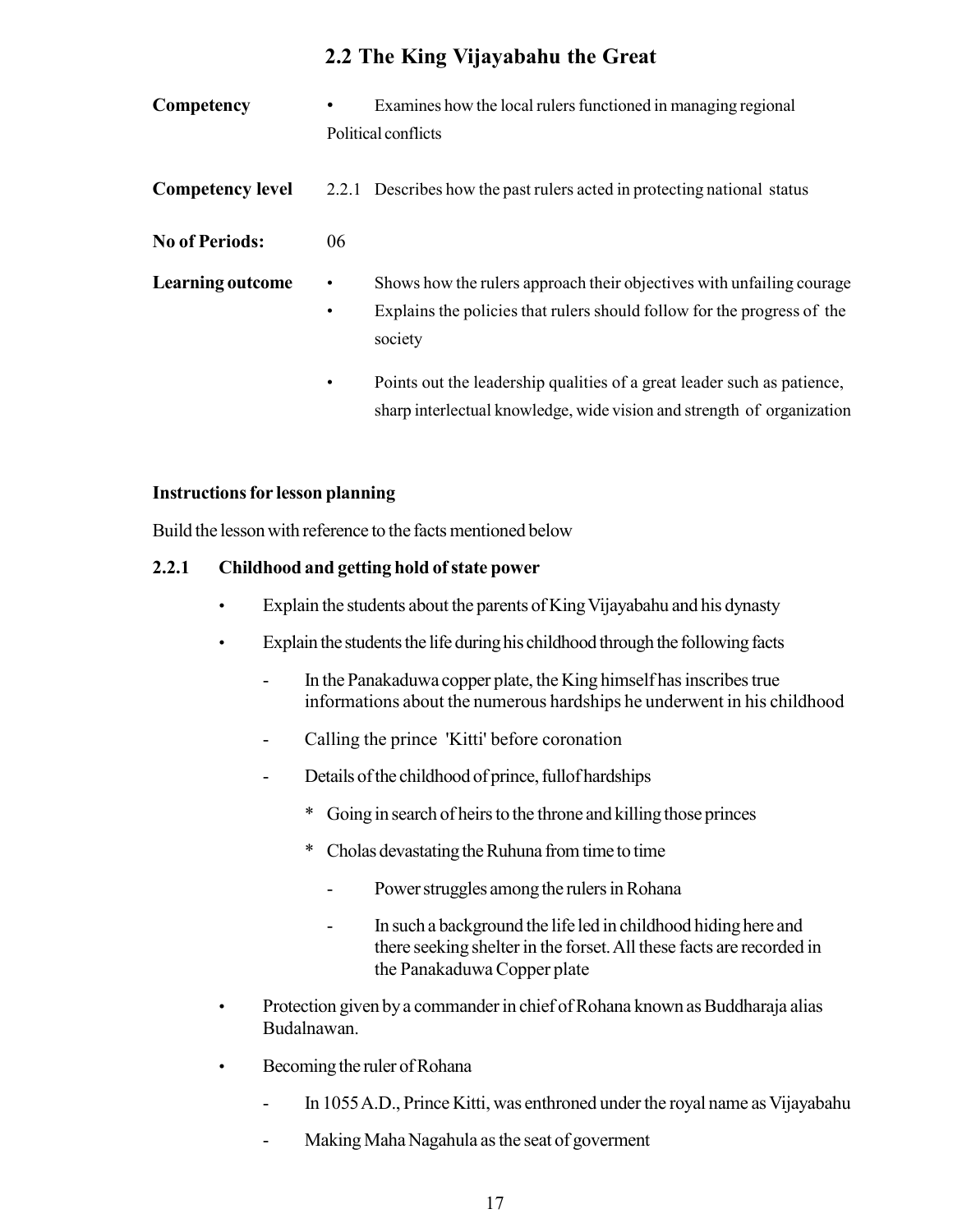#### **2.2.1 Political activities of King Vijayabahu the Great**

- War campaign and its background
	- Coming of the Cholas and taking over power at Rajarata
	- Liberating Rajarata from the foriegn ruler by king Vijayabahu
	- Re- organization of army despite several defeats.
	- Directing the soldiers via three routes from Ruhuna to Polonnaruwa and liberating Polonnaruva from the foreigners and establishing power in 1070 A.D
	- Setting up a unitary state in Sri Lanka making Polonnaruwa the capital city
- Foreign policy
	- Establishing relations with anti Chola Indian kingdoms
	- Giving his sister Princess Mitta in marriage to a Pandya Prince and building a friendship with the Pandya Kingdom
	- Establishing friendly relations iwht Western Chalukyas
	- Marrying a Kalinga princess named Thilokasundari and building a friendship with the royal housen of Kalinga
	- Establishing relations with Burma

#### **2.2.3 Social services of King Vijayabahu the Great**

- Religious activities
	- upliftment of the Sasana by getting Buddhist priests Burma who have recived higher ordirnation *(upasampada)*
	- Building a three storeyed temple for the tooth Relic Polonnaruwa
	- Renovation of Temples and Dagabas in Anuradhapura and Ruhuna
	- Paying homage to Sri Pada
- Social Welfare
	- Reestablishment of the traditional administrative structure
	- Uplifling the economy prosperity through the renovation of destroyed irrigation works

#### **Examples that can be taken from the character of King Vijayabahua the Great**

- Though born as a Royal Prince, facing a lot of challenges and overcoming them through relentless diligence
- Talking about the hardships he underwent as a child truthfully even after assuming kingship and showing gratitude (Panakaduva Copper plate)
- Relentless courage the king possessed
- The concern regarding the secuity of his motherland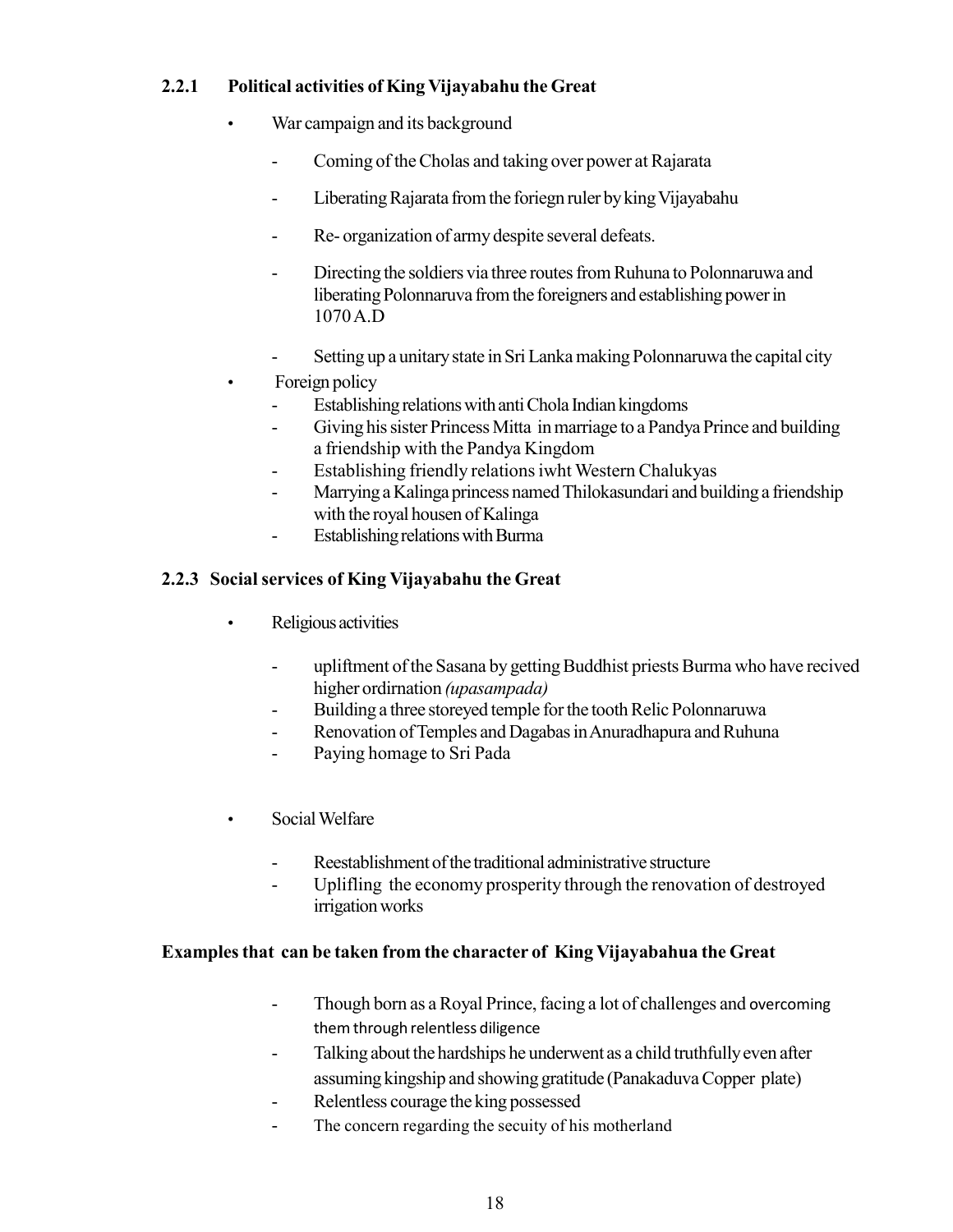- Preparation of a double entry journal covering the above subject matter
	- Conduct this as agroup work
	- Group the class according to the number of students
	- Display the double entry journal mentioned in Annexe 01 in the class
	- Follow the instructions in Annexe 02 to prepare the double entry journal
	- Give qualitative applications (demy / Platignum) to the groups and give an opportunity to take down a note on them
	- Give necessary instructions to do the activity by discussing with the group
	- Make the group present their activities to the class
	- Give an opportunity to note down the double entry journal in their note books
	- Double entry journal can be completed by getting together all students in class where the number of students is small
	- Give one period for this activity

#### **Quality inputs**

- **-** Dimai Papers
- Platignam
- Annexe 01

#### **Annexe 01**

| Challenges faced by King<br>Vijayabahu the Great | The way those chal-<br>lenges were won<br>(students responses) |
|--------------------------------------------------|----------------------------------------------------------------|
| 1. Childhood                                     |                                                                |
| 2. Getting the power of Ruhuna                   |                                                                |
| 3. Liberating Rajarata from the Chola power      |                                                                |
| 4. Establishing the city of Polonnaruwa as a     |                                                                |
| new capital                                      |                                                                |
| 5. Upliftment of the Buddha Sasana               |                                                                |
|                                                  |                                                                |

#### Annex 02

#### **Instructions for the double entry journal**

- Divide the demy paper into two parts
- Write the relevent topic in the left column (as shown in Annexe 01)
- Give instructions to write the relevent student response in the right column
- Accordingly give instructions to write the students' responses for all the topic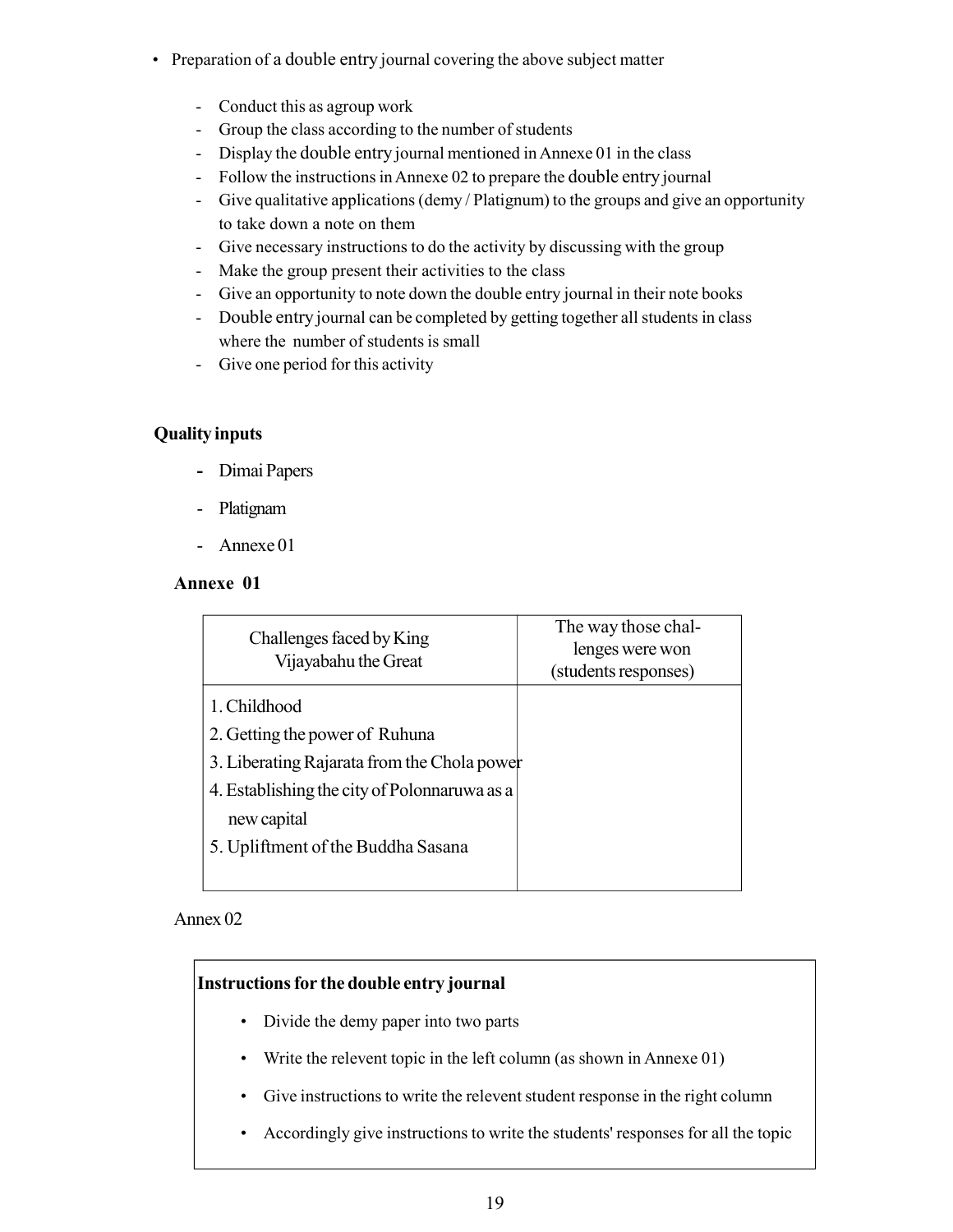#### **Instructions for assessement and evaluation:**

Access and evaluate with reference to the following

- Explains information about King Vijayabahu the Great
- Speaks about King Vijayabahu the Great with full of pride
- Present facts logically about him
- Prepares a double entry jounal about King Vijayabahu the Great
- Activity cooperates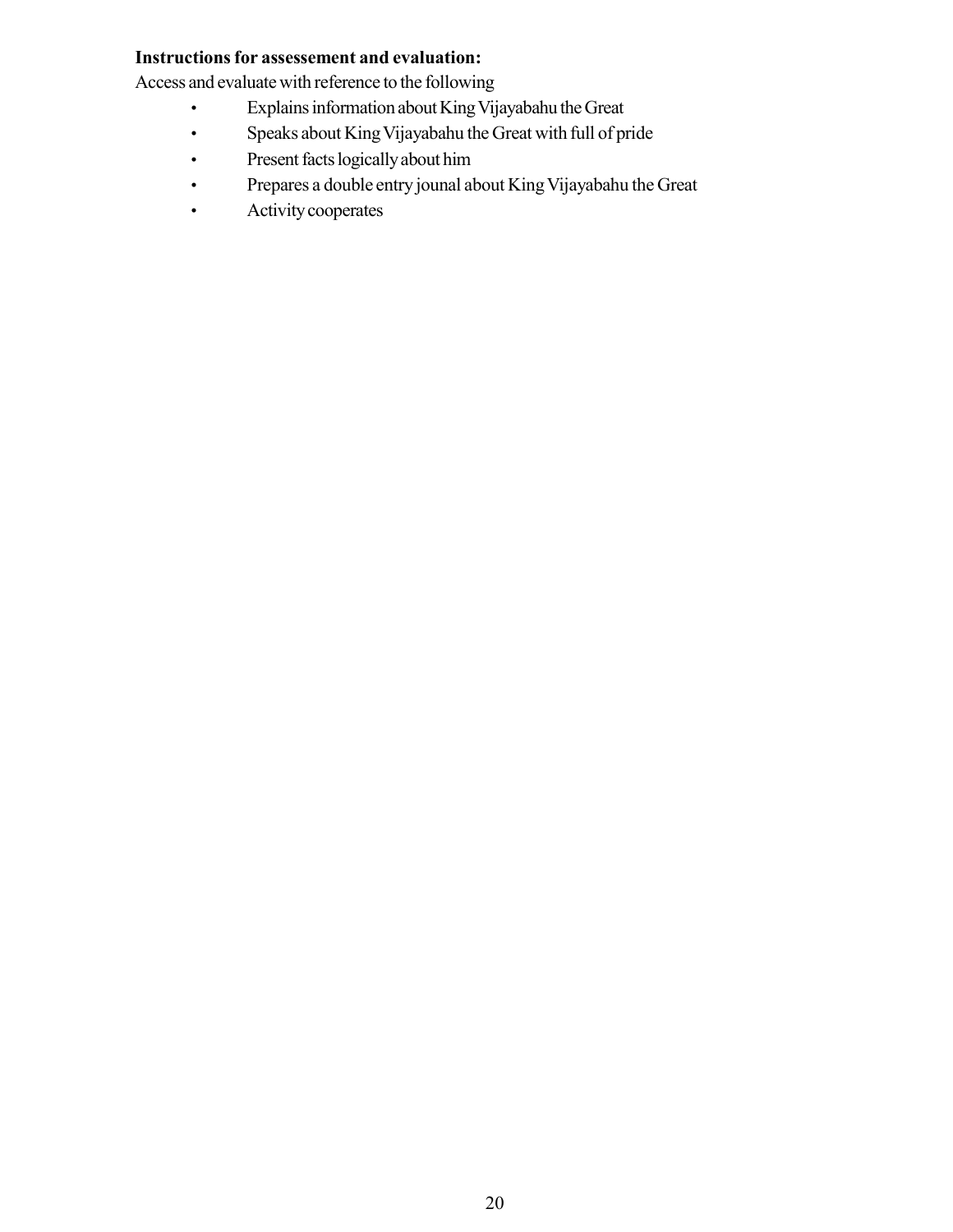## **2.3 The King Parakramabahu the Great**

| Competency              | ٠                      | Investigates the greatness of the past kings of Sri Lanka by appreciating<br>their biographies and their service to the nation                                              |
|-------------------------|------------------------|-----------------------------------------------------------------------------------------------------------------------------------------------------------------------------|
| <b>Competency level</b> | 2.3.1                  | Highlights the greatness of king Parakramabahu the Great                                                                                                                    |
| <b>No of Periods</b>    |                        |                                                                                                                                                                             |
| <b>Learning outcome</b> | $\bullet$<br>$\bullet$ | Shows the development of the personality of king Parakramabahu<br>Highlights how king Parakramabahu's administrative policies<br>facilitated the development of the society |

#### **Instructions for lesson planning**

Prepare the lesson covering the subject matter mentioned below

#### **2.3.1 Dynasty and Royal Connection**

- Queen Rathnavali was the mother of prince Parakramabahu. His father was Prince Manabharana who ruled the Dakkhinadesha (*Maya Rata*)
- Explains power struggles that took place after the death of king Vijayabahu and how the Polonnaruva, Dakkhinadesha and Ruhuna had been established as separate kingdoms
- Childhood of king Parakaramabahu
- Birth at Dadigama in Dakkina desha
- Father's death in early childhood

#### **2.3.2 Struggle for the power**

- Prince Parakaramabahu succeeded Kirtisirimega as the ruler of the Dakkhinadesa and established his capital at Parakramapura (Present Panduvas-nuvara)
- Coming to power in Rajarata
- Unification of the Island after the assumption of power in Rajarata

#### **2.3.3 Local Development Projects**

- Main irrigation Projects
- Service renderd while he was the ruler of Dakkinadesa
- Construction of Parakarama Samudra and renovation of number of tanks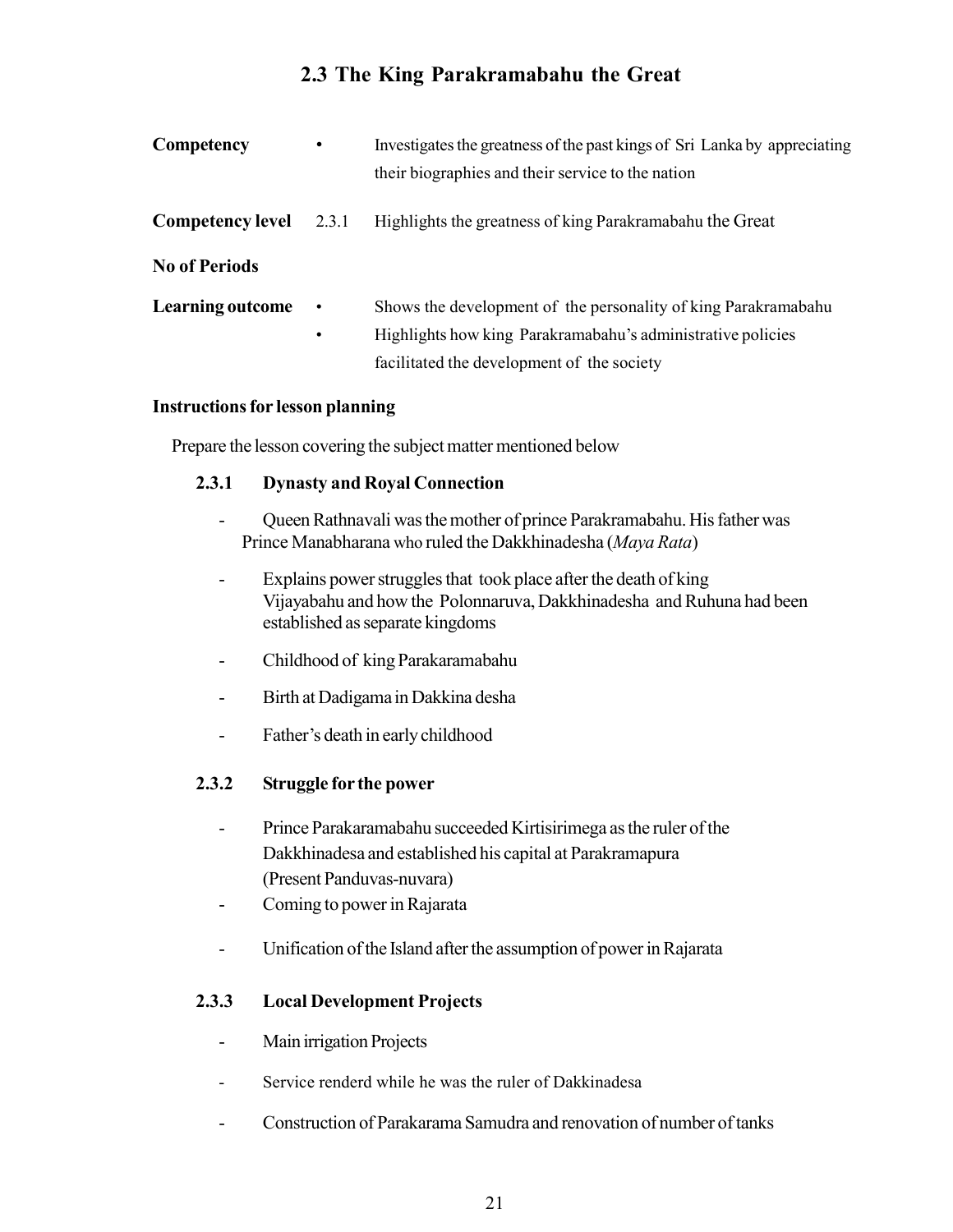- King acting according to his declaration that "not even drop of water that falls from the sky should flow into the ocean without being made useful to man"
- Explain the huge development that took place in irrigation and agricultural activities of Sri Lanka at this time
- Unification of the different sects in Samgha
- The service rendered towards the upliftment of Buddha Sasana which was in a degraded status
- \* Eradication of schisms in the Samgha
- \* The compitition of Vinaya rules for the Buddhist clergy
- \* Construction of new Dagabas and Temples in Polonnaruwa
- \* Renovation of the old temples and monasteries in Anuradhapura

#### **2.3.4 Foreign Policy**

- Military undertaking with South India and Burma and foriegn trade-
- Examples which can be taken from the character of king Parakramabahu the Great
- Overcoming the challenges
- Leadership qualities

#### **Instructions for lesson planning**

Prepare the lesson with reference to facts mentioned below

#### **Conducting a debate covering the subject matter above**

- Divide the students of the class as appripriate into groups and let them prepare questions about king Parakumbahu the Great under the following topics.
- Childhood of king Parakaramabahu the Great
- Struggles to gain kingship
- Irrigation work : construction and renovation
- Service rendered to the Sasana.
- Select suitable questions from the questions prepared by the students and prepare a collection of questions which cover the subject content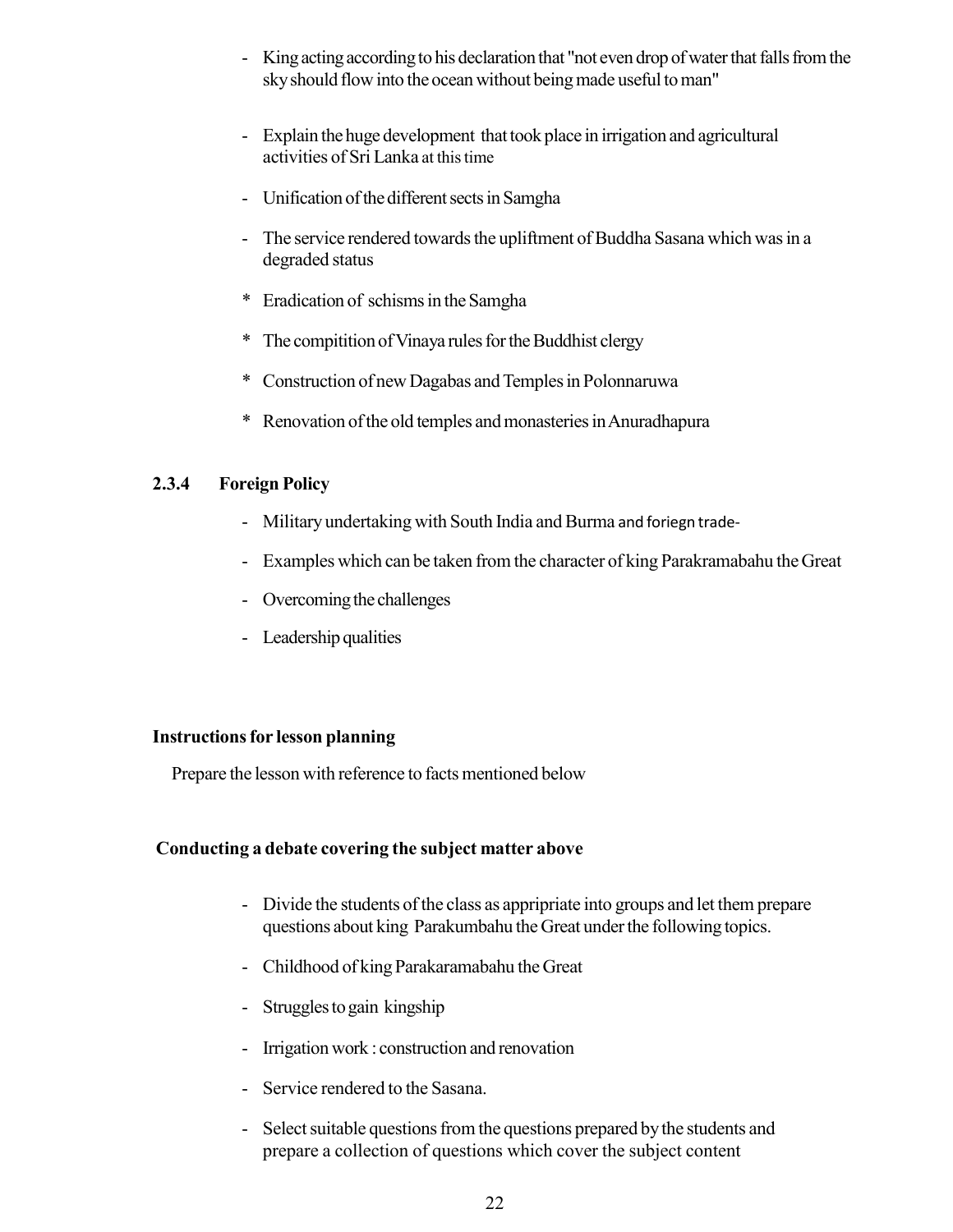- Divide the class on the number of students,and hold a debete
- use one period for this activity
- Give marks to the groups observing the rules and regulations of the debade

#### **Quality Inputs**

- Books available on king Parakaramabahu the Great

#### **Instructions for assessement and evaluation:**

- Gives information about King Parakamabahu the Great
- Admires the service renderd by him.
- Prepares questions about king Parakamabahu the Great
- Gives answers to the questions
- Acts cooperatively accepting victory and defeat in the same manner

#### **2.4 King Nissankamalla**

| <b>Competency level</b>                          | 2.4<br>Emphasizes the career and achievements of king Nissankamalla                                                                                                                                                                                                              |
|--------------------------------------------------|----------------------------------------------------------------------------------------------------------------------------------------------------------------------------------------------------------------------------------------------------------------------------------|
| <b>No of Periods:</b><br><b>Learning outcome</b> | 03<br>Describes the distinctive qualities of a ruler's uniqueness<br>$\bullet$<br>Highlights how king Nissankamalla successfully overcame the<br>$\bullet$<br>challanges faced by him<br>Points out lessons one can get from the character of king<br>$\bullet$<br>Nissankamalla |
|                                                  |                                                                                                                                                                                                                                                                                  |

#### **Instructions for lesson planning**

Prepare the lesson with reference to the facts mentioned below

#### **2.4 King Nissankamalla**

- Explain briefly that after king Parakamabahu the Great, King Nissankamalla was the most important ruler and the reason for that
- Controlling the political crisis in the country following the reign King of Parakramabahu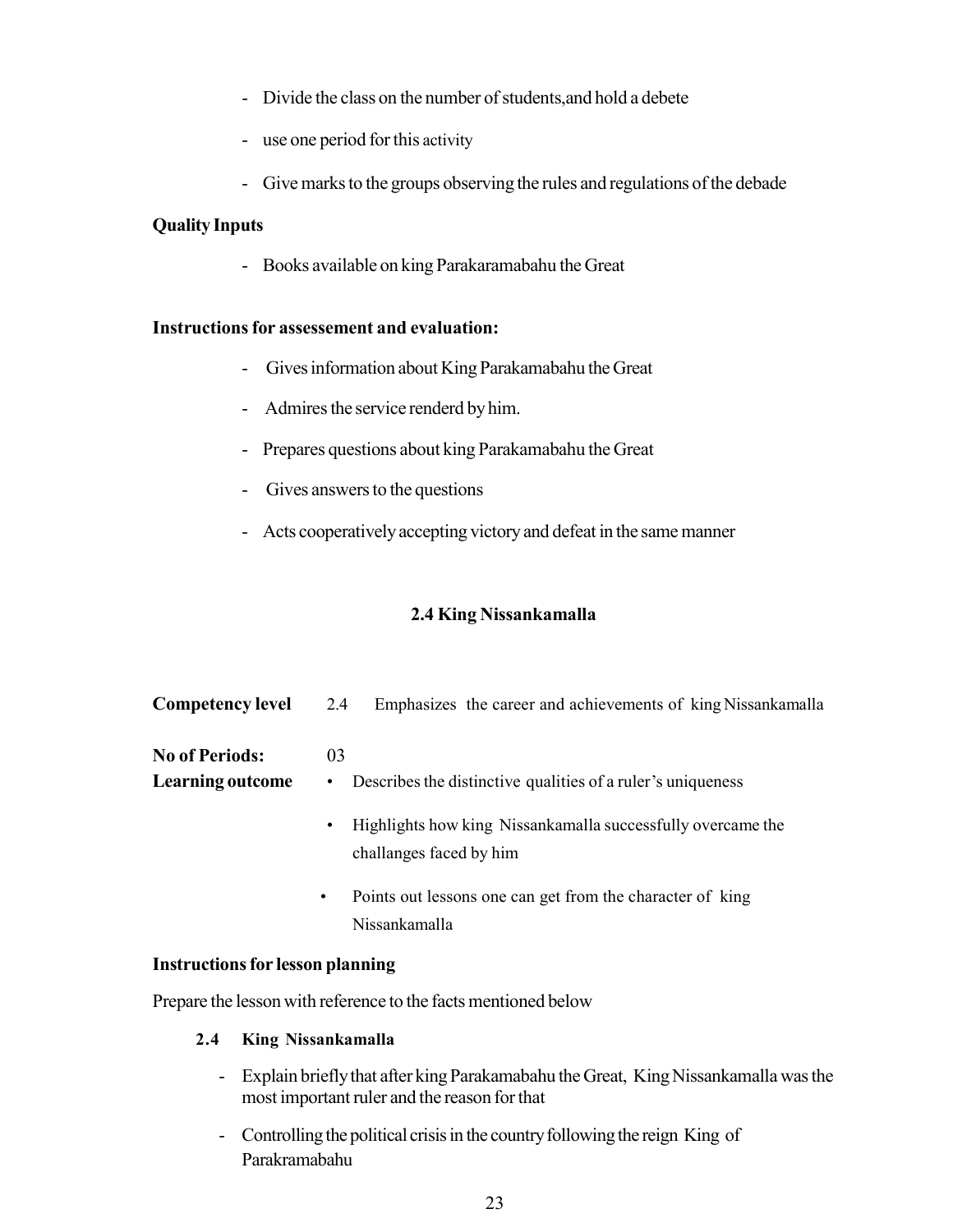- Being a ruler concerned for the common goal of the people the country for nine year in the Polonnaruva era after the King Parakramabahu the Great
- Establishing a large number of inscriptions
	- Prince Nissankamalla was a member of the Kalinga dynasty of India. He wasthe initiatred of a new dynasty
- \* Mother- Queen Parvathie
- \* Father Sri Jayagorpa Maharaja
- A large amount of information about this King can be collected from the inscriptions found throughout Sri Lanka
- The challenges be faced by king Nissankamalla
- \* Being a foreigner
- \* Having powerful local army commanders
- \* Threats from the people of Govi caste *(Govi Kula)*
	- \* Power struggle of Kalinga-Pandya clans
	- \* Protests of the people lived in the periphery.
- \* Threats from the Princes who were heirs to the throne
- Successfully overcoming all such challenges and becoming kings
- Explain the service rendered by King Nissankamalla under the following facts
	- \* Establishing the political stability of the country
	- \* Achieving an economic development through renovations of tanks and anicuts
	- \* Giving tax relief for the public *(tulabhara dana)*
	- \* Taking action to develop Buddhism
		- I. Rankoth Vehera
		- II. Construction of a Hetadageya
		- III. Renovation of a large number of Dagabas and Temples
- Construction of the Nissanakamalla Raja Saba Mandapa and Sath Mahal Prasadaya
- Travelling all over the country
- Examples which can be taken from the character of Nissankamalla

#### **Direct the students to prepare a concept map with the information about king Nissankamalla**

- Instructions regarding the activities of the preparation of concept map are shown in Annexe 01 and 02
- Use one period for this

#### **Quality applications**

- Annexe 01
- Annexe 02
- Annexe 03

#### **Instructions for assessement and evaluation:**

Do the assessment using the content on relevent criteria

- Presents information about King Nissankamalla
- Appreciates the service rendered by King Nissankamalla
- Does the activity neatly and methodically
- Supports the activity
- Completes the job within prescribed time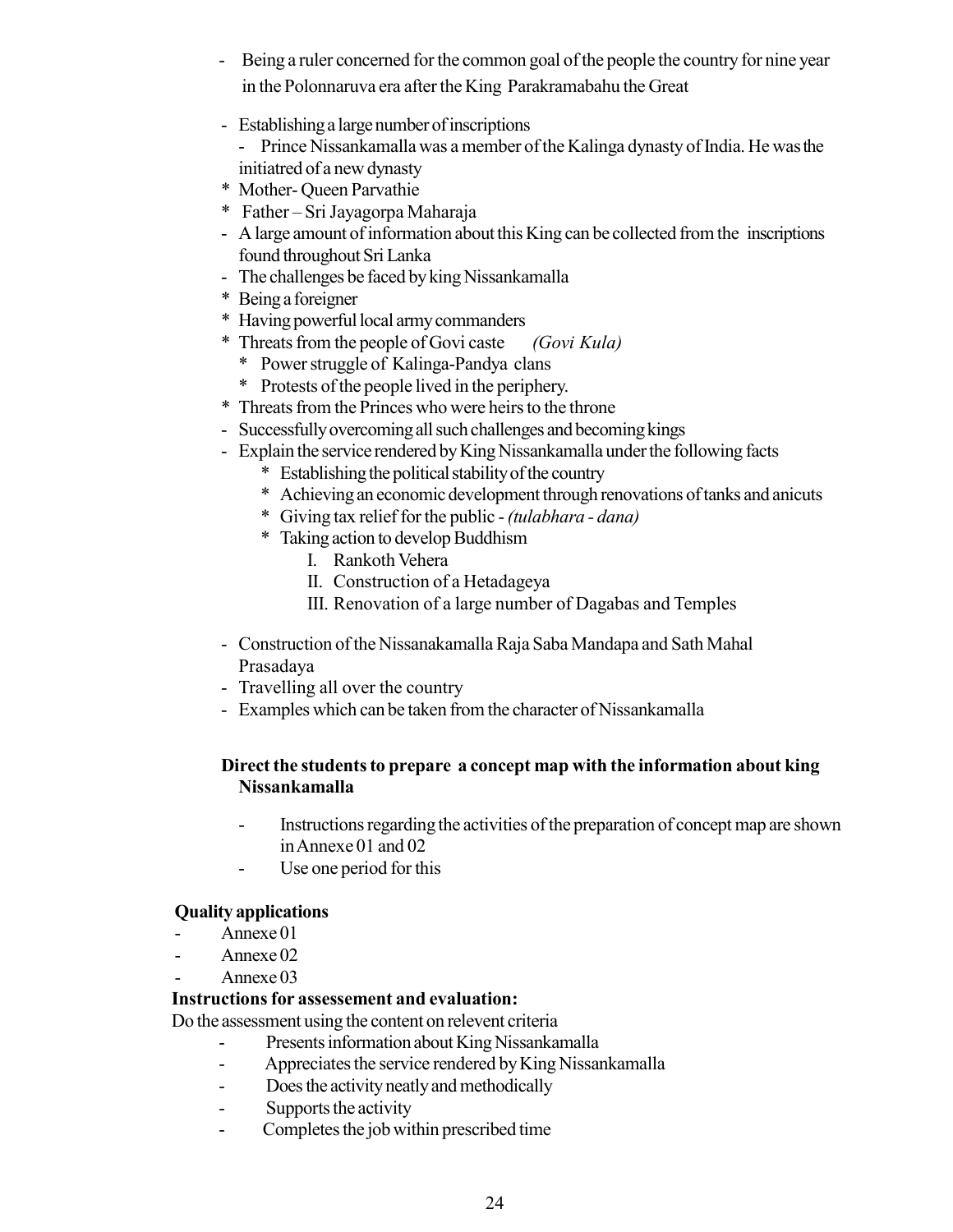

#### **Annex e 02 – Instructions for activities**

- Conduct this as a group work.
- Give instructions to copy the table in Annexe 01 to be dis played before the class (in the exercise book or on another paper)
- Give instruction to write the details relevant to each box as facts
- Ask them to do the activity discussing and in colloboration with others

Give an opportunity the chance to the groups to present their activities

#### **Annexe 03**

|                            |           |                            |                | <b>Service rendered</b> |                              |  |
|----------------------------|-----------|----------------------------|----------------|-------------------------|------------------------------|--|
| <b>King</b>                | Childhood | <b>Challenges</b><br>faced | <b>Battles</b> |                         | Political Economic Religious |  |
| Vijaybahu<br>the Great     |           |                            |                |                         |                              |  |
| Parakramabahu<br>the Great |           |                            |                |                         |                              |  |
| Niccontarmalla             |           |                            |                |                         |                              |  |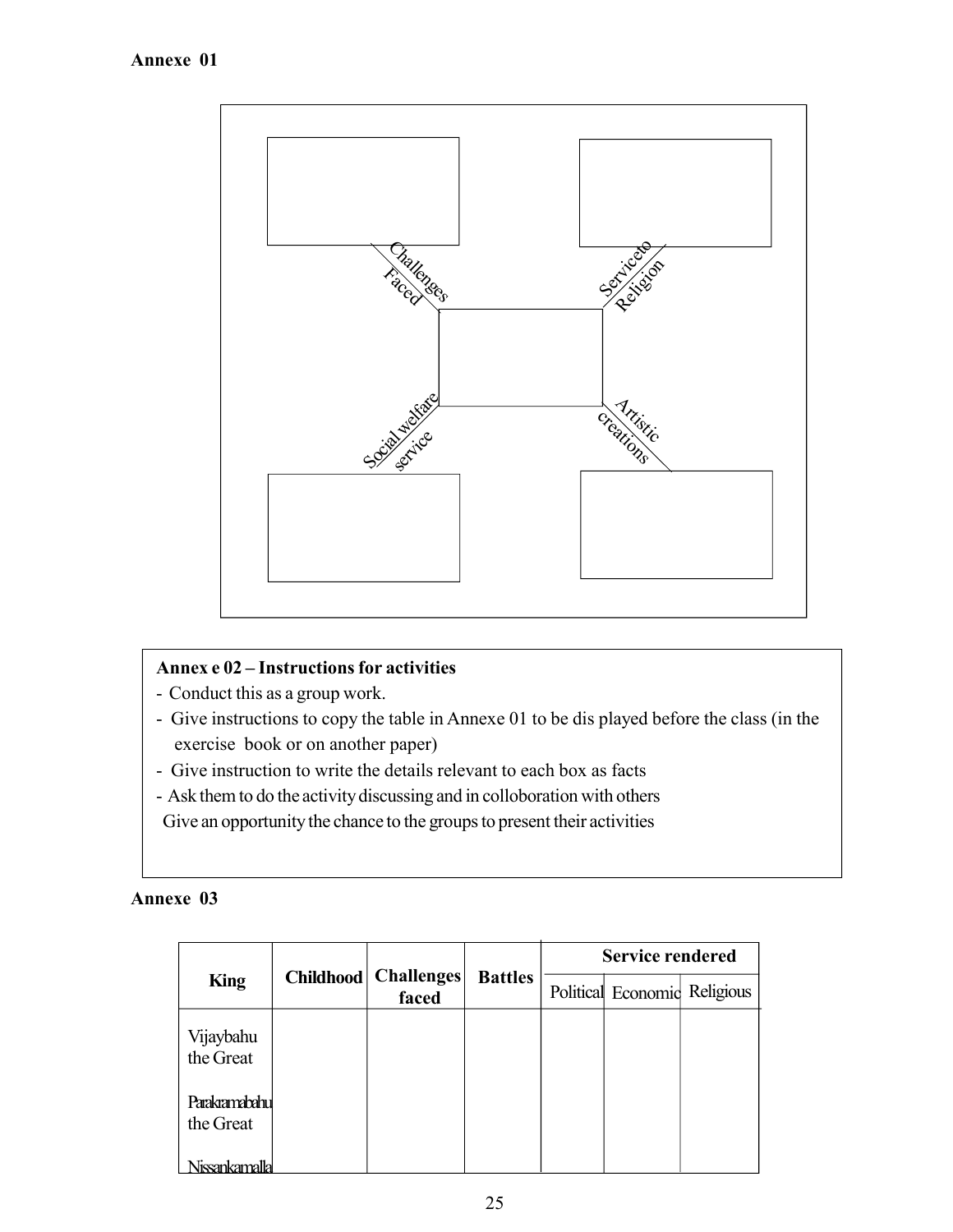## **7.3 Our Cultural Heritage**

We are the heirs to a strong national heritages and the owners of a very proud past. We own several sites which have been named as world heritages by the UNEESCO. Our heritage is important in showing the pride of Sri Lanka, even though this is a small country, in order to protect our identity before the global community. It is expected by this Unit to make an awareness to protect and to safeguard that heritage.

| Competency            | $\bullet$ | Values the cultural heritage reflected in the Sri Lankan history as<br>world heritage and protects them |
|-----------------------|-----------|---------------------------------------------------------------------------------------------------------|
|                       |           | <b>Competency level</b> 3.1 Illustrates our cultural heritage                                           |
| <b>No of Periods:</b> | 01        |                                                                                                         |
|                       |           | <b>Learning outcomes</b> • Describes our cultural heritage                                              |

#### **Instructions for lesson planning**

Prepare the lesson with reference to the subject matter mentioned below

#### **3.1 Introducing our cultural heritage**

- The knowledge and the practices brought forward continuously for a long timeby a particular society is known as the cultural heritage
- The heritage of each society differs on the knowledge and the nature of its practices
- Knowledge means the traditions inherent to particular societies, faiths and beliefs, arts, the folksongs, the folkdances and folklore. These are considered as the intangible heritage
- Social values inherited through generation to generation from a time immortal.
- Point out that our country has inherited a valuable heritage as a country with a long civilization

#### **Practices mean:**

The historical heritage is the benefit of knowledge and the practices inherited by tradition in solving problems that are faced in day to day life. The medicines still in use and rituals may be included in what belong to the Sri Lankan tradition.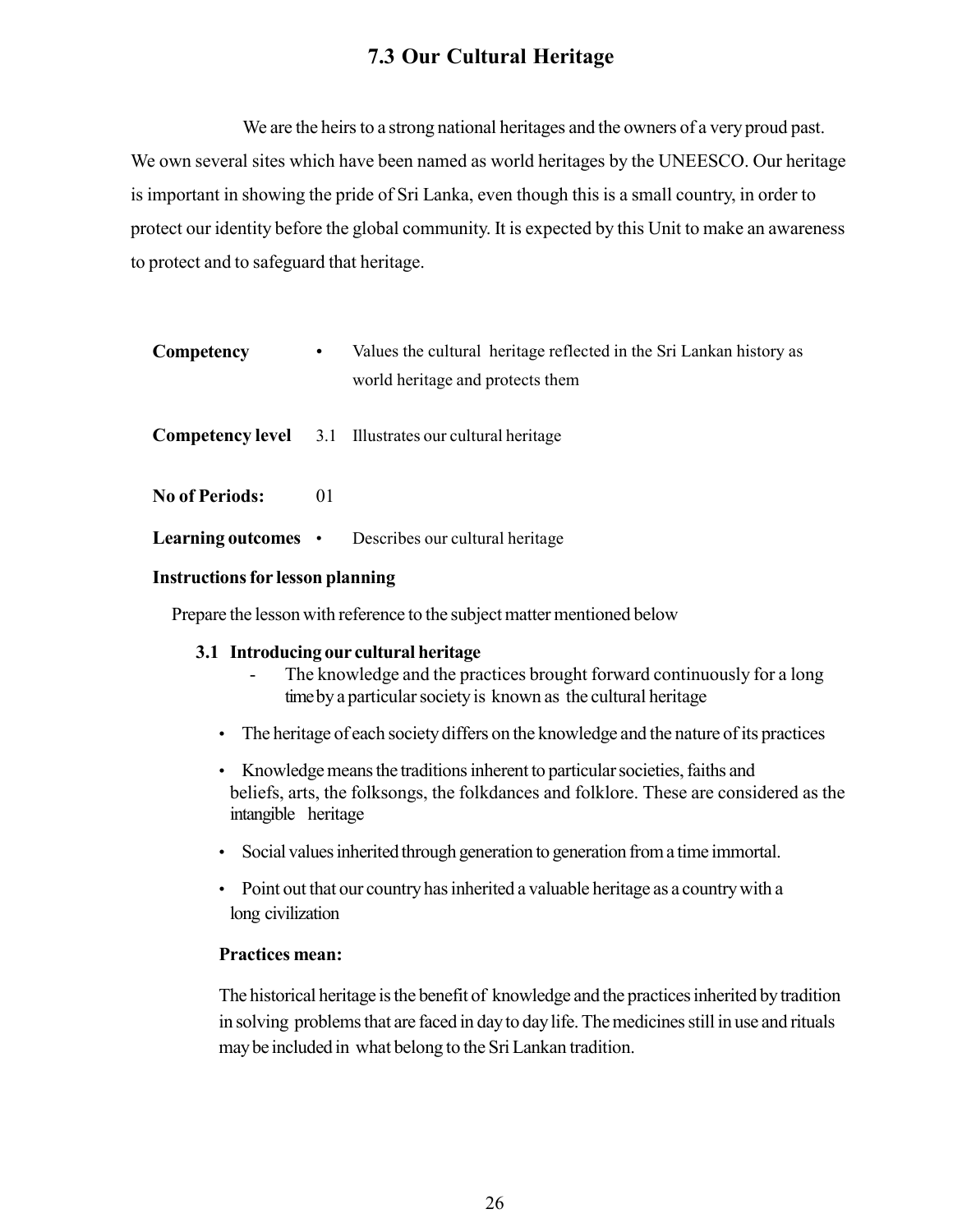#### **Qualitative applications**

- Books written about our heritage

#### **Instructions for assessement and evaluation**

Do the assessment by using of ariterias suitable for explaining our cultural heritage

|                       | <b>Competency level</b> 3.1 Illustrates our cultural heritage                                                                                                      |
|-----------------------|--------------------------------------------------------------------------------------------------------------------------------------------------------------------|
| <b>No of Periods:</b> | (1)4                                                                                                                                                               |
|                       | <b>Learning outcome</b> • Describes the tangible heritage<br>• Names the world heritages in Sri Lanka<br>Describes Sigiriya which is a world heritage<br>$\bullet$ |

#### **Instructions for lesson planning**

Prepare the lesson with reference to the facts mentioned below

#### **3.1.1 Tangible heritage**

The cultural heritage can be divided into two parts as tangible and intangible heritage. Tangible heritage means the heritage which can be touched. That means the physical objects such as, buildings, monuments, books, artistic creations, archeological sites, tanks, anicuts and various antiques.

- Explaining that these are the main factors which prove the identity of the country
- The availability of archeaological monuments that belomg to tangible heritage all through the country
- Explaining that Sri Lanka as a country with a long history has inherited a number of national heritages

#### **The World heritage in Sri Lanka**

- Explain the meaning of 'world heritage'
	- Naming special cultural and natural heritage located in various countries of the world as a common heritage of the human race as a whole
	- Identification of the world heritages by UNESCO
	- 911 world heritage being identified by the year 2011

#### **Sigiriya the world heritage**

- Sigiriya ,one of the cultural heritages of Sri Lanka, was included in the world heritage list in 1982.

Among them there are 704 are cultural heritage.06 world heritage have been named from Sri Lanka.They are the cities of Anuradhapura, Polonnaruwa and Kandy, Dambulu Raja Maha Vihara, Sigiriya and the Fort in Galle.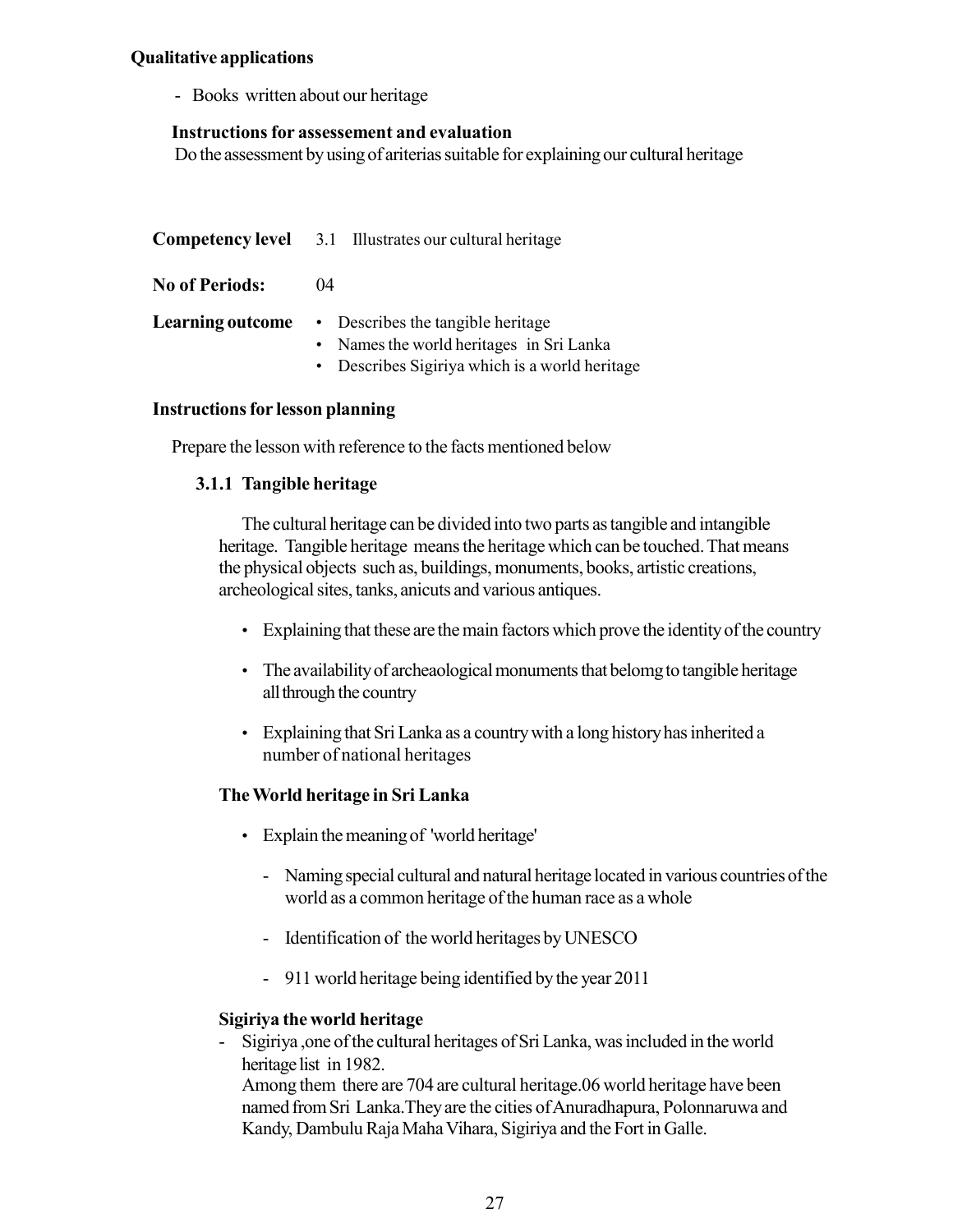- Sigiriya which had been identified as national heritage because of its old fortress the stairway, the frescoes drawn on the mirror wall and the fasinating fountain of water built there.
- The architecture of Sigiriya
	- The palace extend about 3.5 areas on a rock 1214 feet in height from the sea level
	- The Lion mouth through which the access route to the top of Sigiriya is located
	- gardens
- Ponds and water tecnology
	- The pond on the top of the rock,the water garden located under the rock and moat,the fountains
- Mirror wall
- Sigiri paintings

#### **Preparation of a booklet covering the above subject matter**

- Do this as a group activity
- Group the class as appropriate
- Give instructions to prepare a booklet containing details about Sigiriya
- Instruct them to prepare a booklet creatively including photograhs as well
- Prescribe time for the activity (about one week)
- Take measures to get everyone's suport to the activity
- Appreciate the activity

#### **Quality Inputs**

• Books and Photos of Sigiriya

#### **Instructions for assessement and evaluation**

Do the assessment using the relevant below criterias

- Gives information about Sigiriya
- Admires the values of Sigiriya
- Gives reasons for Sigiriya becoming a world heritage
- Prepares the booklet creatively
- Gives support to the activity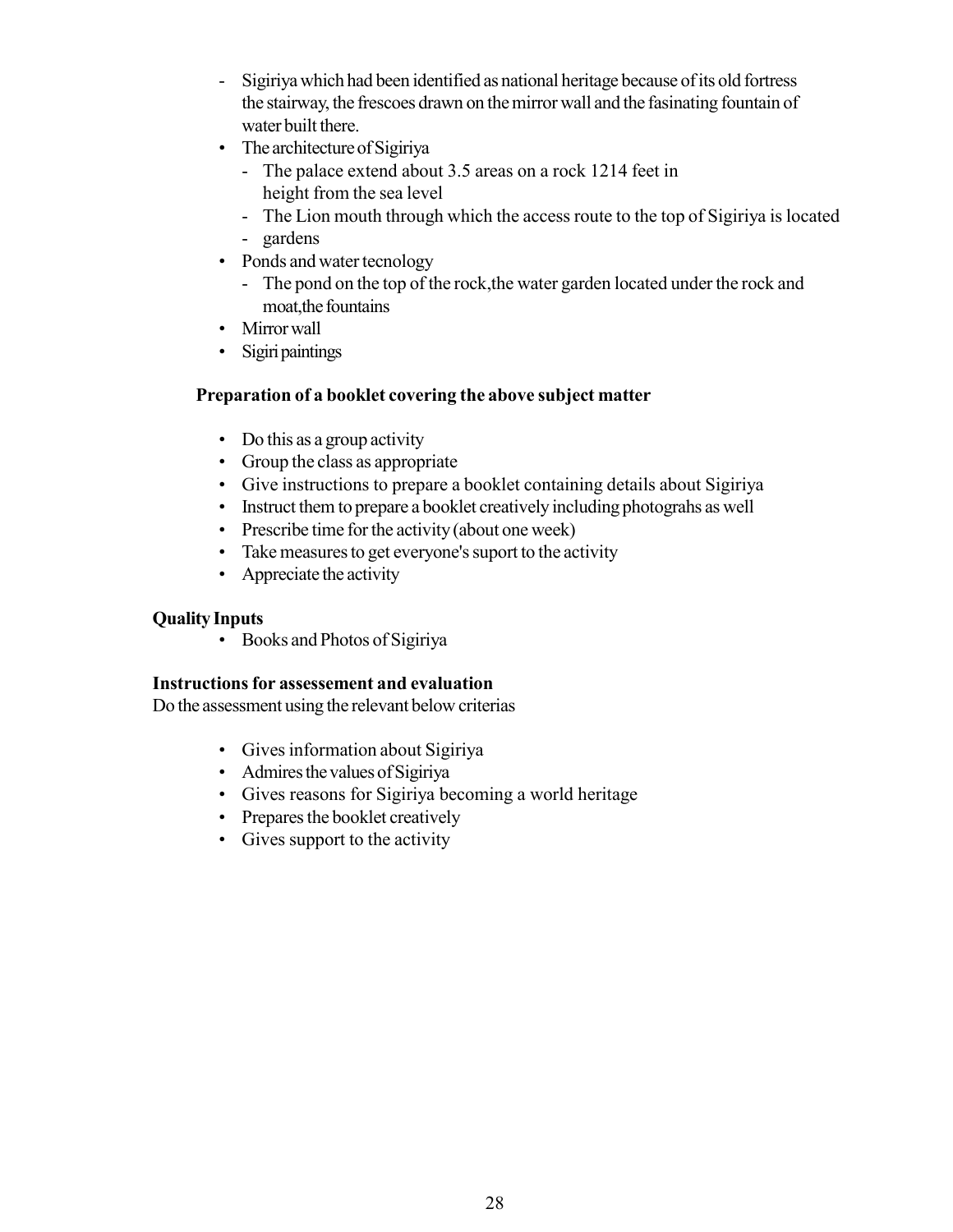**Competency level** 3.1 Illustrates our cultural heritage

**No of Periods:** 03

- **Learning outcome** Describes the Intangible heritage
	- Describes the social traditions and habits as intangible heritage
	- Describes folk songs as intangible heritage

#### **Instructions for lesson planning**

Prepare the lesson with reference to the subject matter mentioned below

#### **3.2.1 Intagible heritage**

- Intangible heritage means the heritage which can not be touched. These are the cultural heritages protected and brough forward, enriching continuosly generations to generations by each community and community groups.
- The identity of each community can be recognized by the intangible heritage
- Five ways of indicatting intangible heritage (according to the UNESCO) have been recognized

They are,

- Folk language and the expression of ideas
- Performing arts, folk songs and folk music
- Social habits, beliefs and festivals
- Knowledge and habits generated by the influence of nature and the univers
- Traditional arts and crafts

#### **Make the students present information about the rituals related to their own lives or about festival occasions covering the above facts**

- Conduct this as agroup activity
- Divide the class as appropriate and instruct them to select the occasions which are related to our lives or festivals
- Give theme oppotunity to demonstrate before the class the accepted customs by the society in relation to that festival or the occasion
- Tell that the group presentation should be done with the assistance of all members in the group
- Ask the opinions of other groups about the facts presented on social rituals

#### **Quality Inputs**

• Books and photographs about the social rituals

#### **Instructions for assessement and evaluation**

Do the assessment onthe following

- Expresses the socialy accepted rituals
- Shows the rituals that are well selected and suitable to the selected occasion
- Shows how our identity was protected by following the rituals
- Gives support to the group
- Comes forward to present information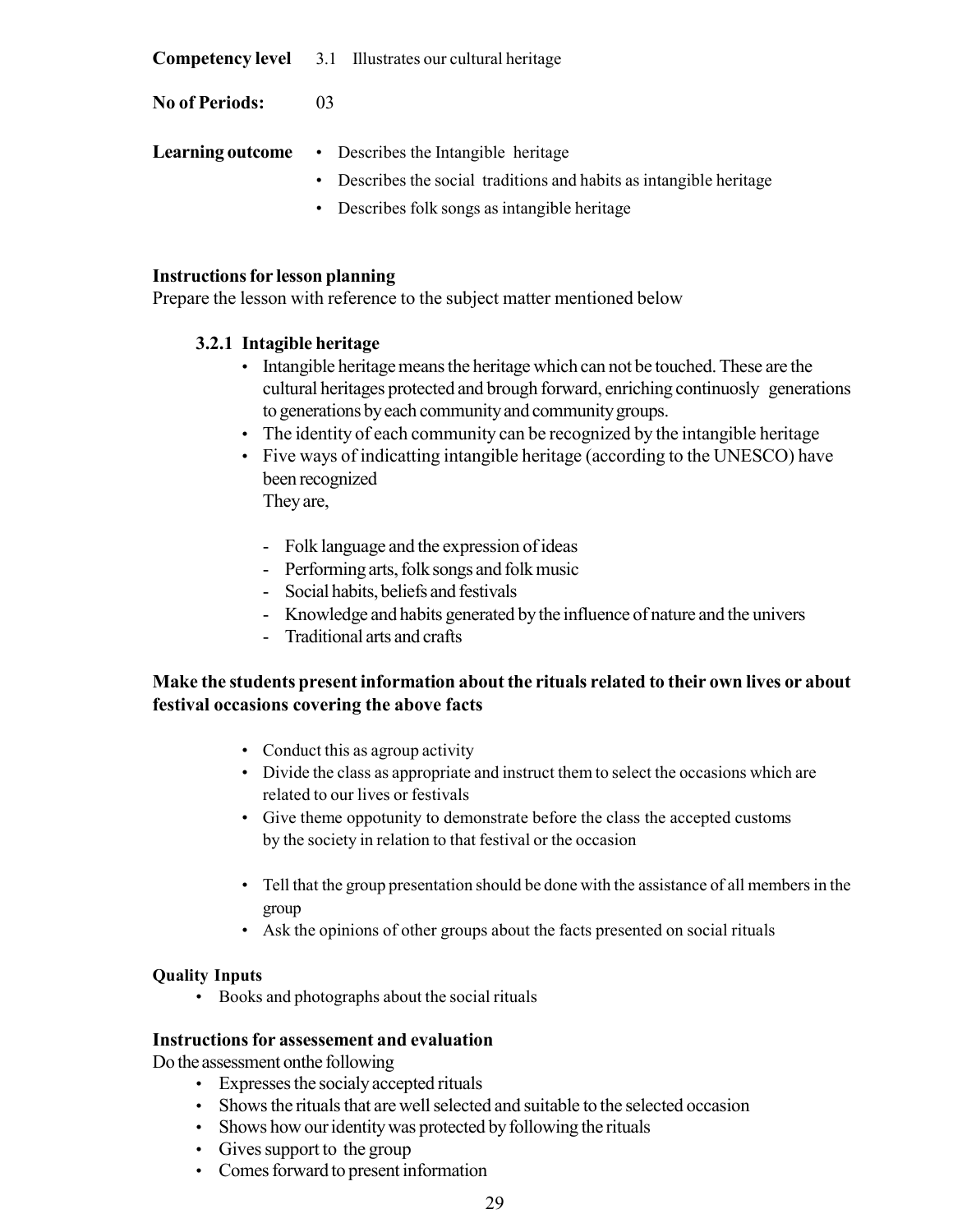**Competency level** 3.2 Shows that our cultural heritage should be protected

**No of Periods:** 02

- **Learning outcome** Shows that Sri Lanka has many of national heritages being a country with a long ancient history
	- Elucidates that national heritage should be protected

#### **Instructions for lesson planning**

Prepare the lesson with reference to the facts mentioned below

#### **3.2 Presering our cultural heritage**

- Shows that as a country with of an ancient history, Sri Lanka has a large number of cultural heritages.(this has been discussed under the introduction to our cultural heritage)
- Explain how our forefathers preserved these heritages from generation to generation
- the importance of preserving our cultural heritage
	- The future generation will be able to inherit these heritage as the traditonal knowledge, attiitudes and experiences of our forefathers and be able to interwoven with these
	- To show the Sri Lankan identity before the globle culture
	- To express the pride of Sri Lanka to the world
	- The world getting aware of the world heritage in Sri Lanka,and through that learning of our national heritage and thereby bringing about a development of the Tourist Trade
	- To create a pride and love about our country among the future generation

#### **- The destroyers of our cultural heritage**

- Destruction of objects of archaeological importance at a massive scale by the treasure hunters in recent time
- Explaining that the Nidan (treasurses) is a myth
- Explaining that we must preserve our heritage for the future generation

#### **Quality Inputs**

- Books on the preservation of our culture
- Photographs of destroyed sites of archeological importance

#### **Instructions for assessement and evaluation**

Devise criteria suitable to assess and evaluate students knowledge of the importance of preserving our cultural heritage.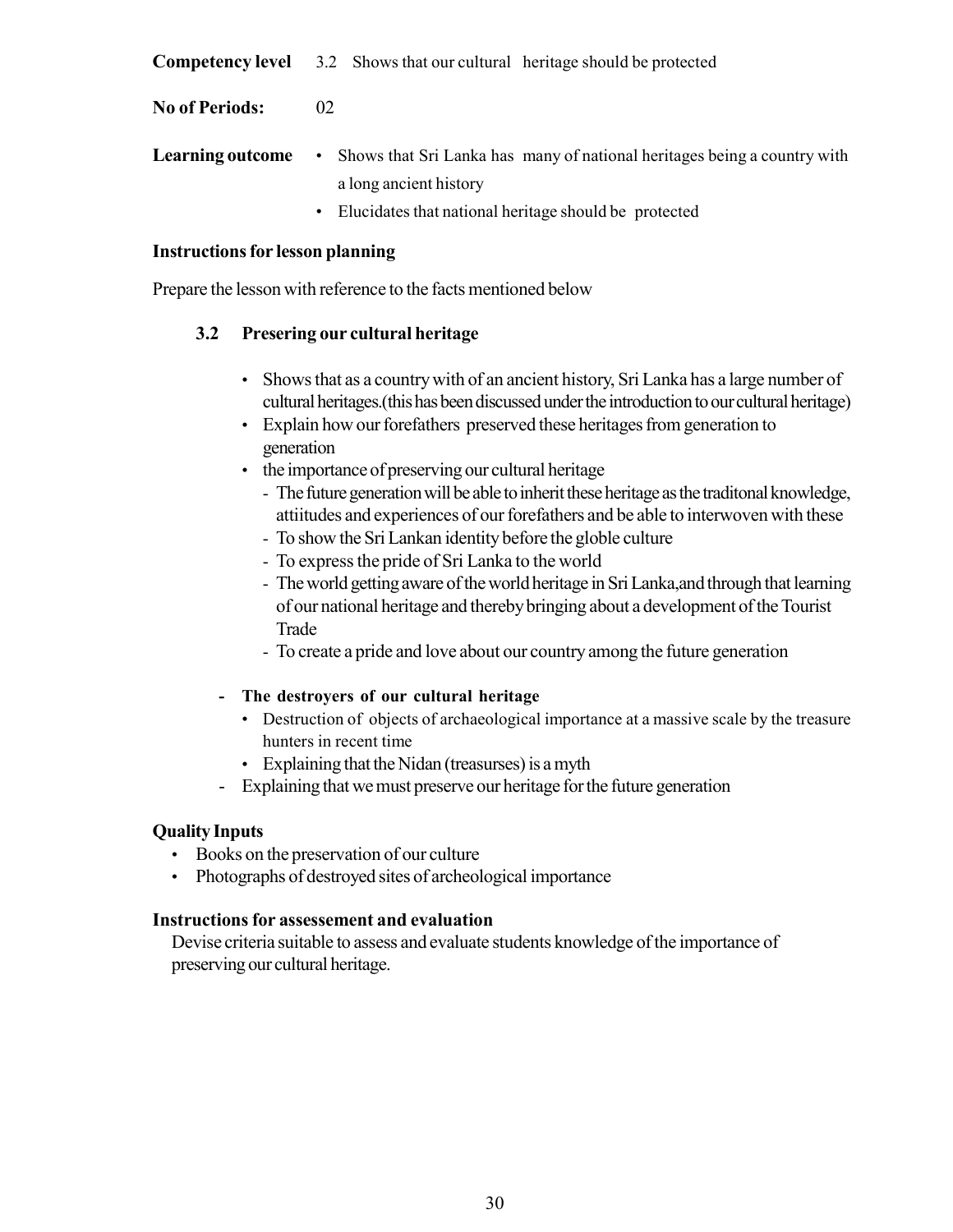### **7.4 Later Ruling Centres**

This unit discusses the details of administrative centres in Sri Lanka after the collapse of the Anuradhapura and Polonnaruwa administrative centers, changes that occured and the great rulers of those times.

| Competency              | Investigates how Sri Lankan cultura conformed to the parallel socion<br>$\bullet$<br>economic trends in the Indian Ocean region |
|-------------------------|---------------------------------------------------------------------------------------------------------------------------------|
| <b>Competency level</b> | 4.1 Presents informations about later administrative centres                                                                    |
| <b>No of Periods:</b>   | 02                                                                                                                              |
| <b>Learning outcome</b> | Introduces the later ruling centres<br>$\bullet$                                                                                |
|                         | States reasons for the change of the ruling centres<br>٠                                                                        |

#### **Instructions for lesson planning**

Plan the lesson using the subject matter given below

#### **7.4 Later ruling centres**

- Dambadeniya, Yapahuva, Kurunegala, Gampola,Kotte and Jaffna
- Factors that that led to the change of ruling centres.
	- Change in the traditional trading pattern in the Indian Ocean
	- The competition between South India and South East Asia to preserve the monopoly of trade.
	- Rise of the Chola Empire
	- Magha's cruel actions.

Get the students do to mark on the map to identity the location of these later ruling centres

- Do it as an individual activity
- Provide a map of Sri Lanka with rivers to every student
- Instruct the student to mark the later ruling centres in the map with reference to the text book

#### **Quality Inputs**

Map of Sri Lanka with rivers

#### **Instructions for assessement and evaluation:**

Do the assessment using relevent eriteria for the following marks

- Marks the places correctly
- For wards information regarding the marked places
- Neatness and accuracy
- completes within the prescribed time
- Corporates with others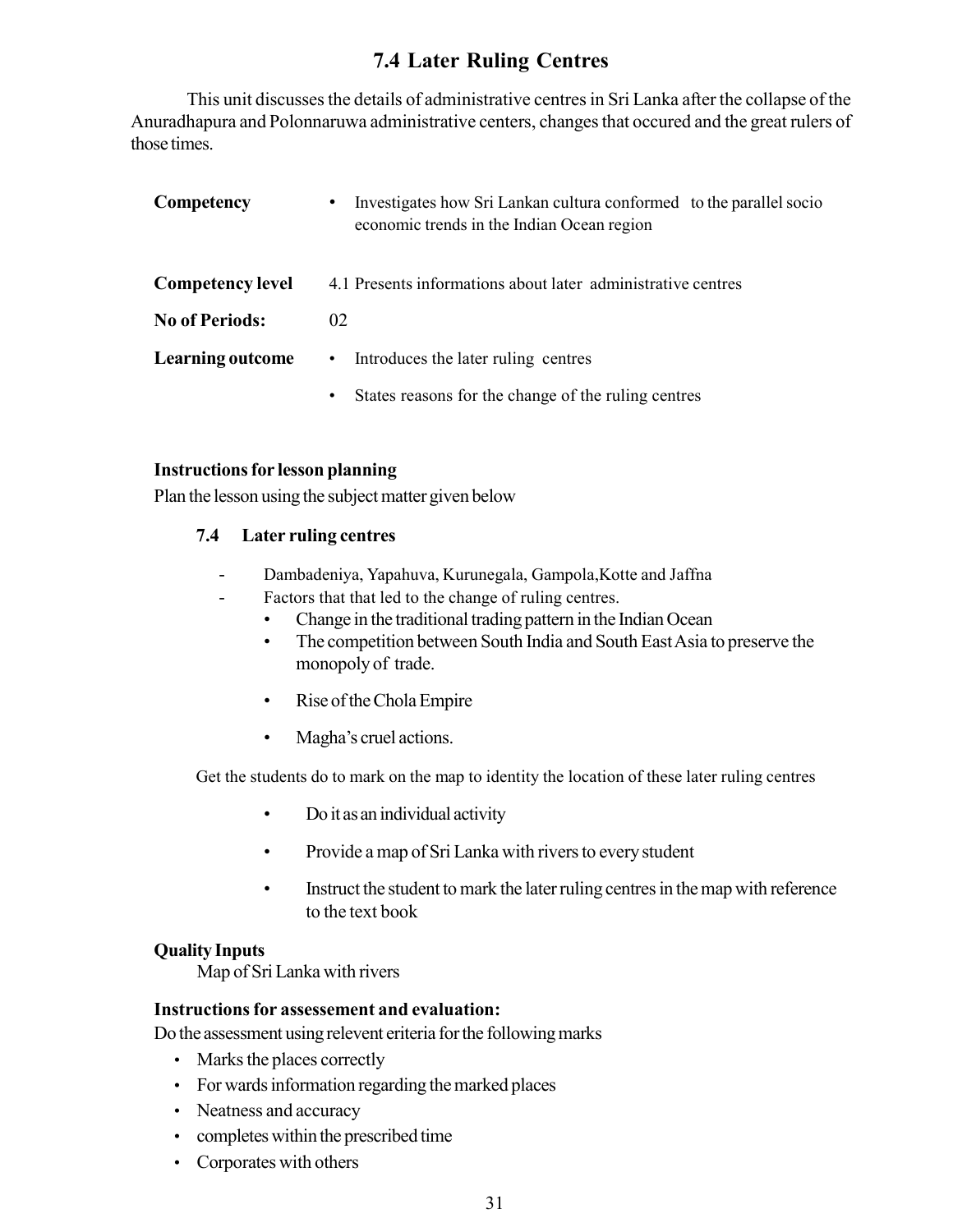**Competency level** 4.1 Presents information about later administrative centres

**No of Periods:** 08

**Learning outcome** • Highlights the role of great rulers in the later ruling centres

#### **Instructions for lesson planning**

Plan the lesson using the subject matter given below

- The ruling centres establihsed after the decline of ancient cities in Rajarata
	- Minipe- Sanka Senavi
	- Yapahuwa (Suba pabbata) Suba Senavi
	- (Govinda Malaya) Buvanekabahu
	- Dambadeniya Vijayabahu
- Explain the facts appreciating the activities of the great rulers under each ruling centre
	- Dambadeniya
		- \* King Vijayabahu III establishing himself as a regional leader.
		- \* Unification of Maya rata.
		- \* Construction of a temple for the protection of the tooth relic

King Parakramabanu II

- \* Defeating Maga
- \* Defeating Chandrabahu
- \* Being a great scholar
- Yapahuva
	- \* King Buvanekabahu I
	- \* Selection of Yapahuva as the ruling centre
	- \* Maintaining trade relations with Egypt
	- \* Writing books on Buddhism
	- \* Building a temple for the tooth relic in Yapahuva.
- Kurunegala
	- \* King Parakramabahu IV
	- \* Construction of a temple for the Tooth Relic Kurunegala
	- \* Translation of *Jataka story* (Pansiya Panas Jathaka Potha) in to Sinhala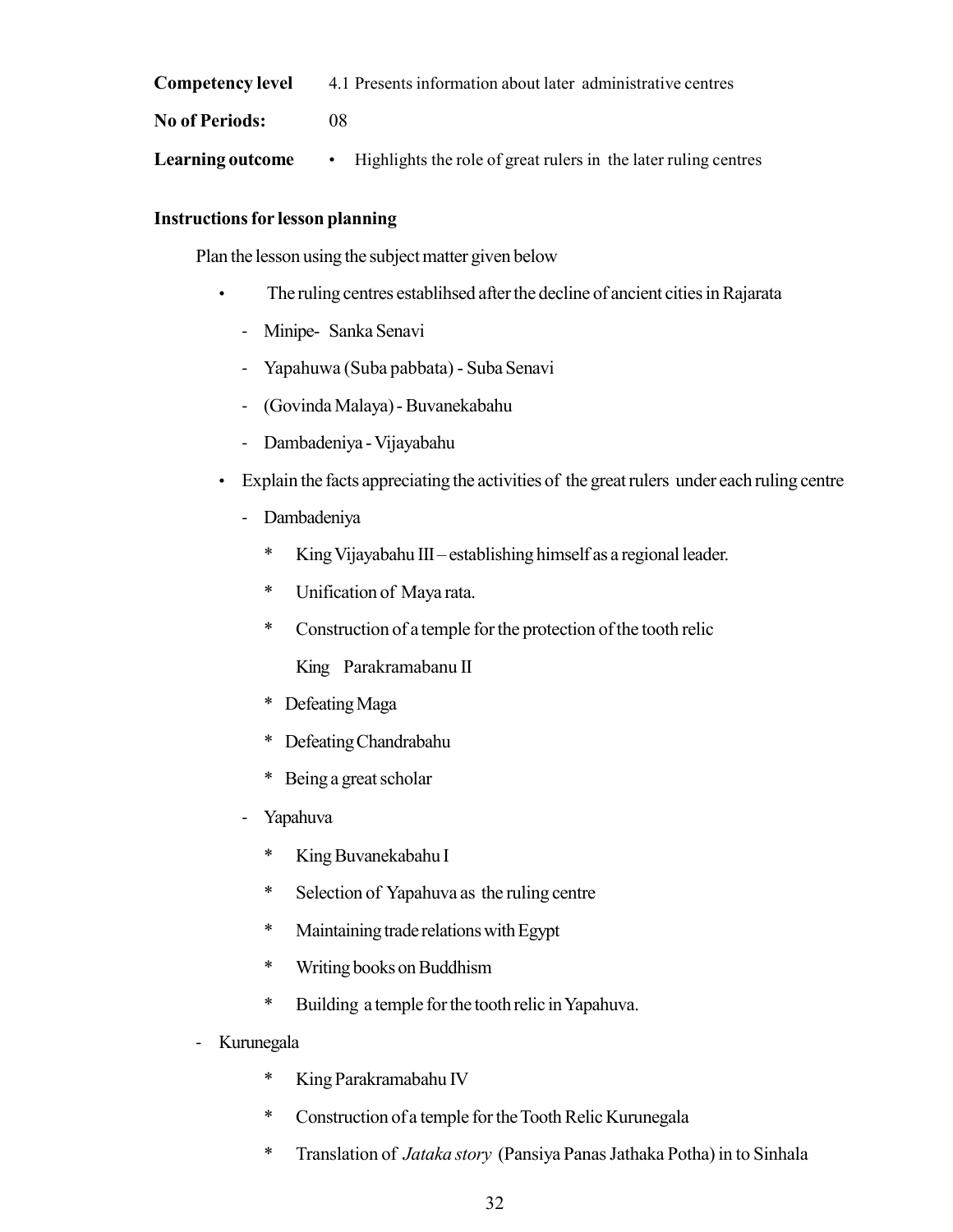- \* Writing books such as the *Dalada Siritha, Sinhala Bodhi Vamsaya*
- \* Establishment of the Asgiri Vihara in Kandy and sSri Ganananda pirivena at Vidagama
- Gampola
	- \* King Buvanekabahu V
	- \* Construction of Lankathilaka temple, Gadaladeni temple and embekke Devala
- Kotte
	- \* King Parakramabahu VI
	- \* Being the pioneer ruler of Kotte
	- \* Capturing of the Vanni districts and the Jaffna peninsula
	- \* Controling the revolt of Jothiya Sitana
	- \* Being the last ruler to unify the whole of Sri Lanka
	- \* Being a period that brought economic and cultural development as well as peace to the country.
- Jaffna
	- \* Rising of Jaffna as a regional kingdom after the decline of Polonnaruva
	- \* Arya Cakravarti king
	- \* Originof Jaffna kindom under kingVijaya Kalingai
	- \* Development of the kingdom under Arya Cakravarti kings
	- \* Subjugation of Jaffna by the Portugese in 1619 A.D

Instruct the students to complete the puzzle in order to cover the subject content

- Do this as an individual activity
- Get the students to complete the puzzle in annexe 01 using the clues in annexe 02 or with the help of the textbook
- After completing the activity discuss the answers given in annexe 03

#### **Quality inputs**

- **-** Annexe 01- puzzle
- Annexe 02
- Annexe 03 Answers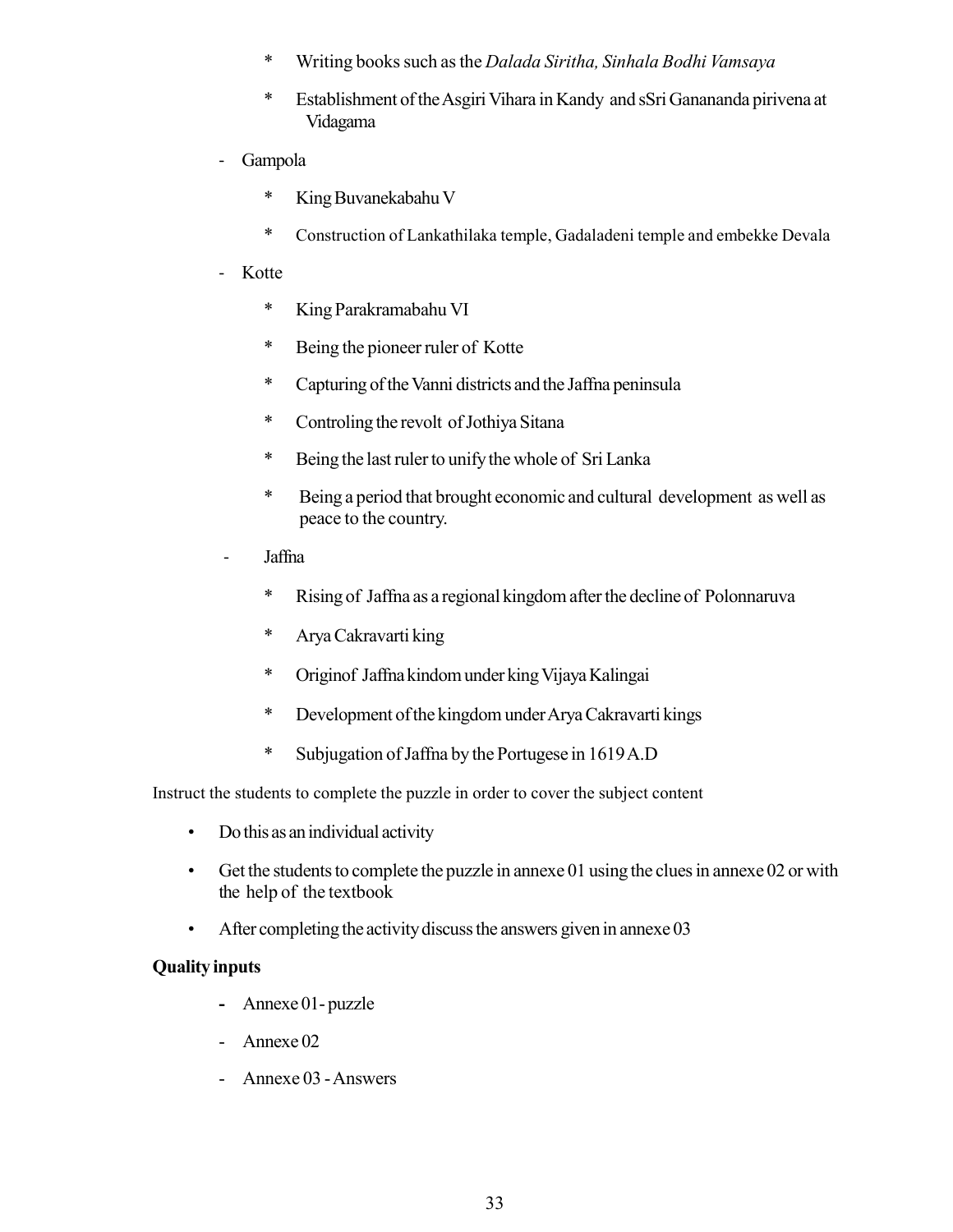#### **Assessment and Evaluation**

#### **Instructions for assessement and evaluation**

Do the assessment using below mentioned criterias

- Names the great king of kingdom
- Completes the puzzle correctly
- Appriciates the greatness of kings
- Cooperates with others
- Complete within the prescribed time

#### Annexe 01

#### Puzzle

|                  |                |                      | $\sqrt{\frac{1}{E}}$ |                |                |                |                |                |         |             |              |
|------------------|----------------|----------------------|----------------------|----------------|----------------|----------------|----------------|----------------|---------|-------------|--------------|
|                  | $\overline{1}$ | $\mathsf O$          |                      | $\mathbf T$    |                |                |                | $\overline{2}$ |         |             |              |
| $\overline{3}$   |                |                      |                      |                |                |                | $\overline{2}$ | $\mathbf A$    |         | $\mathbf A$ |              |
| $\mathbf A$      |                |                      | ${\bf G}$            |                |                |                |                |                |         |             |              |
|                  |                | $\sqrt{\frac{3}{1}}$ |                      |                | ${\sf N}$      |                |                | $\mathsf U$    |         |             | $\sqrt{4}$ M |
| $\mathbf A$      |                |                      |                      |                |                |                |                |                |         |             |              |
|                  |                |                      | ${\bf P}$            |                |                |                |                |                |         |             |              |
| $\sqrt{4}A$      | 5              | $\, {\bf B}$         |                      | $\mathbf L$    |                | $\overline{6}$ |                | ${\bf L}$      |         |             |              |
|                  | $\rm I$        |                      |                      |                |                | $\mathbf A$    |                |                |         |             |              |
|                  |                |                      | $\mathbf A$          |                | $\overline{5}$ |                | $\, {\bf B}$   |                | $\rm K$ | $\,$ K      | $\mathbf E$  |
|                  |                |                      |                      |                |                | ${\bf P}$      |                |                |         |             |              |
|                  | ${\bf R}$      |                      |                      | $\overline{6}$ | $\mathbf H$    |                |                | $\mathbf A$    |         |             |              |
| $\overline{7}$ M |                | ${\bf G}$            |                      |                |                | $\mathbf L$    |                |                |         |             |              |
|                  | $\mathbf Y$    | <u>i ku</u>          |                      |                | $\sqrt{8}$ J   |                | $\mathbf W$    |                | $\rm K$ |             |              |
|                  |                |                      |                      | en<br>Si       |                |                |                |                |         |             |              |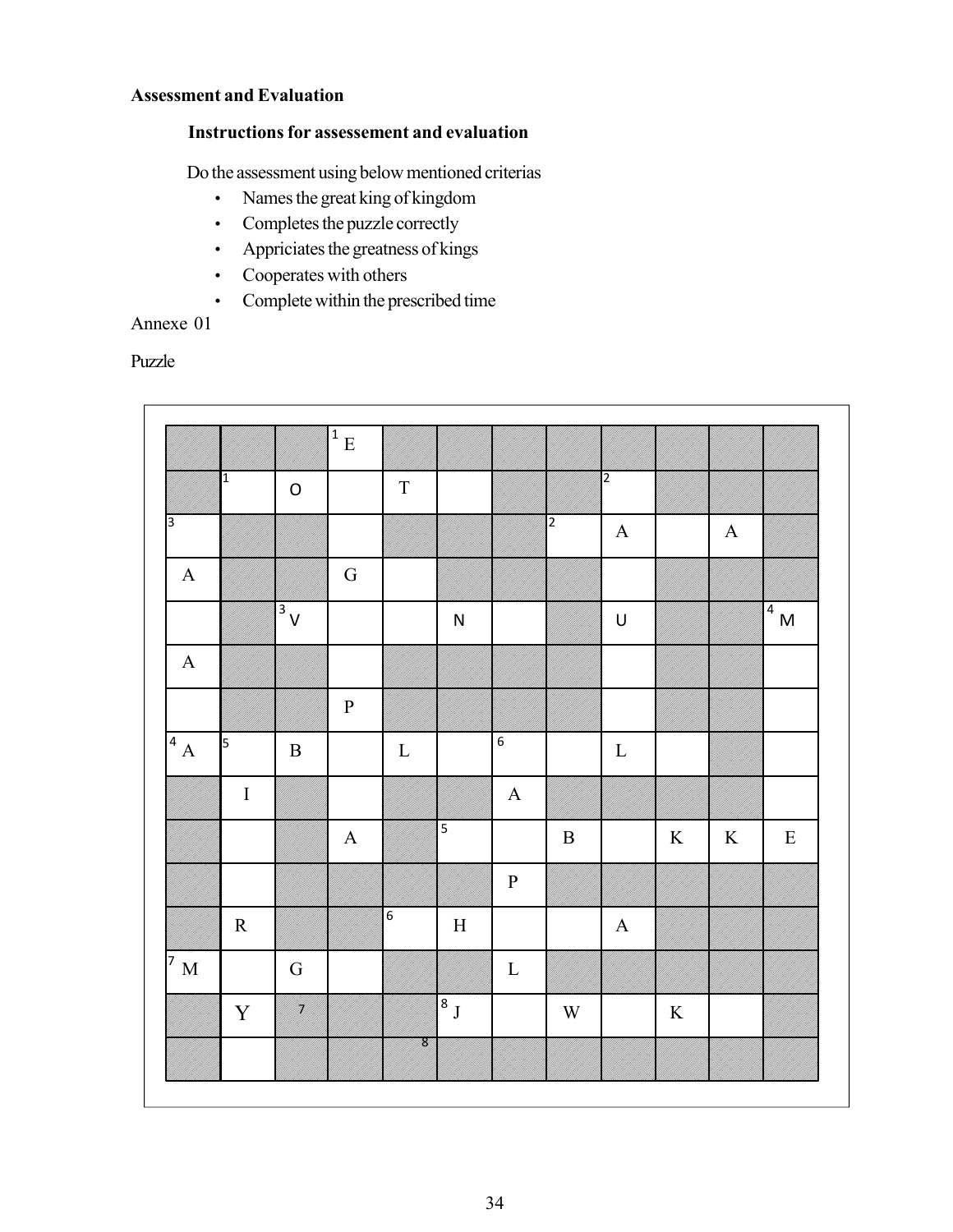#### A cross

- 1. The area selected by king Parakramabahu VI as his ruling centre that had a powerful fortress.(Kotte)
- 2. Another name used to introduce southern part.(Maya)
- 3. What was the independent area during the Arya Chakkrawarthi(Vanni)
- 4. The prince who controlled the Udarata rebellion made by Jothiya Sitano (Ambulugala)
- 5. A shrine (Devala) that was famous for wood carving during Gampola Kingdom (Ambekka)
- 6. A powerful kingdom in south India which invaded Anuradapura and Polonnaruwa Kingdoms (Chola)
- 7. His brutal ruling badly affect for the declining of Polonnaruwa kingdom. (Maga)
- 8. The royal king Chandrabanu who invaded the country during Dambadeniya Kingdom was called by this name. (Javaka)

#### Aero

- 1. Another name used to introduce Kurunegala that is situated near a big stone hill.(Ethugalpura)
- 2. A prince who captured Jaffna area by organizing his military power during kotte kingdom (Sapumal)
- 3. A valuable Buddhist book translated into Sinhala during Kurunegala kingdom. (Jataka)
- 4. The name of the area that had been selected by Sanka senevi as the ruling centre (Minipe)
- 5. Another name for Egypt that had trade relations during the king Buwanekabahu I (Misaraya)
- 6. In which period Iban Battuta arrived to Sri Lanka? (Gampola)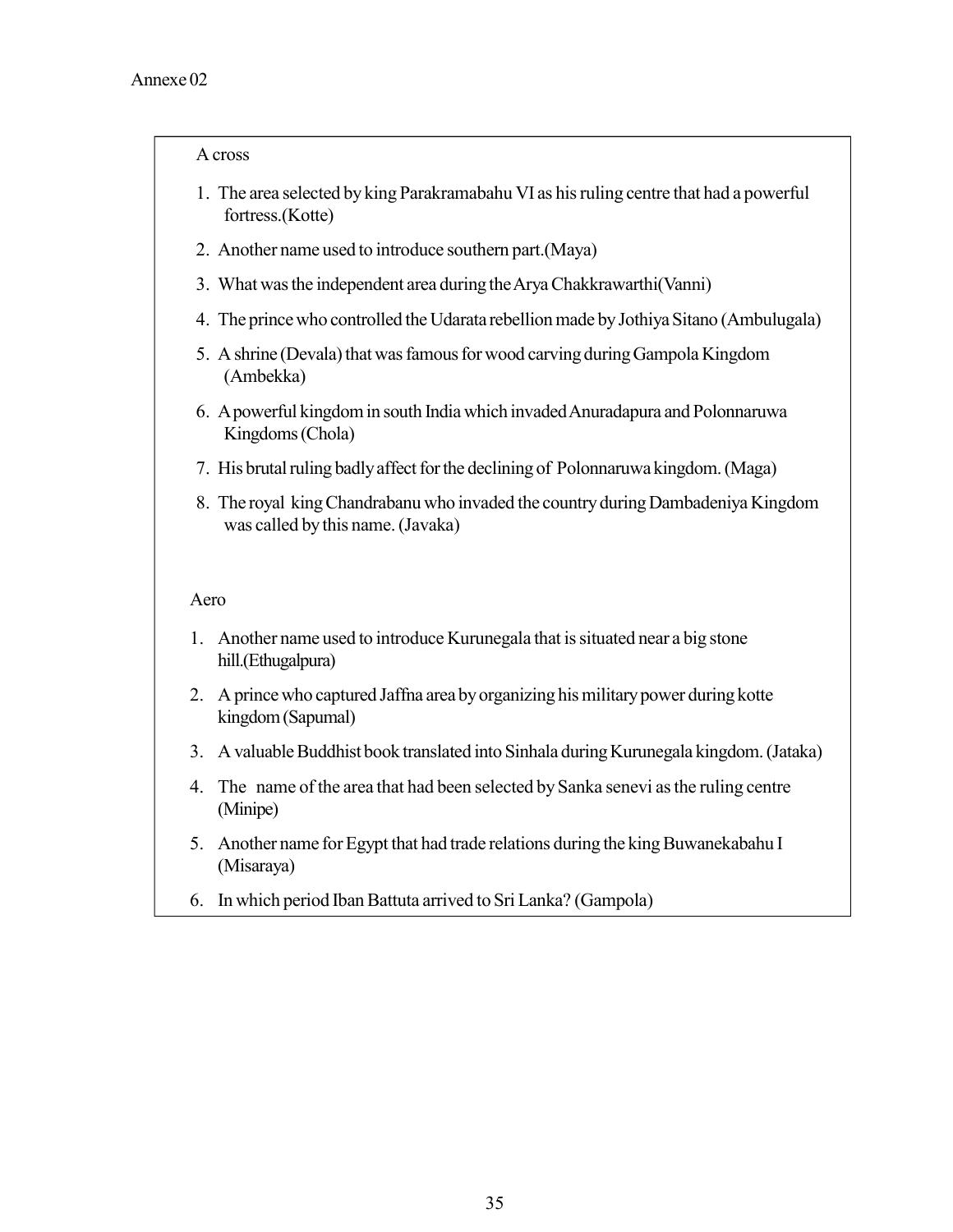Annexe 03

#### Answers

| A cross                                |                                                         |                                         |
|----------------------------------------|---------------------------------------------------------|-----------------------------------------|
|                                        | $1.$ (Kotte) 2. (Maya)<br>6.(Chola) 7.(Maga) 8.(Javaka) | 3. (Vanni) 4. (Ambulugala) 5. (Ambekka) |
| Aero<br>1.(Ethugalpura)<br>6.(Gampola) | 2. (Sapumal)                                            | 3. (Jataka) 4. (Minipe) 5. (Misaraya)   |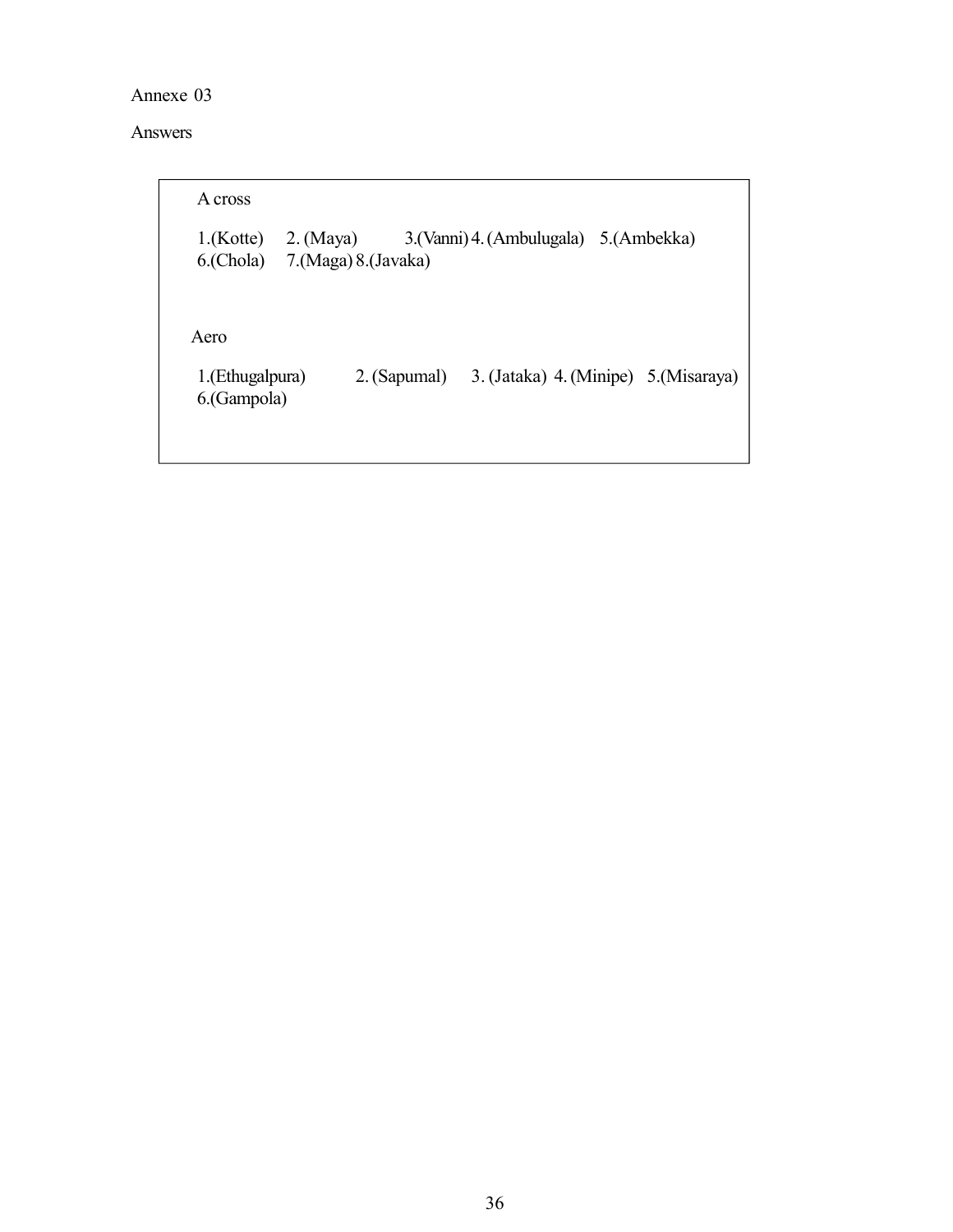## **7.5 Ancient Civilization of Europe**

Attention had been paid to several ancient civilizations of the world in Grade 6. Through most of the ancient civilizations of Asia wore far from the literature world and found later, the Greek and Rome civilizations you are going to study here are two ancient civilizations which were not far from the literature world .These civilizations made a huge influence in building modern European public life, the history and the forward march of the human race as well.

| Competency               | Illustrates the evolution of human development<br>$\bullet$ |
|--------------------------|-------------------------------------------------------------|
| <b>Competency level</b>  | 5.1 Discribes about the ancient civilizations of the world  |
| <b>No of Periods:</b>    | $^{04}$                                                     |
| <b>Learning outcomes</b> | Identifies the location of Greek Civilization<br>$\bullet$  |
|                          | Describes the origin of the Greek Civilization<br>$\bullet$ |
|                          | Describes the features of Greek Civilization<br>$\bullet$   |
|                          |                                                             |

Explains the legacies of the Greek Civilization to the world

#### **Instructions for lesson planning**

Plan the lesson using the subject matter given below

#### **5. Ancient Civilization of Europe**

**5.1. Greece**

#### **Location of Greece**

Ancient Greece included the peninsula jutting into Mediteranian sea with the Ionian sea on the West and the Agian sea on the East and the group of Island including the Island of Crete

- The Island of Crete was the largest of the island
- The coast of Greece consisterd of number of harbours.
- There were a number of mountains including the beautiful mountain of Olimpas
- The temperate climate in Greece, was favourable to livestock farming and agriculture
- Discuss with the students the external and internal location of Greece using the above mention facts.
- Point out Greece in a world map
- Instruct the students to copy the map of Greece and to mark the main cities Spata, Athens Troy, Corinth and island of Crete the Ionian sea and mount **Olympus**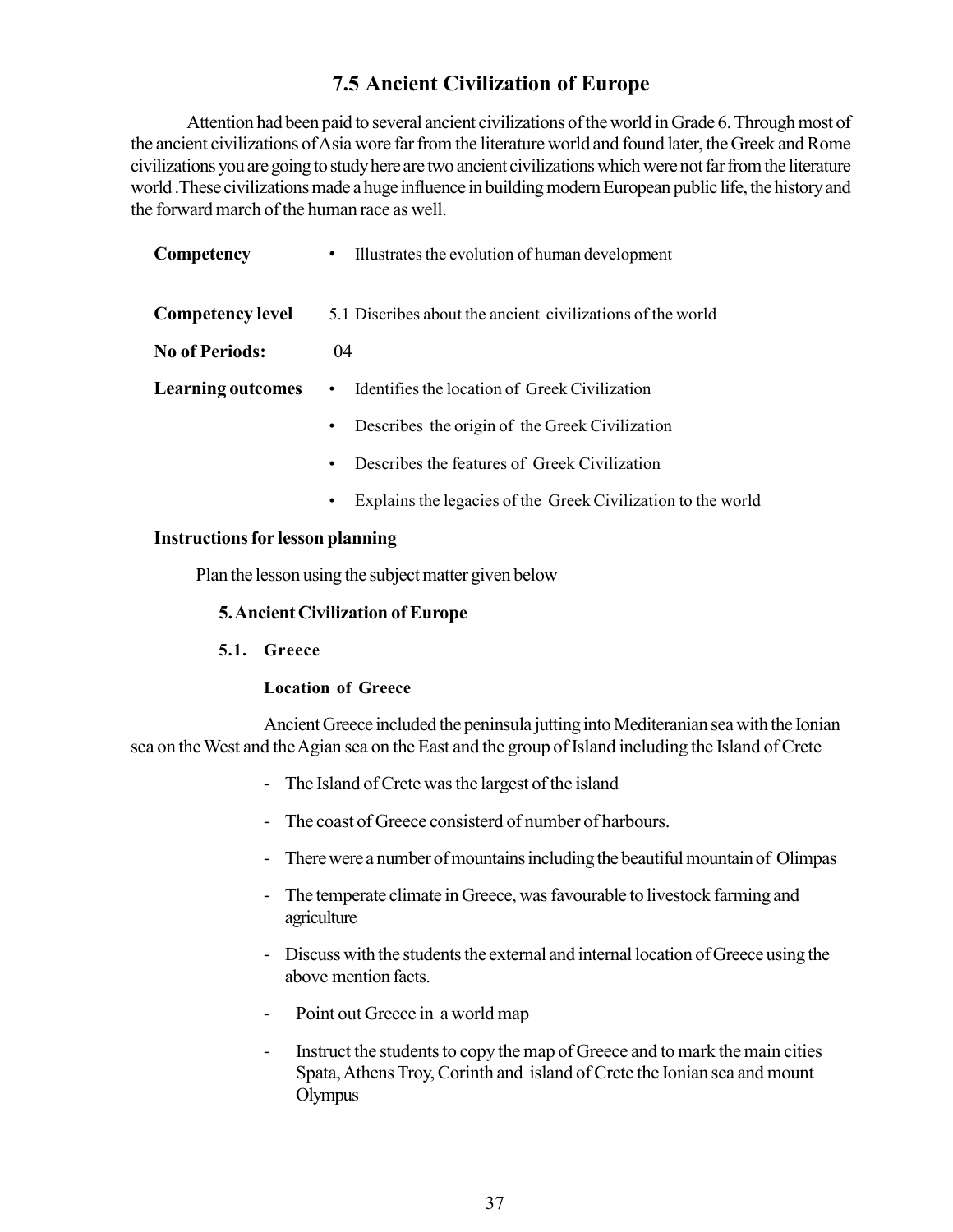#### **Origin of Greek Civilization**

- The origin of the Greek civilization gose back to as 2000 B.C
- Greece was colonized by the people of Island of Crete and Indu Europeans.
- There was a well developed civilization in the Island of Crete before the origin of the Greek civilization
	- Minoan and Mycenaean
		- Mycenaean might have spoken the Greek language.
		- The mainland of Greece being divided into anumber of parts due to it's location (Mountains and Velleys)
		- tribes who migrated to Greece occupied those places
		- Gradual rising of towns and cities from the habitats of those who settled as tribes and villagers
		- Created many city states in Greece in 700 B.C
			- \* Athens and Spatra were two main cities
		- Golden Era of Greece
		- Capturing of Greece by Alexander the Great and the end

#### **Features of Greek Civilization**

- Administration
	- The system of city states
- Folk life
	- Elites¸ common people,slaves
	- Entertainment
	- Clothes and Ornaments
	- Occupation, arts and architecture
	- Buildings
	- Sculpture
	- Beautiful urns
	- Paintings and Drawings
- Literature
	- drama and theatre
	- literary works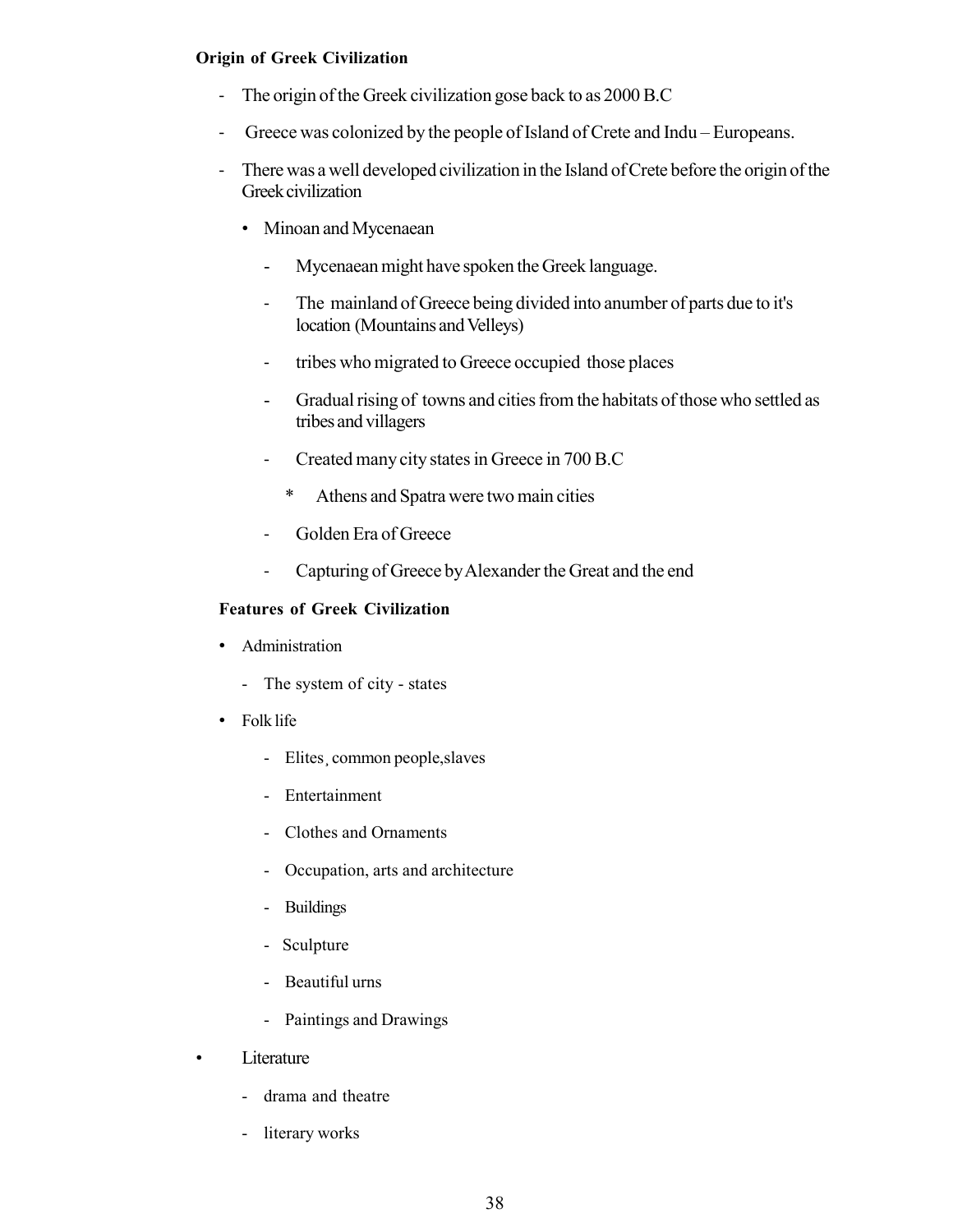- Sports
	- Olympic games
	- Playgrounds
- Education and Philosoph

#### **Heritages given to the worlds from Greece civilization**

- Democratic raling system
- Sports
- Drama and theatre
- Education
- Philosophical views
- Architecture
- Literary books

Instruct the students to prepare a booklet about the Greek civilization using subject matter given above

- Do this as a group activity
- Group the class in a suitable way
- Provide the task sheet given in annexe 01 to each group
- Instruct them to prepare the book according to the task sheet
- Give the one week time for the activity
- Get the each group to read the books prepared by other group

#### **Instructions for assessement and evaluation:**

Do the assessment below using relevent criterias

- Presents information about Greek civilization
- Shows the legacies inherited from Greek civilization
- Appreciates the development of Greek civilization
- Prepares the book creatively
- Contributes to the activity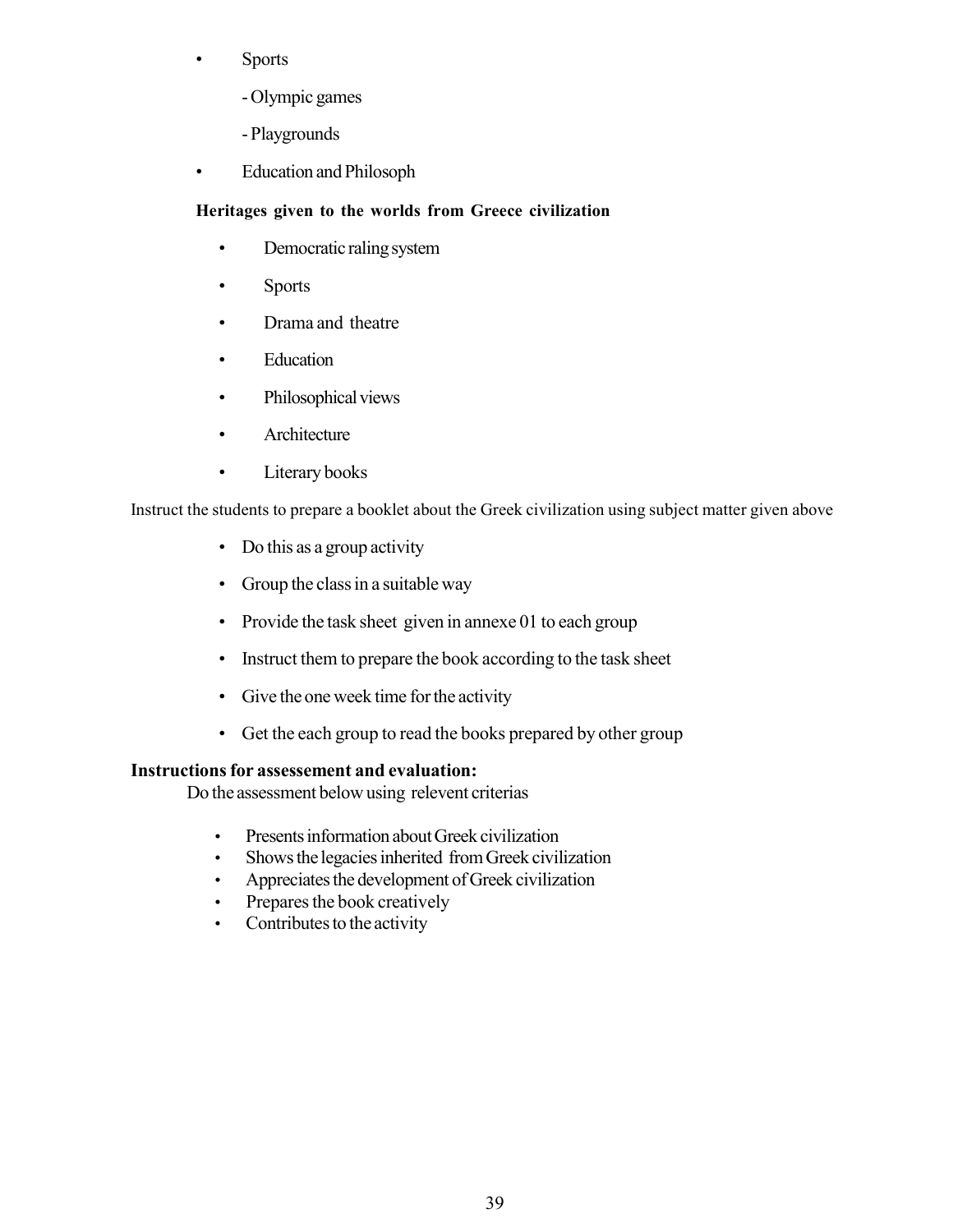#### **Quality inputs**

- **-** Pictures related to Greek civilization
- Task sheet given in annexe 01

 • Prepare a book under the topics given below collecting information about Greek civilization

- Commencement and development
- Features
- Heritages given to the world
- Prepare the book creatively including relevant pictures
- Get the help of each member in the group
- Hand over the booklet to the teacher within the time limit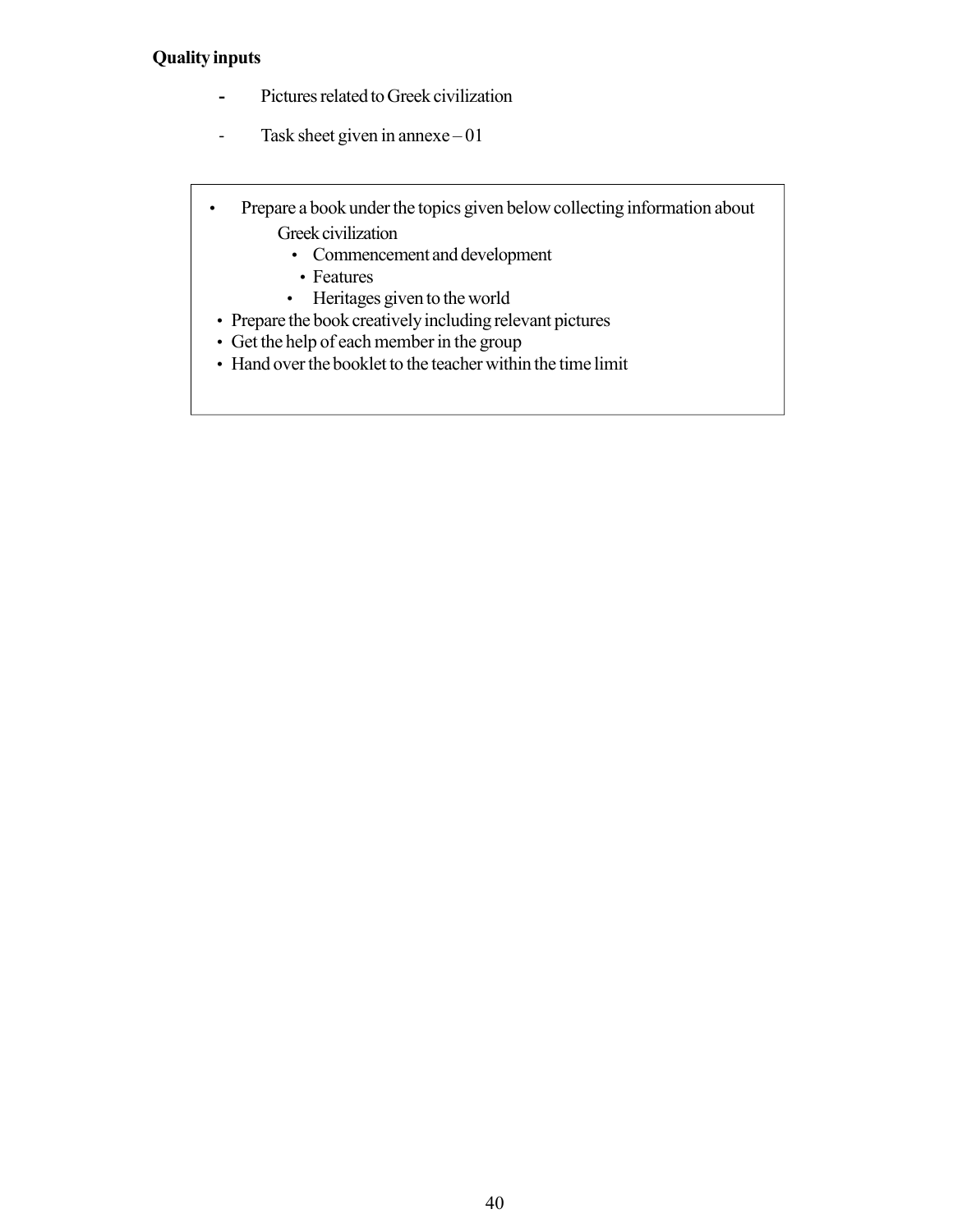#### **Competency level**

5.1 Describes about the ancient civilizations of the world

#### **No of Periods: 04**

#### **Learning outcomes**

- Identifies the location of Roman Civilization
- Describes the ancient Roman Civilization
- Explains the legacies of the Roman Civilization to the world

#### **Instructions for lesson planning**

Plan the lesson using the subject matter given below

#### **5.2 Rome**

#### **Location of Rome**

Rome is located in the Italian Peninsula jutting out to the Mediteranian sea little distance on the left bank away from the estuary (river mouth) of River Tiber

- Location of Alpes and Apinain mountains and their effect
- Importance of the location of Rome city and river tiber
- Introduce the location of Rome using the facts given above
- Show the locations of Rome and Italy in the world map
- Ask the students to mark the places of the eapansion of expansion of Roman civilization,on the map given below

City of Rome , Alpes mountains, river Tiber, Alpine mountains, Mediterranean sea, Greece, Pompeii city, Adriyatie sea

#### **Beginning of Rome civilization**

- Lagacies of Rome
- Remulus and Reums
- The Migration to Italy and their settlement
- Origin of the city of Rome
- Building up an Empire

#### **Features of Roman civilization**

- Administration
	- Republics
	- Empires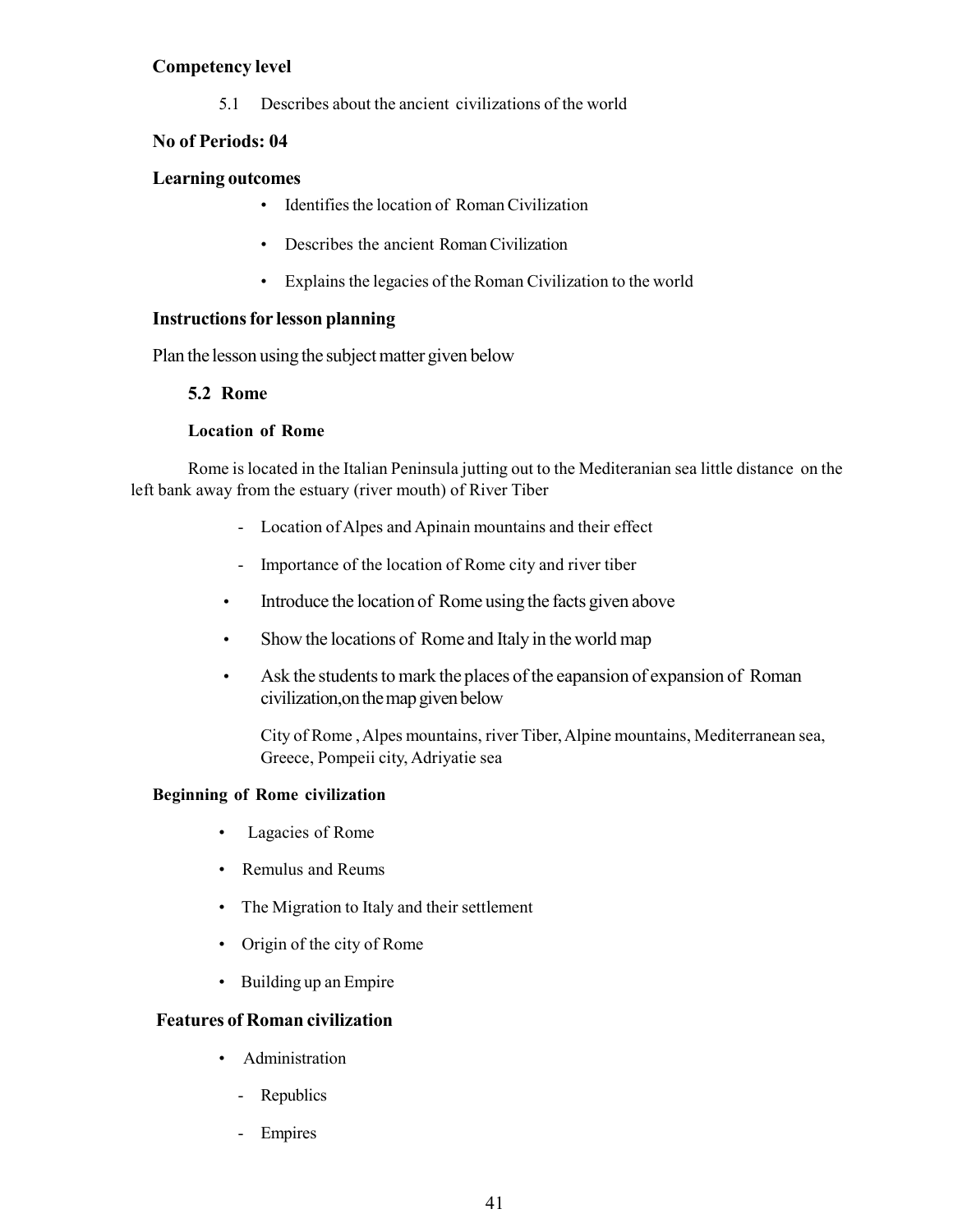- Lifes styles
	- Family
	- Elites,Odinary people,Slaves
	- Housing,Clothes,Ornaments
	- Occupations
	- Adherence to law
- Roman Law
- Engineering work and architectute
	- Roads
	- Bridges
	- Water supply and baths
	- Building cities
	- Architecture
- Arts
- Educational and Literature
- Trade
- Helth and sanitation
- Heritages gained from Roman civilization
	- Cristian religoin
	- Roman Law
	- Engineering skills
	- Architecture
	- Calender
	- Graphs
	- Empire and administration of Empires